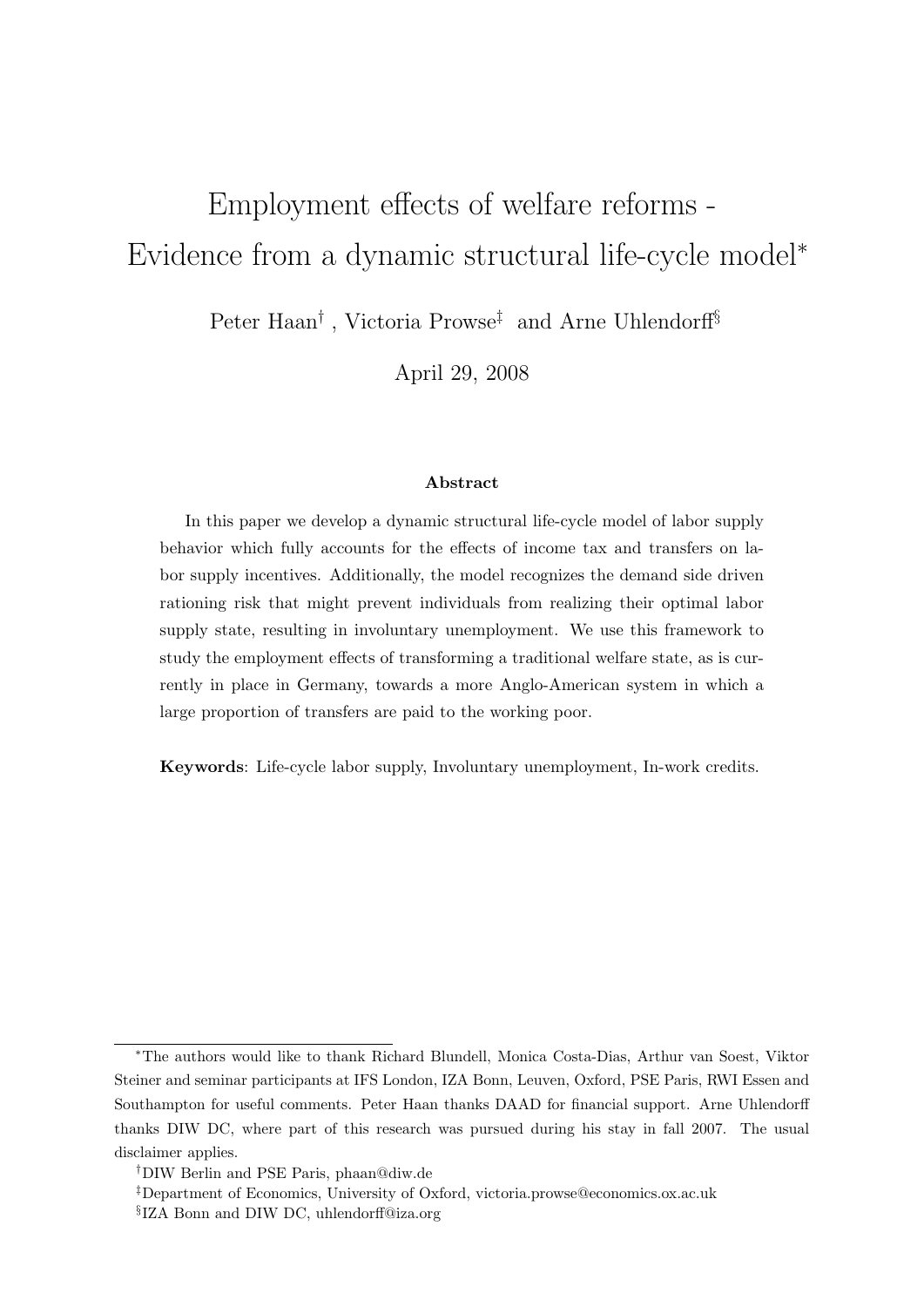## 1 Introduction

Traditionally, governments have designed transfer systems and income support programs to provide assistance to the poor and thus to guarantee a degree of equity in society. However, over the last two decades, several governments have started to use the transfer system in addition as a policy instrument to increase work incentives by subsidizing work, so called in-work credits. The most prominent examples of in-work credits are the Earned Income Tax Credit (EITC) in the US and the Working Tax Credit (WTC) in the UK. The idea of these programs, often referred to as "Making Work Pay" policies, is to target low income households with an income supplement that is contingent on work. In today's political discussion, in-work credits are seen as an important means of increasing work incentives for groups of individuals with high rates of voluntary non-employment.

A large empirical literature has evaluated the effects of in-work credits, frequently the EITC or the WTC, on labor market behavior (for comprehensive surveys, see [Blank,](#page-34-0) [2002,](#page-34-0) [Blundell, 2000](#page-34-1) and [Hotz and Scholz, 2003\)](#page-36-0). These studies are either based on expost evaluation methods exploiting randomized social experiments (see [Card and Hyslop,](#page-35-0) [2005,](#page-35-0) and [Card and Robins, 1996\)](#page-35-1) or quasi-natural experiments (e.g. [Eissa and Liebman,](#page-35-2) [1996\)](#page-35-2) or use semi-structural estimation techniques to evaluate policy reforms from an ex-ante perspective (see [Blundell](#page-34-2) *et al.*, [2000\)](#page-34-2). In contrast to the previous literature, we seek to evaluate the effects of in-work credits using a dynamic structural life-cycle model. The main advantage of this approach is that the structural parameters can be used to simulate the effects of proposed or hypothetical reforms to the system of in-work credits over the life-cycle while recognizing the forward looking and intertemporal nature of individuals' labor supply behavior.

The model that we propose builds on a large body of literature analyzing labor supply behavior over the life-cycle. [Blundell](#page-35-3) *et al.* [\(2007\)](#page-35-3) divide the life-cycle labor supply literature into two streams according to the channel through which dynamic effects enter the model. The first class of models account for saving and borrowing and thus introduce dynamic effects through the intertemporal budget constraint. Preferences, however, are assumed to be intertemporally separable. This literature goes back to [Heckman and](#page-35-4) [MaCurdy \(1980\)](#page-35-4) and [MaCurdy \(1981\)](#page-36-1). The resulting theoretical model predicts that individuals will reduce labor supply early and late in the life-cycle while using the savings channel to maintain a constat marginal utility of consumption. Several studies have used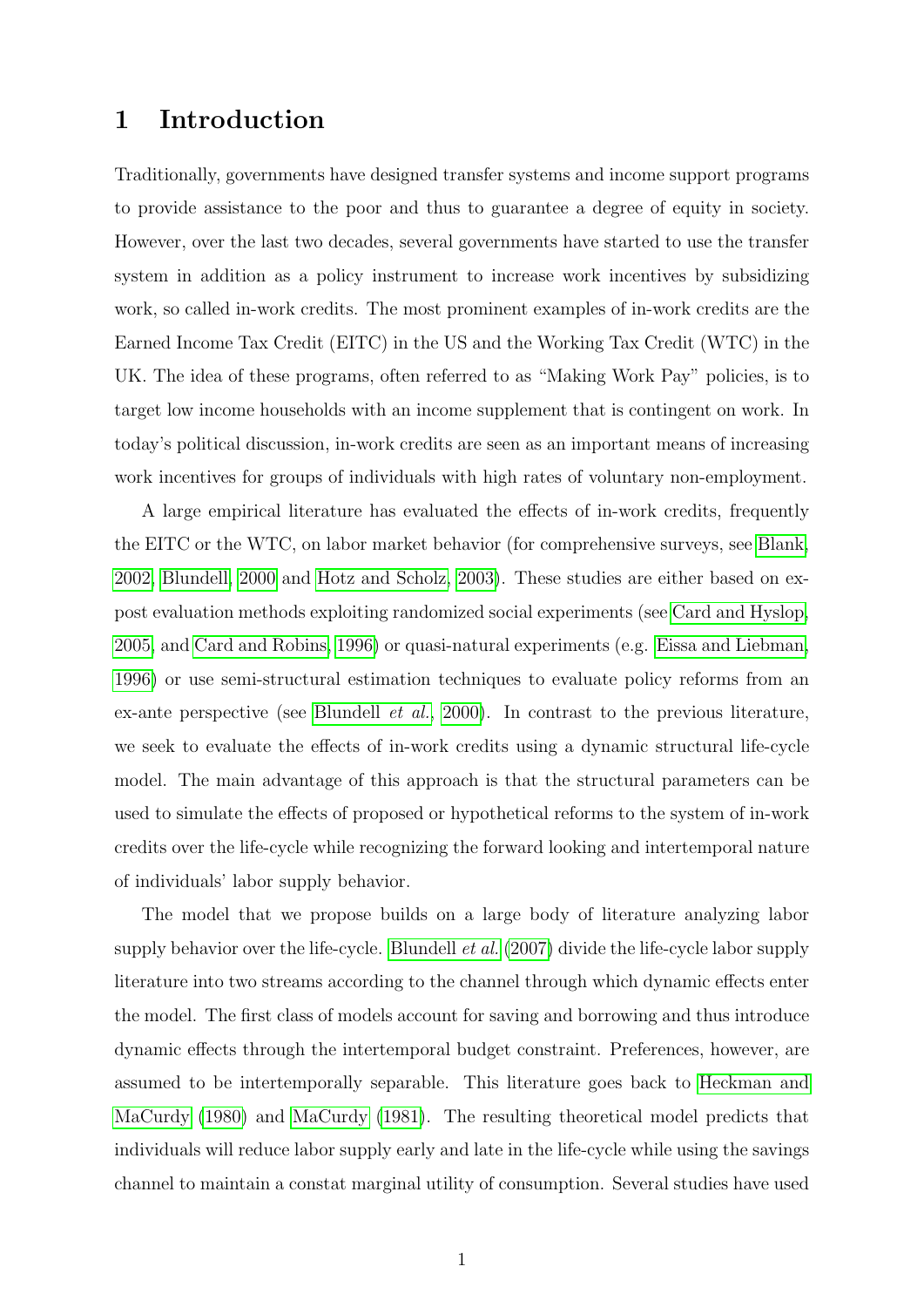this approach to estimate the labor supply effects of tax reforms over the life-cycle. One example is [Ziliak and Kniesner \(1999\)](#page-37-0) who model the effects of progressive income tax on life-cycle labor supply. Using their dynamic model, the authors analyze income tax reforms occurring in the US during the 1980s and find larger labor supply effects than those found in evaluations based on static labor supply models.

In the second class of life-cycle labor supply models, to which our approach belongs, the dynamics of labor supply enter via the dependence of current preferences, prices or constraints on previous labor supply behavior. Models in this category allow the current employment decision to affect future labor supply behavior due to habit formation or through effects on future budget constraints due to human capital accumulation or the dependence of benefit entitlement on the individual's working history. These models therefore capture intertemporal dependencies directly. Dynamic labor supply models of this form are part of the large literature on dynamic programming which was initiated by the contributions of [Wolpin \(1984\)](#page-37-1), [Pakes \(1986\)](#page-36-2) and [Rust \(1987\)](#page-36-3).

To the best of our knowledge, the first study to use dynamic programming to estimate a life-cycle labor supply model was [Eckstein and Wolpin \(1989\)](#page-35-5) who focused on the labor force participation of married women. The key feature of their model specification is that accumulated experience is endogenous in the wage process and thus the current labor supply decision affects future wages. This study has strongly influenced the following literature and the methodology has been the reference model for numerous studies of life-cycle labor supply including [Adda](#page-34-3) *et al.* [\(2006\)](#page-34-3), [Berkovec and Stern \(1991\)](#page-34-4), [Eckstein](#page-35-6) [and Wolpin \(1999\)](#page-35-6), [Keane and Wolpin \(1997\)](#page-36-4) and [van der Klaauw \(1996\)](#page-37-2).

In this paper we address two central issues which we believe have not previously been included in a life-cycle model of labor supply. First, we model the demand side driven rationing of the labor supply choice. In general, in forward looking labor supply models, individuals choose their current actions so as to maximize the discounted expected value of their lifetime utility. In our framework, we additionally allow for the possibility of rationing which prevents individuals from realizing their optimal labor supply choice, resulting in involuntary unemployment. This feature of our model is similar to the treatment of involuntary unemployment adopted in the context of static models of labor supply pursued by, *inter alia*, [Blundell](#page-35-7) *et al.* [\(1987\)](#page-35-7), [Bingley and Walker \(1997\)](#page-34-5) and [Ham](#page-35-8) [\(1982\)](#page-35-8). However, while in a static model rationing affects contemporaneous utilities, in a model in which individuals are forward looking the risk of involuntary unemployment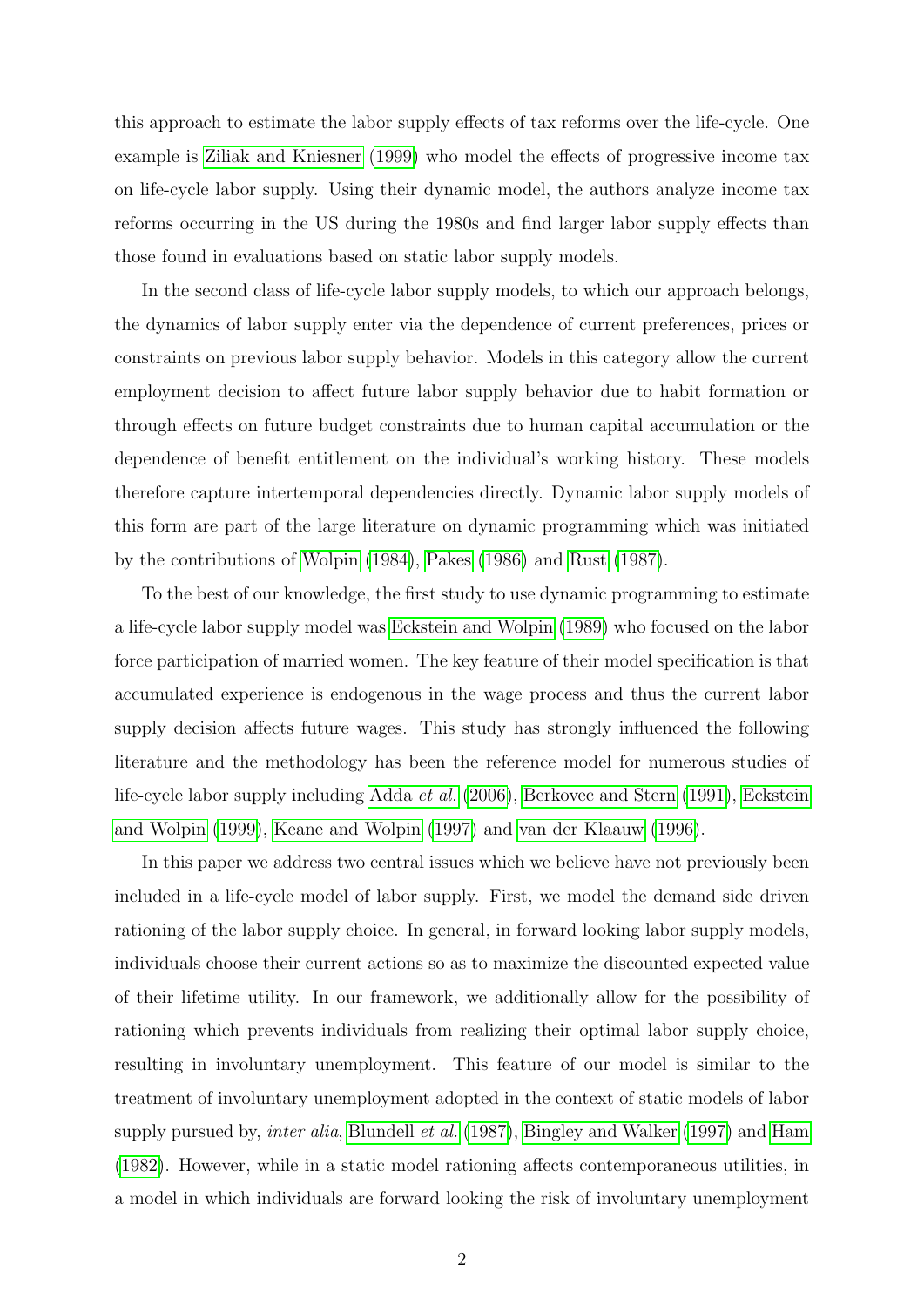affects both the current rewards and expected future benefits associated with current behavior, and individuals optimally account for these effects.

The second central issue addressed in this paper concerns the effects of the tax and transfer system on life-cycle employment behavior. In standard life-cycle models, the rewards to work are taken to be the gross rather than the net wage. Such models capture neither progressive income tax nor the impact governmental transfers on the income of the working population. In some studies, out-of-work benefits are incorporated; [Adda](#page-34-6) [et al.](#page-34-6) [\(2007\)](#page-34-6), for example, model unemployment benefits using a time-varying replacement ratio. However the withdrawal of out-of-work transfers concurrent with employment is generally neglected. Given the importance of the tax and transfer system in all developed countries, we argue that a detailed depiction of the whole tax and transfer system is necessary to describe fully choice specific rewards and thus to capture accurately work incentives. [Rust and Phelan \(1997\)](#page-36-5), [Blau and Gilleskie \(2006\)](#page-34-7), [Casanova Rivas](#page-35-9) [\(2007\)](#page-35-9), [Karlstrom](#page-36-6) et al. [\(2004\)](#page-36-6) and [Heyma \(2004\)](#page-36-7) argue in the same way when analyzing the effect of the social security system on retirement behavior, while [Yamada \(2007\)](#page-37-3) includes progressive income tax when analyzing the life-cycle employment behavior of Japanese women. However, all of these papers model only selected parts of the transfer system.<sup>[1](#page-0-0)</sup> In contrast, in this paper we argue that, for the purpose of evaluating the effects of welfare reforms, it is necessary to model accurately the whole tax and transfer system. Indeed, due to means testing and the withdrawal of transfers, all parts of the tax and transfer system are linked and interact. Consequently, evaluating the effect of a change to one aspect of the tax and transfer system requires the entire system to be modeled. In order to obtain the precise work incentives provided by the tax and transfer system we draw on a detailed tax microsimulation model.

The empirical analysis draws on panel data from the German Socio-Economic Panel (SOEP) covering the fiscal years 1999 - 2005. Attention is focused on men aged 25-59 years with low or no educational qualifications, a group exhibiting high levels of both voluntary non-employment and involuntary unemployment. Estimation proceeds via a multi-step procedure the final step of which provides maximum likelihood estimates of the parameters describing preferences and labor market constraints.

The parameter estimates are used to evaluate the life-cycle employment effects on

<sup>1</sup>Specifically, given their application, [Rust and Phelan](#page-36-5) [\(1997\)](#page-36-5) and the related papers focus only on policies affecting the elderly while not implementing income tax or transfer programs relevant to the whole population, while [Yamada](#page-37-3) [\(2007\)](#page-37-3) abstracts from many of the details of the Japanese tax system.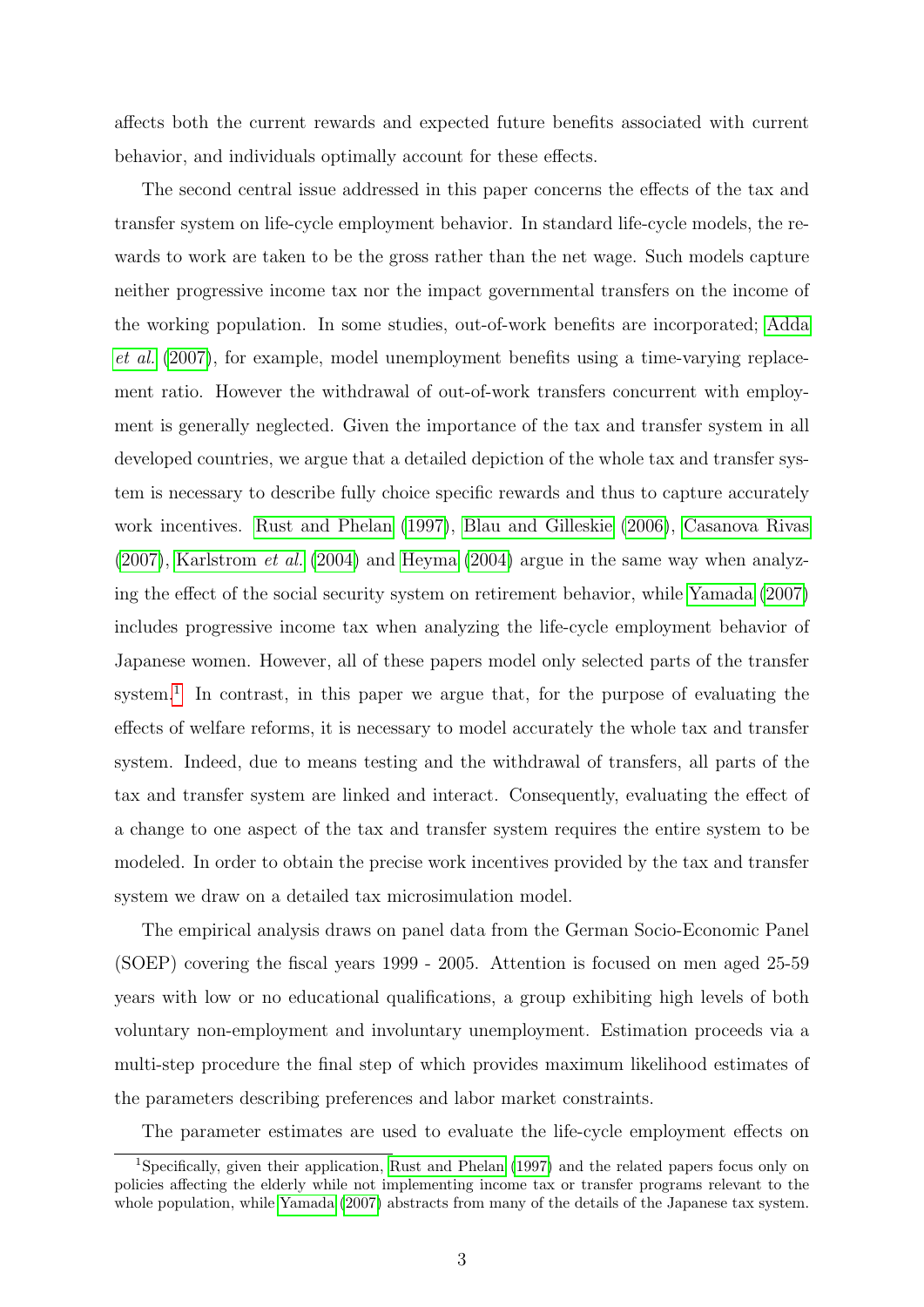German men of introducing a work-contingent transfer program, namely the "Employment Bonus", which is effectively a wage subsidy for low wage workers. In line with the previous literature we find moderately sized labor supply responses for men and these are concentrated on the extensive margin. On average, the Employment Bonus has a positive labor supply effect which is largest for men aged over 50 years reflecting a relatively high sensitivity to improved work incentives for men close to the end of their working lives. We find that the largest labor supply effects of the Employment Bonus are for low educated men residing in east Germany, which is due to the focus of the Employment Bonus on men with low wages.

The paper is organized as follows. In the next section, we describe a life-cycle model of labor supply with involuntary unemployment, together with the adopted empirical specification and the multi-step estimation procedure. Section [3](#page-21-0) contains on overview of the data and details the main features of the labor supply behavior of our sample of low educated German men. The results of the estimation are detailed in Section [4.](#page-24-0) Our analysis of the life-cycle labor supply effects of introducing the Employment Bonus is presented in Section [5.](#page-29-0) The final section concludes.

# 2 Life-cycle labor supply with involuntary unemployment

#### 2.1 An overview of the model

This section describes a discrete dynamic life-cycle model of male labor supply. The model recognizes the presence of labor market constraints which might prevent an individual from realizing his desired hours of work leading to involuntary unemployment. Utilities are a function of labor market state specific net household incomes, and thus the model explicitly accounts for the effects of the tax and transfer system on work incentives. Individuals are assumed to be rational and forward looking implying that every year each man acts so as to maximize his discounted expected lifetime utility.

In the analysis we focus on the labor supply behavior of men with low educational attainment and therefore modest potential earnings. This group has a relatively weak attachment to the labor market and is therefore a target group for transfer reforms aiming to increase employment. Moreover, involuntary unemployment is particularly prevalent among this group. The focus on men is mainly justified by technical reasons. Specifically,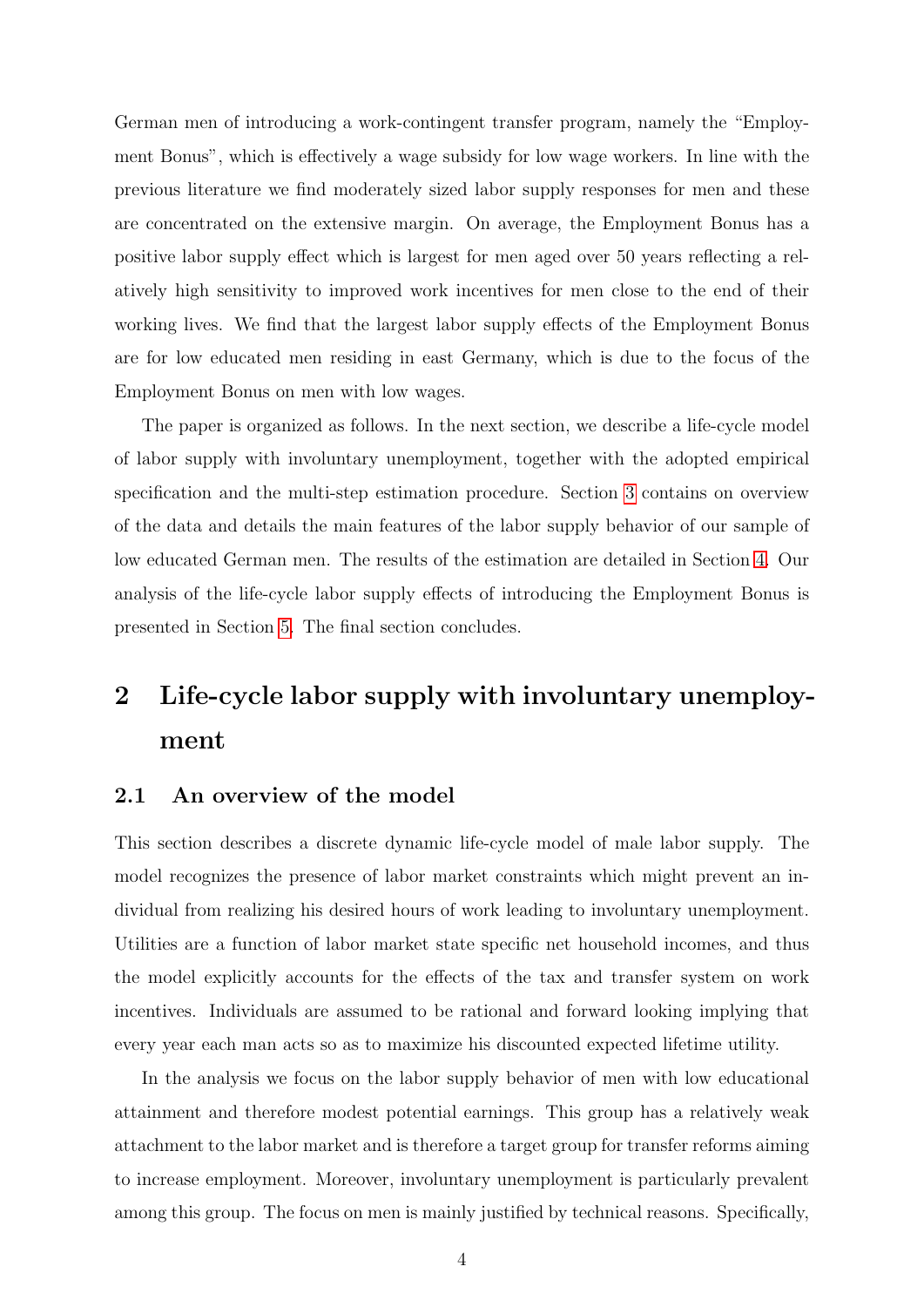by analyzing male labor supply behavior we avoid the complications encountered when modeling fertility and part-time work, which is common among women. Extensions to other key labor market groups, in particular married women with children, remain for future work. When studying male labor supply behavior, we simplify the utility maximization problem of the household to the individual decision process of the man and assume that the working and fertility behavior of the female spouse, if present, are unaffected by the man's behavior. Furthermore, we restrict attention to men of prime working age, defined as 25-59 years. By excluding men aged under 25 years we avoid the complexities of modeling educational choices (see [Keane and Wolpin, 1997\)](#page-36-4).

The model proceeds as follows. At ages  $t = 25, ..., 59$  years individual i may search for a job or may choose to be non-employed  $(n)$ . Individuals who are successful in finding a job choose freely between working full-time  $(f)$ , defined as 38.5 weekly working hours, and working over-time (o), defined as 44 weekly working hours. This discrete distribution of hours is motivated by the empirical distribution of working hours which is discussed in Section [3.](#page-21-0) Following [Blundell](#page-35-7) et al. [\(1987\)](#page-35-7), individuals who searched but were unsuccessful in finding a job are defined as involuntarily unemployed  $(u)$ . This definition of involuntary unemployment is consistent with several sources of involuntary unemployment including frictional unemployment, minimum wage legislation and unionized wage setting. In the following, the individual's preferred labor market state is denoted by  $j^* \in \{o, f, n\}$  while, after recognizing the possibility of demand side rationing, the individual's observed labor market state is denoted by  $j \in \{o, f, n, u\}$ .

Individual i's probability of being unrationed and thus obtaining or keeping a job is given by  $\Gamma_{i,t}$ . The probability of rationing depends on individual and household specific characteristics, the local unemployment rate and the individual's previous labor market state. In our framework it is not possible to distinguish between the job arrival rate and the separation rate. However, in the empirical specification, we attempt to capture variation in job arrival and separation rates by allowing the effect of the local unemployment rate to be different for those previously working over-time, those previously holding full-time jobs, these who were previously involuntary unemployed and those who where previously voluntarily non-employed.

In each labor market state  $j = o, f, n, u$  the individual receives a flow utility  $U_{i,j,t}$ which is a function of net household income in state  $j$ , a state specific effect, demographic characteristics, including household structure variables, and the individual's pre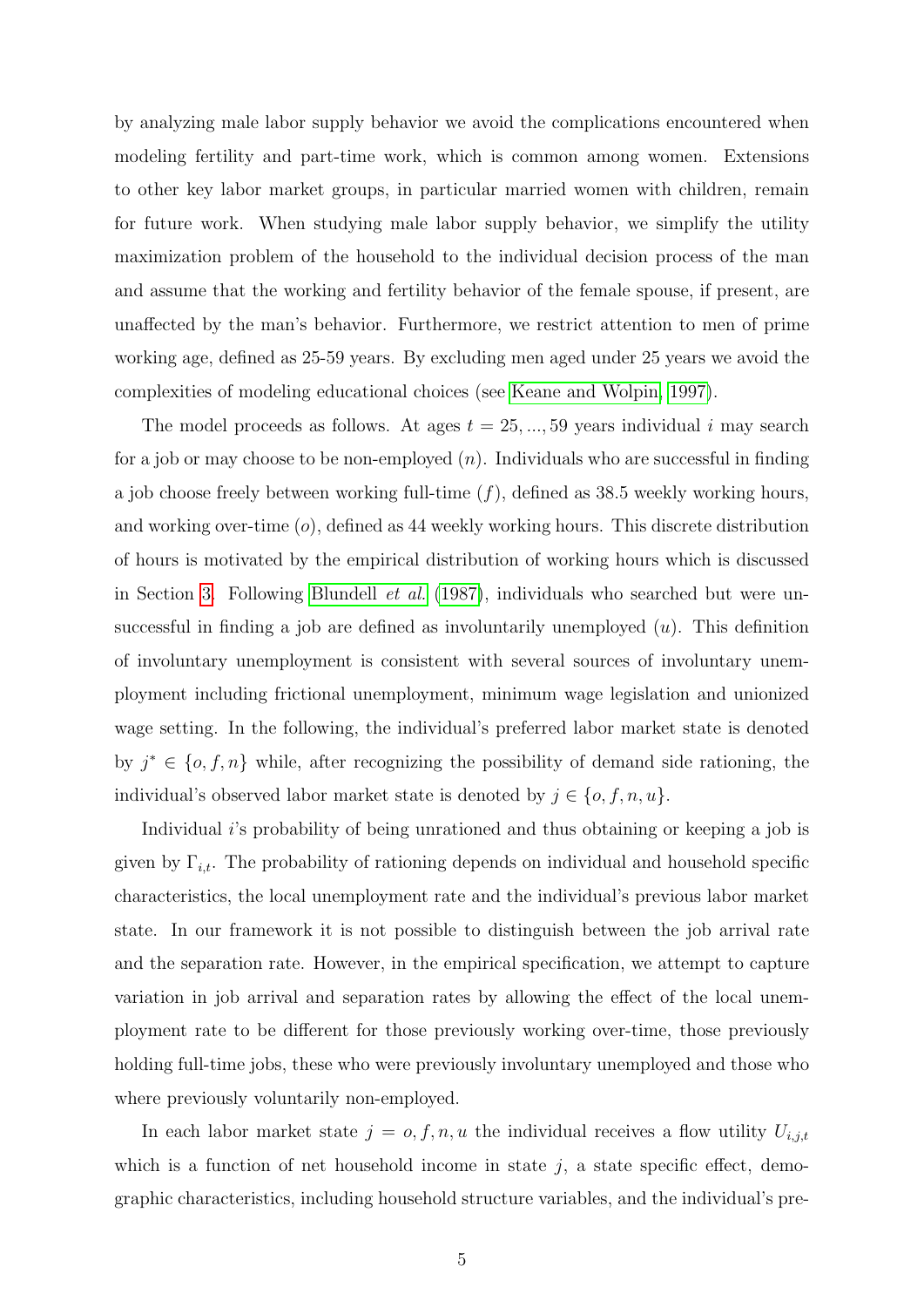vious labor market state. The inclusion of the lagged labor market state, which follows [Francesconi \(2002\)](#page-35-10) and [van der Klaauw \(1996\)](#page-37-2), captures both habit formation and adjustment costs, for example job search costs. Net household income for non-working individuals is determined by non-labor income and the transfer system. Net household income in over-time and full-time jobs is derived from the individual's gross wage, the hours of work associated with over-time and full-time jobs and the tax and transfer system. Through the gross wage, the distribution of in-work incomes is conditional on individual characteristics that affect wages. We assume that non-working individuals evaluate their utility from working based on their expected wage. In our specification, consumption is assumed to equal current net household income. As stated by [Blundell](#page-35-3) [et al.](#page-35-3) [\(2007\)](#page-35-3), dynamic programming models of labor supply largely ignore households' saving and borrowing decisions. [Rust and Phelan \(1997\)](#page-36-5) discuss this assumption in some detail and provide arguments in favor of equating income with consumption, the main justification being the lack of reliable information on consumption, savings and assets in longitudinal data. Moreover, as we employ a sample of low educated men ignoring the saving decision is less severe than in many other applications.<sup>[2](#page-0-0)</sup>

The individual's decision problem can be expressed in terms of the value function  $V(s_{i,t}, Y_{i,t-1})$  which equals the discounted expected value of the individual's utility from time t onwards assuming that in each year the individual makes his labor supply decision so as to maximize the discounted expected value of his future utility. The value function depends on the individual's previous labor market state,  $Y_{i,t-1}$  =  $(Y_{i,o,t-1}, Y_{i,f,t-1}, Y_{i,n,t-1}, Y_{i,u,t-1})$  where  $Y_{i,j,t}$  for  $j = o, f, n, u$  are indicators of individual i being in labor market state j at time t, and the state variables  $s_{i,t}$  which consist of all other variables entering the contemporaneous utilities and the probability of rationing at time t such as net household incomes and the number of children in the household. The individual is assumed to know the current value of  $s_{i,t}$  but, at time t, may not know the values of all or some elements of  $s_{i,t+1}$ . However, the distribution of  $s_{i,t+1}$  is known to the individual at time t and it is assumed to depend only on  $s_{i,t}$  and  $Y_{i,t}$ .

 $2$ On average, the low educated men in our sample save about 130 Euros per months which amounts to roughly 5% of average gross earnings. For the sample of all men 25-59 years, including the high skilled, savings are approximately 10% of gross earnings.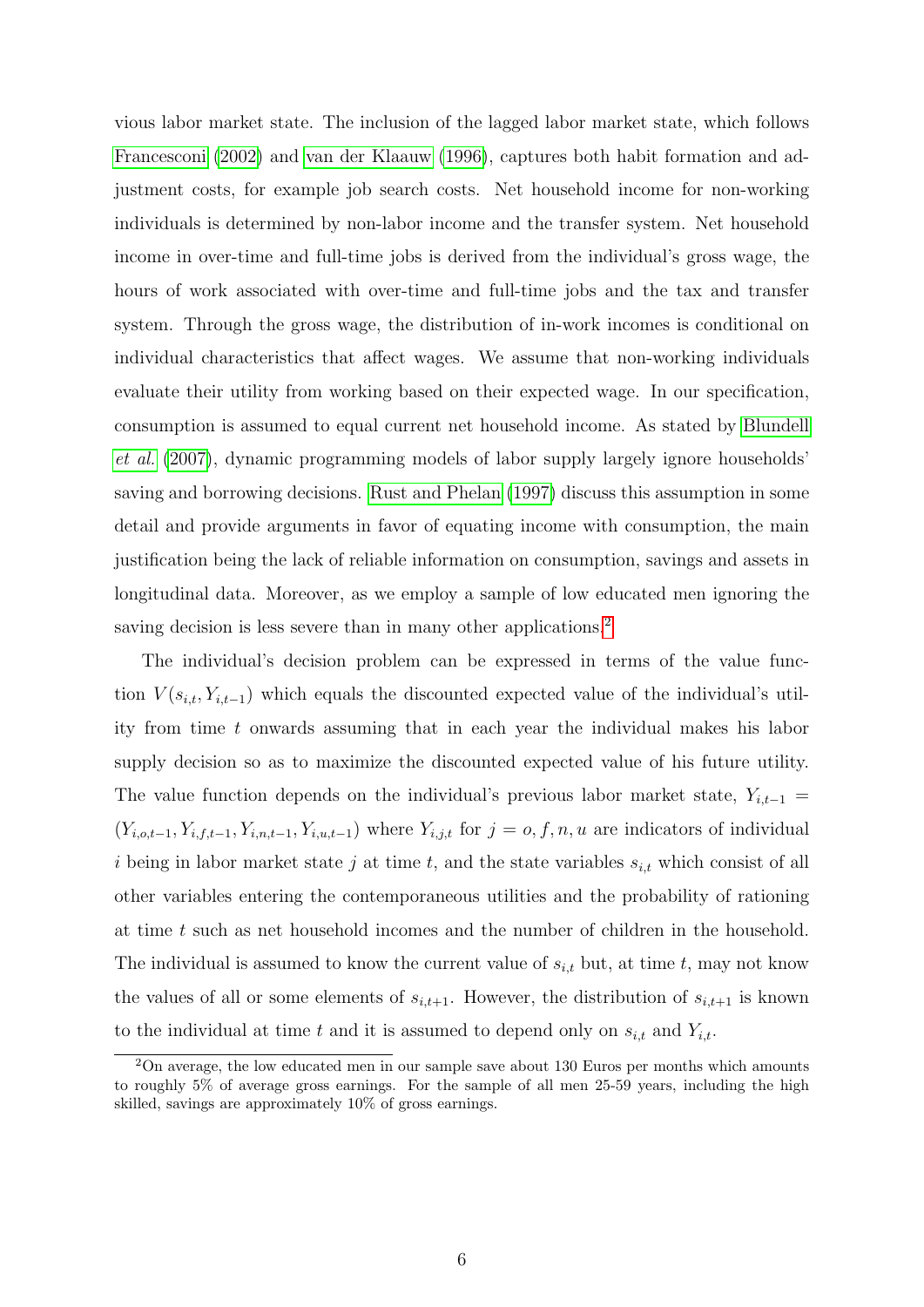The value function for this problem takes the following form

<span id="page-7-0"></span>
$$
V_{i,t}(s_{i,t}, Y_{i,t-1}) = \max \left[ \begin{array}{c} \Gamma_{i,t} V_{i,t}^o(s_{i,t}, Y_{i,t-1}) + (1 - \Gamma_{i,t}) V_{i,t}^u(s_{i,t}, Y_{i,t-1}) \\ \Gamma_{i,t} V_{i,t}^f(s_{i,t}, Y_{i,t-1}) + (1 - \Gamma_{i,t}) V_{i,t}^u(s_{i,t}, Y_{i,t-1}) \\ V_{i,t}^n(s_{i,t}, Y_{i,t-1}) \end{array} \right],
$$
 (1)

where  $V_{i,t}^{j}(s_{i,t}, Y_{i,t-1})$  for  $j = o, f, n, u$  are employment state specific value functions with the following recursive structure

$$
V_{i,t}^o(s_{i,t}, Y_{i,t-1}) = U_{i,o,t} + \delta \mathbf{E}_t[V_{i,t+1}|s_{i,t}, Y_{i,t} = (1,0,0,0)],
$$
\n(2a)

$$
V_{i,t}^f(s_{i,t}, Y_{i,t-1}) = U_{i,f,t} + \delta \mathbf{E}_t[V_{i,t+1}|s_{i,t}, Y_{i,t} = (0, 1, 0, 0)],
$$
\n(2b)

$$
V_{i,t}^n(s_{i,t}, Y_{i,t-1}) = U_{i,n,t} + \delta \mathbf{E}_t[V_{i,t+1}|s_{i,t}, Y_{i,t} = (0,0,1,0)],
$$
\n(2c)

$$
V_{i,t}^u(s_{i,t}, Y_{i,t-1}) = U_{i,u,t} + \delta \mathbf{E}_t[V_{i,t+1}|s_{i,t}, Y_{i,t} = (0,0,0,1)].
$$
\n(2d)

In the above  $\delta$  is the discount factor. The discount factor is a crucial parameter for the life-cycle maximization, as it describes how strongly expected future utility affects the individual's current choice. In the empirical analysis we follow the literature and assume the discount factor to be equal to  $0.95<sup>3</sup>$  $0.95<sup>3</sup>$  $0.95<sup>3</sup>$  In Section [5.3](#page-32-0) we discuss the sensitivity of our results with respect to the discount factor and estimate a myopic model.

Given these definitions, the first and second arguments of the right hand side of equation  $(1)$  represent the individual's discounted expected lifetime utility if at time t he chooses to search for a job and if successful chooses to work, respectively, over-time hours or full-time hours and from time  $t + 1$  onwards makes optimal labor supply decisions. Likewise, the last argument of the right hand side of equation [\(1\)](#page-7-0) is the man's discounted expected lifetime utility if his choice is to be non-employed today and from time  $t + 1$ onwards he makes optimal labor supply decisions.

Equations [\(1\)](#page-7-0) and  $(2a)-(2d)$  $(2a)-(2d)$  implicitly define the individual's optimal labor supply decision at each age  $t = 25, ..., 59$  years. For the purpose of the subsequent analysis, the individual's decision problem is restated in terms of the two following quantities

$$
\Delta_{i,t}^{of} = V_{i,t}^{o}(s_{i,t}, Y_{i,t-1}) - V_{i,t}^{f}(s_{i,t}, Y_{i,t-1}),
$$
\n(3a)

$$
\Delta_{i,t}^{on} = V_{i,t}^{o}(s_{i,t}, Y_{i,t-1}) - \frac{V_{i,t}^{n}(s_{i,t}, Y_{i,t-1})}{\Gamma_{i,t}} + \frac{1 - \Gamma_{i,t}}{\Gamma_{i,t}} V_{i,t}^{u}(s_{i,t}, Y_{i,t-1}).
$$
\n(3b)

 $3$ Previous studies, e.g. [Karlstrom](#page-36-6) et al. [\(2004\)](#page-36-6), mention problems identifying the discount factor in similar life-cycle models.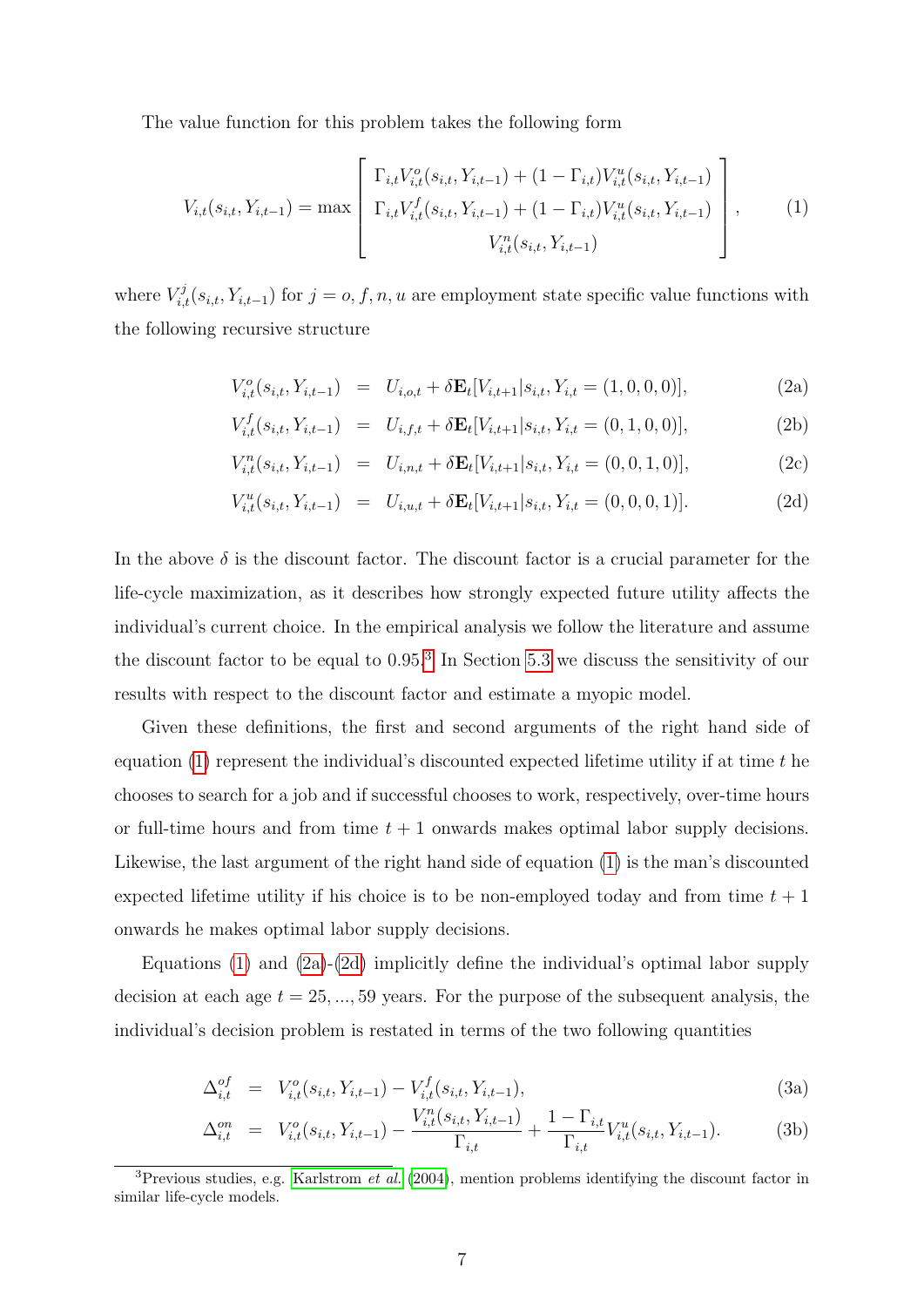The individual will search and if successful will work over-time at time  $t$  if and only if  $\Delta_{i,t}^{of} \geq 0$  and  $\Delta_{i,t}^{on} \geq 0$ . Similarly, the individual will search and if successful will work full-time at time t if and only if  $\Delta_{i,t}^{of} < 0$  and  $\Delta_{i,t}^{on} - \Delta_{i,t}^{of} \geq 0$ , and it will be his choice to be non-employed at time t if and only if  $\Delta_{i,t}^{on} - \Delta_{i,t}^{of} < 0$  and  $\Delta_{i,t}^{on} < 0$ . It should be noted that the voluntarily non-employed consist of individuals with a high preference for leisure who would not search for a job irrespective of the probability of rationing and "discouraged workers" who choose not to search because the possibility of rationing makes voluntary non-employment preferable to job search.

#### 2.2 Discussion of the model

Although only four labor market states are distinguished, the model is sufficiently general to allow an analysis of labor supply behavior on both the extensive (participation) and intensive (working hours) margins. Moreover, this model extends the previous literature on life-cycle labor supply in two important respects. First, the possibility of involuntary unemployment is recognized and the rationing process is modeled jointly with the discrete choice model of labor supply. Second, we model in detail the effect of the tax and transfer system on work incentives using a tax microsimulation model, which provides sufficient information to allow the labor supply decision to be conditioned on net, rather than gross, household income.

These extensions, however, lead to several caveats of our modeling approach. Most importantly, we cannot estimate earnings and labor supply behavior jointly as in [Eckstein](#page-35-5) [and Wolpin \(1989\)](#page-35-5). This is because the tax microsimulation model is too involved to be included when estimating the labor supply model. Specifically, incorporating the tax microsimulation model into the dynamic programming problem implies a number of state variables that is computationally prohibitive. Instead we develop a multi-step estimation procedure, discussed below, which is similar to the two-step estimation method used by [Rust and Phelan \(1997\)](#page-36-5).[4](#page-0-0)

A further limitation of our approach concerns the data used for the analysis. The information on household level demographics and sources of non-labor income required by the tax microsimulation model prevents us from drawing on the administrative data

<sup>4</sup>[Yamada](#page-37-3) [\(2007\)](#page-37-3) follows a different approach which highlights the trade-off between the level of detail included when modeling that tax and transfer system and the estimation procedure. He models only selected features of the tax system and working within this relatively simple structure it is possible to estimate jointly equations describing earnings and labor supply.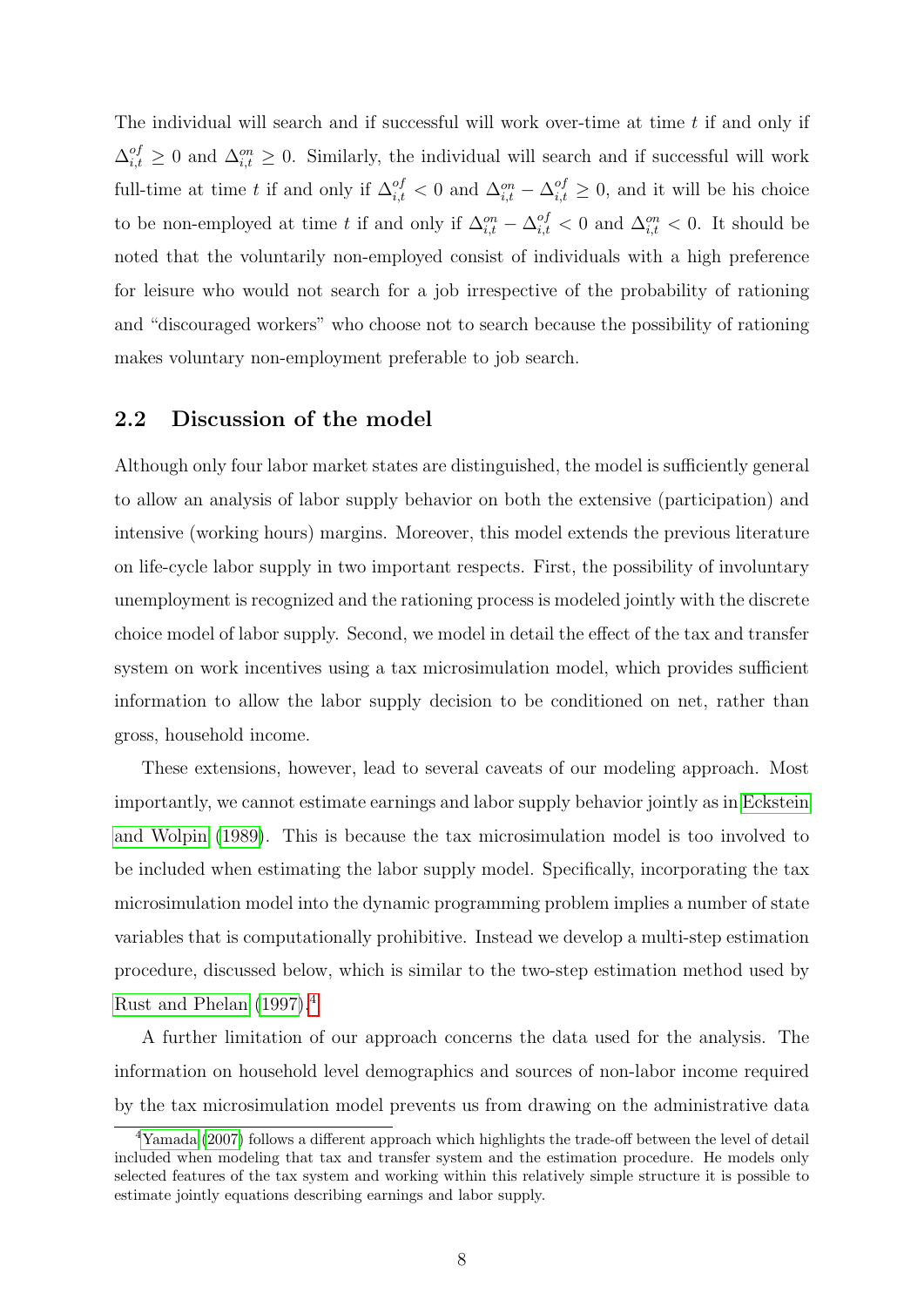for Germany which has been used by [Adda](#page-34-3) et al. [\(2006\)](#page-34-3). Instead, we use panel data from the Socio-Economic Panel Study (SOEP) which include the required family and income information. However, the structure of the SOEP is such that individuals are observed only in certain years in their working lives. Therefore, as described below, the approach of [Heckman \(1981\)](#page-35-11) is used to control for selection effects in the initial observations.

#### 2.3 Empirical specification

For the purpose of the empirical analysis, individual i's probability of not being rationed at time  $t$  is given by

<span id="page-9-1"></span>
$$
\Gamma_{i,t} = \Lambda(\psi z_{i,t} + \eta r_{i,t} Y_{i,t-1} + \lambda Y_{i,t-1} + c_{i,s}),
$$
\n(4)

where  $\Lambda$  denotes the logistic distribution function. The probability of being unrationed is conditioned on observed individual and household characteristics,  $z_{i,t}$ , the individual's previous labor market state,  $Y_{i,t-1}$ <sup>[5](#page-0-0)</sup>, and the local unemployment rate,  $r_{i,t}$ . Different effects of the local unemployment rate on the probability of being rationed are allowed depending on  $Y_{i,t-1}$ .  $c_{i,s}$  represents an unobserved time-invariant individual specific random effect which is distributed as described below.[6](#page-0-0)

The following specification of the contemporaneous utility functions is adopted

<span id="page-9-0"></span>
$$
U_{i,j,t} = \gamma_j Y_{i,t-1} + \theta_j g(m_{i,j,t}) Y_{i,t-1} + \beta_j x_{i,t} + c_{i,j} + \varepsilon_{i,j,t} \text{ for } j = o, f, n, u. \tag{5}
$$

The first term in the above represents the effect of the individual's previous labor market state on his current utility which is unrelated to net household income and reflects habit formation of adjustment costs. The second term denotes the effect of the individual's net household income in state j,  $m_{i,j,t}$ , on the individual's state specific utility at time t. The relationship between net household income and contemporaneous utility is determined by three different effects. First, via variation in  $\theta_j$ , the effect of net household income on current utilities depends on the individual's current labor market state, reflecting

<sup>5</sup>Where required, involuntary unemployment provides the base category.

<sup>&</sup>lt;sup>6</sup>Potentially, mobility between the different localities might cause an endogeneity problem when estimating the rationing risk. However, over the observed period, only 135 of the 2437 households moved between different localities and only 12 of the movers changed their employment status when moving. Thus, mobility should not cause any inconsistency in the results.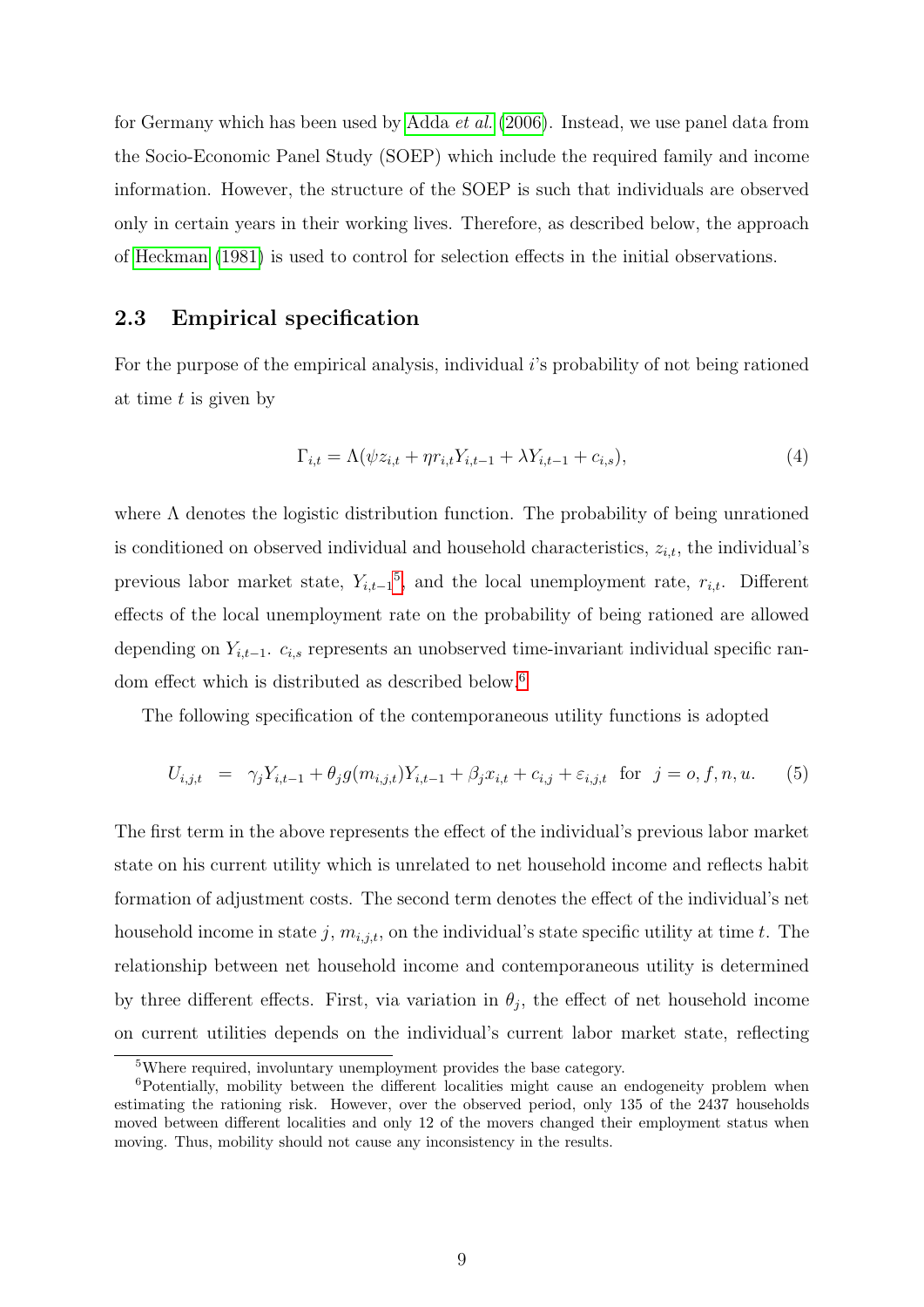complementarity or substitutability between leisure and net household income.[7](#page-0-0) Second, the effect of net household income on current utility may vary according to the individual's previous labor market state reflecting, for example, a higher marginal utility of net household income among individuals previously in employment than among individuals previously out of work which could arise from habit formation. Third, the function g determines the relationship between net household income and utility conditional on the individual's current and previous labor market states. The following specification of  $g$  is employed

$$
g(m_{i,j,t}) = \frac{m_{i,j,t}^{1-\rho} - 1}{1 - \rho}, \quad \rho \ge 0.
$$
 (6)

<span id="page-10-0"></span>The above is a constant relative risk specification which allows utility to be linear in net household income when  $\rho = 0$  and logarithmic in income as  $\rho \to 1$ .

The third term in equation [\(5\)](#page-9-0) captures the effects of individual and household characteristics,  $x_{i,t}$ , on state specific utilities at time t. The employment specific coefficients on individual characteristics allow the effects of these variables to vary according to the chosen labor market state. The time-invariant individual specific random effects  $c_{i,j}$  for  $j = o, f, n, u$  allow individuals to have systematic differences in the unobserved components of their utilities, and are necessary to establish the extent to which persistence in labor market outcomes is due to the effect of previous employment outcomes rather than persistent unobserved individual characteristics, see [Heckman \(1981\)](#page-35-11) and [Hyslop](#page-36-8) [\(1999\)](#page-36-8). The last component of the utilities,  $\varepsilon_{i,j,t}$ , captures the time-varying component of the individual's unobserved preferences.

Let  $\varepsilon_{i,t}$  denote  $\varepsilon_{i,j,t}$  stacked over  $j = o, f, n, u$  and let  $c_i$  denote  $c_{i,k}$  stacked over  $k = o, f, n, u, s$ . Further, we define  $\tilde{s}_{i,t}$  as the state space  $s_{i,t}$  excluding  $\varepsilon_{i,t}$  and  $c_i$ . Estimation requires expressions for the individual's probability, conditional on  $\tilde{s}_{i,t}$ ,  $Y_{i,t-1}$ and  $c_i$ , of state  $j^*$  being the individual's desired labor market state at time t. Expressions for these probabilities, denoted  $\Omega_{i,j^*,t}(\tilde{s}_{i,t}, Y_{i,t-1}, c_i)$  for  $j^* = o, f, n$  are obtained by using equations [\(3a\)](#page-7-0) - [\(3b\)](#page-7-0). We assume that  $\varepsilon_{i,j,t}$  is independent over time, individuals and labor market states and has a type I extreme value distribution and, in the following we

<sup>7</sup>This feature of the specification, which is repeated elsewhere, is more flexible than the alterative method of interacting an arbitrary function of leisure with the variables and then imposing common coefficients on the interacted variables across labor market states.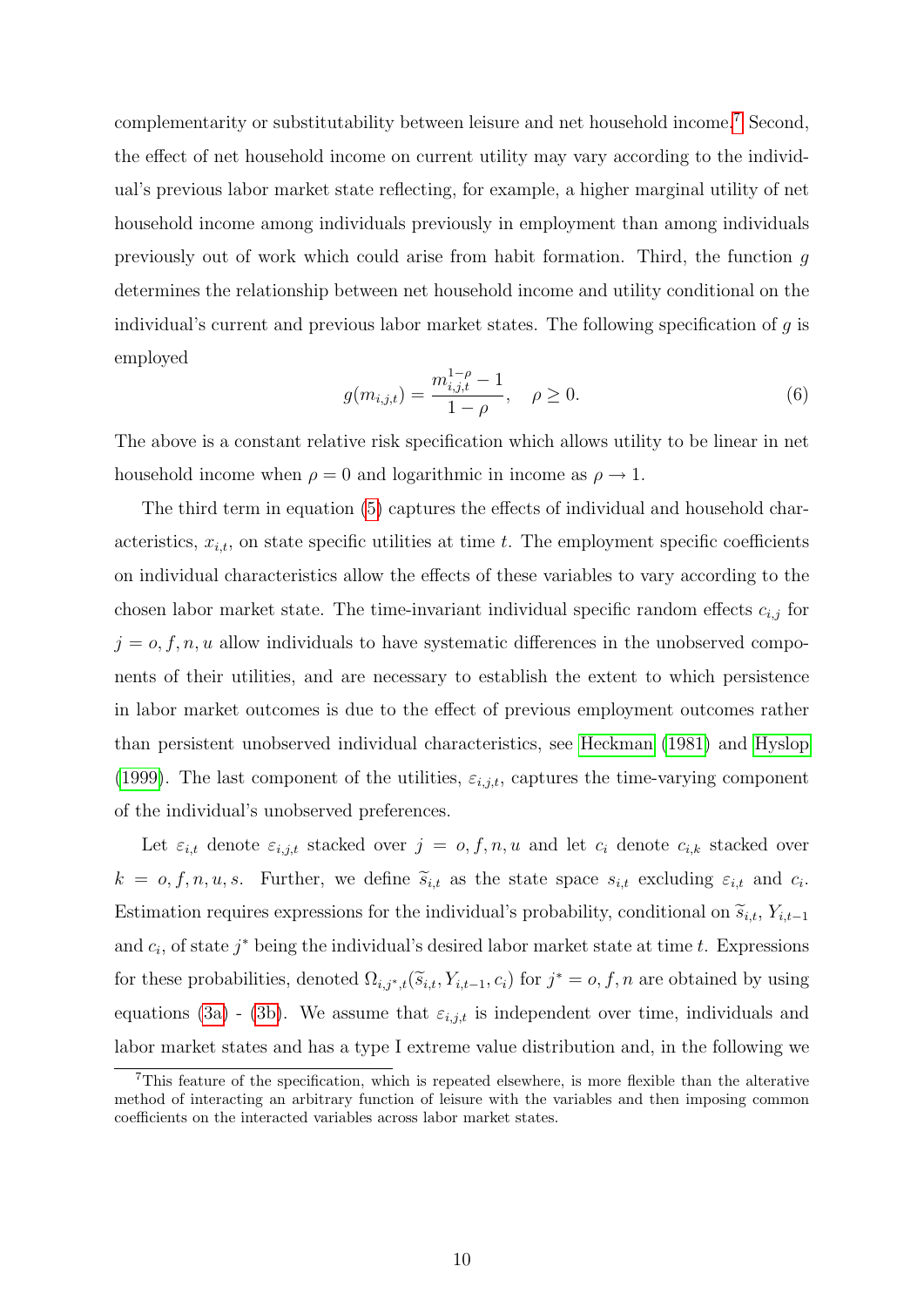normalize  $\varepsilon_{i,u,t} = \varepsilon_{i,n,t}$ .<sup>[8](#page-0-0)</sup> Manipulations yield the following multinomial logit probabilities

$$
\Omega_{i,o,t}(\widetilde{s}_{i,t}, Y_{i,t-1}, c_i) = \Pr\left(\begin{array}{c} \Delta_{i,t}^{of} \ge 0\\ \Delta_{i,t}^{on} \ge 0 \end{array} \middle| \widetilde{s}_{i,t}, Y_{i,t-1}, c_i\right) = \frac{\exp(q_{i,o,t})}{Q_{i,t}}, \tag{7a}
$$

$$
\Omega_{i,f,t}(\tilde{s}_{i,t}, Y_{i,t-1}, c_i) = \Pr\left(\begin{array}{c} \Delta_{i,t}^{of} < 0\\ \Delta_{i,t}^{on} - \Delta_{i,t}^{of} \ge 0 \end{array} \middle| \tilde{s}_{i,t}, Y_{i,t-1}, c_i\right) = \frac{\exp(q_{i,f,t})}{Q_{i,t}}, \quad (7b)
$$
\n
$$
\Omega_{i,n,t}(\tilde{s}_{i,t}, Y_{i,t-1}, c_i) = \Pr\left(\begin{array}{c} \Delta_{i,t}^{on} - \Delta_{i,t}^{of} < 0\\ \Delta_{i,t}^{on} < 0 \end{array} \middle| \tilde{s}_{i,t}, Y_{i,t-1}, c_i\right)
$$
\n
$$
= \frac{\exp\left(\frac{q_{i,n,t}}{\Gamma_{i,t}} - \frac{1-\Gamma_{i,t}}{\Gamma_{i,t}}q_{i,u,t}\right)}{Q_{i,t}}, \quad (7c)
$$

where

<span id="page-11-0"></span>
$$
q_{i,j,t} = \gamma_j Y_{i,t-1} + \theta_j g(m_{i,j,t}) Y_{i,t-1} +
$$
  

$$
\beta_j x_{i,t} + c_{i,j} + \delta \mathbf{E}_t[V_{i,t+1}(s_{i,t+1}, Y_{i,t}) | \tilde{s}_{i,t}, Y_{i,t}, c_i] \text{ for } j = o, f, n, u,
$$
 (8)

<span id="page-11-1"></span>and

$$
Q_{i,t} = \exp(q_{i,o,t}) + \exp(q_{i,f,t}) + \exp\left(\frac{q_{i,n,t}}{\Gamma_{i,t}} - \frac{1 - \Gamma_{i,t}}{\Gamma_{i,t}} q_{i,u,t}\right).
$$
 (9)

In equation [\(8\)](#page-11-0) the expectation of  $V_{i,t+1}$  is not conditioned on  $\varepsilon_{i,t}$  because  $\varepsilon_{i,t}$  is independent over time. Given the above specification of the rationing process, the probabilities associated with the four labor market states are as follows

$$
P_{i,o,t}(\tilde{s}_{i,t}, Y_{i,t-1}, c_i) = \Omega_{i,o,t}(\tilde{s}_{i,t}, Y_{i,t-1}, c_i) \Gamma_{i,t}(z_{i,t}, r_{i,t}, Y_{i,t-1}, c_{i,s}),
$$
(10a)

$$
P_{i,f,t}(\tilde{s}_{i,t}, Y_{i,t-1}, c_i) = \Omega_{i,f,t}(\tilde{s}_{i,t}, Y_{i,t-1}, c_i) \Gamma_{i,t}(z_{i,t}, r_{i,t}, Y_{i,t-1}, c_{i,s}),
$$
(10b)

$$
P_{i,n,t}(\tilde{s}_{i,t}, Y_{i,t-1}, c_i) = \Omega_{i,n,t}(\tilde{s}_{i,t}, Y_{i,t-1}, c_i),
$$
\n(10c)

$$
P_{i,u,t}(\tilde{s}_{i,t}, Y_{i,t-1}, c_i) = (1 - \Omega_{i,n,t}(\tilde{s}_{i,t}, Y_{i,t-1}, c_i)) (1 - \Gamma_{i,t}(z_{i,t}, r_{i,t}, Y_{i,t-1}, c_{i,s})).
$$
 (10d)

#### 2.3.1 Identification

Several normalizations are necessary in order to ensure identification of the model. In the equation describing the utility from involuntary unemployment, the intercept is excluded

<sup>&</sup>lt;sup>8</sup>The last restriction implies that the unobserved time-varying components of individuals' utilities from voluntary non-employment and involuntary unemployment are identical. This assumption substantially simplifies subsequent derivations and from a economic stand point this restriction can be justified.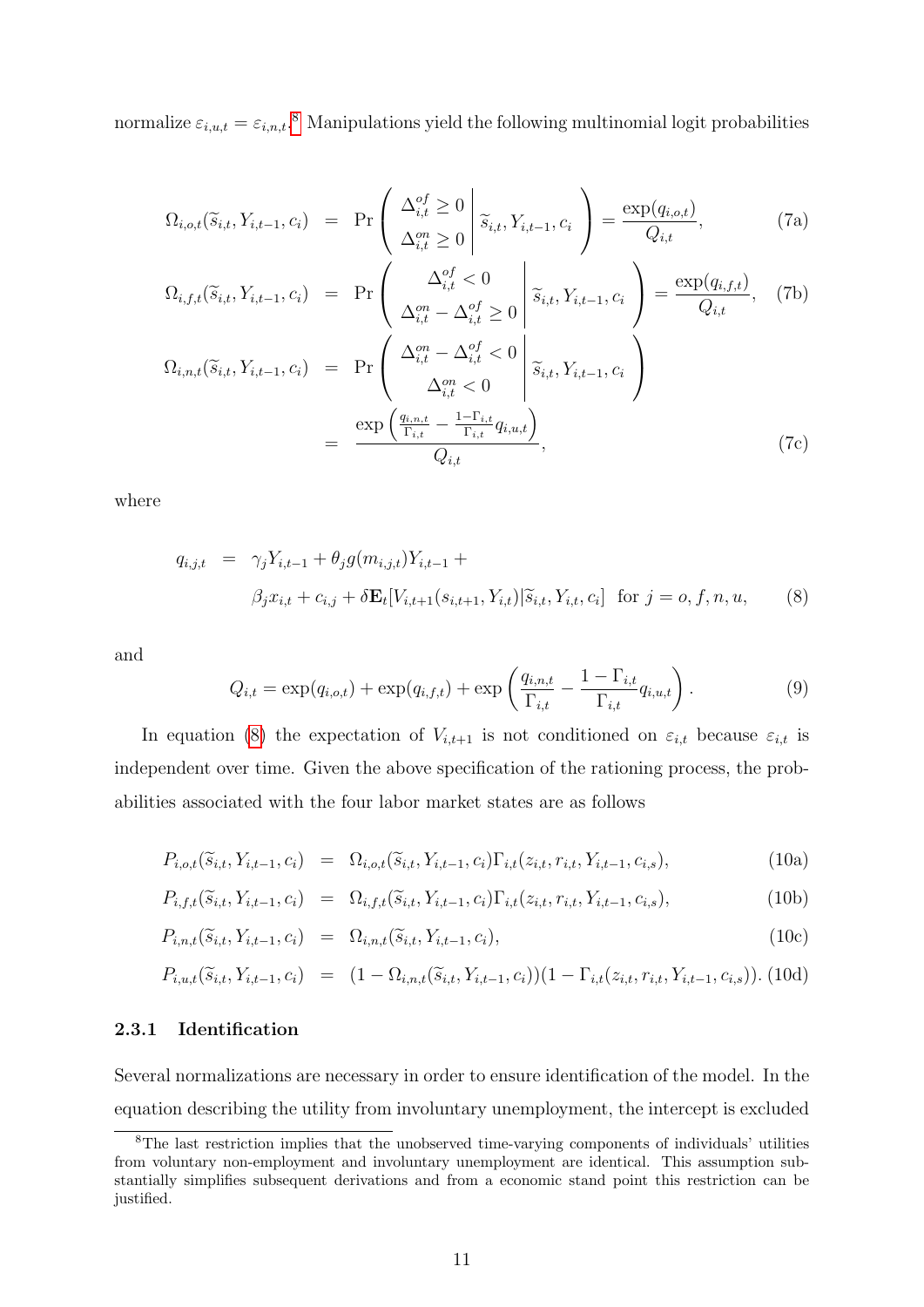and the coefficients on the previous labor market state are normalized to zero  $(\gamma_u = 0)$ . Following these normalizations, it is possible to identify  $\gamma_j$  for  $j = 0, f, n$  and the three remaining labor market state specific intercepts due to variation in the probability of involuntary unemployment across individuals (see equation [\(3b\)](#page-7-0)).

It is further assumed that the effects of net household income and individual and household specific characteristics on the individual's utility are the same for voluntary non-employment and involuntary unemployment. Similarly, the random effects for voluntary non-employment and involuntary unemployment are assumed to be equal  $(c_{i,n} = c_{i,u})$ . These restrictions improve the identification of the model.<sup>[9](#page-0-0)</sup> Moreover, the model specification still permits individuals to have different contemporaneous utilities in voluntary non-employment and involuntary unemployment due to systematic effects occurring through the labor market state specific intercepts or due to the effects of the man's employment history. Furthermore, differences in individual specific unobservables between the involuntary unemployed and voluntarily non-employed enter through the specification of the labor market constraints in equation [\(4\)](#page-9-1). Following these normalizations, formal identification requires that the random effect and coefficients on individual and household specific characteristics in the utilities from voluntary non-employment and involuntary unemployment be normalized to zero.

#### 2.3.2 Unobserved heterogeneity

The model is estimated using distributional assumptions on  $c_{i,j}$  for  $j = o, f, s$ . In the spirit of [Heckman and Singer \(1984\)](#page-36-9), the random effects have a nonparametric discrete distribution. Specifically, the random effects are constructed using the following factor loadings:

$$
c_{i,o} = c_{i,o}^1 v^1 + c_{i,o}^2 v^2,
$$
\n(11a)

$$
c_{i,f} = c_{i,f}^{1} v^1 + c_{i,f}^{2} v^2,
$$
\n(11b)

$$
c_{i,s} = c_{i,s}^1 v^1 + c_{i,s}^2 v^2, \tag{11c}
$$

<sup>9</sup>Specifically, the different effects of net household income, individual and household specific characteristics and the random effects on an individual's utilities from voluntary non-employment and involuntary unemployment are identified via variation in the probability of involuntary unemployment. However, as the probability of involuntary unemployment is close to zero for many individuals, there is limited identifying variation relevant to the coefficients.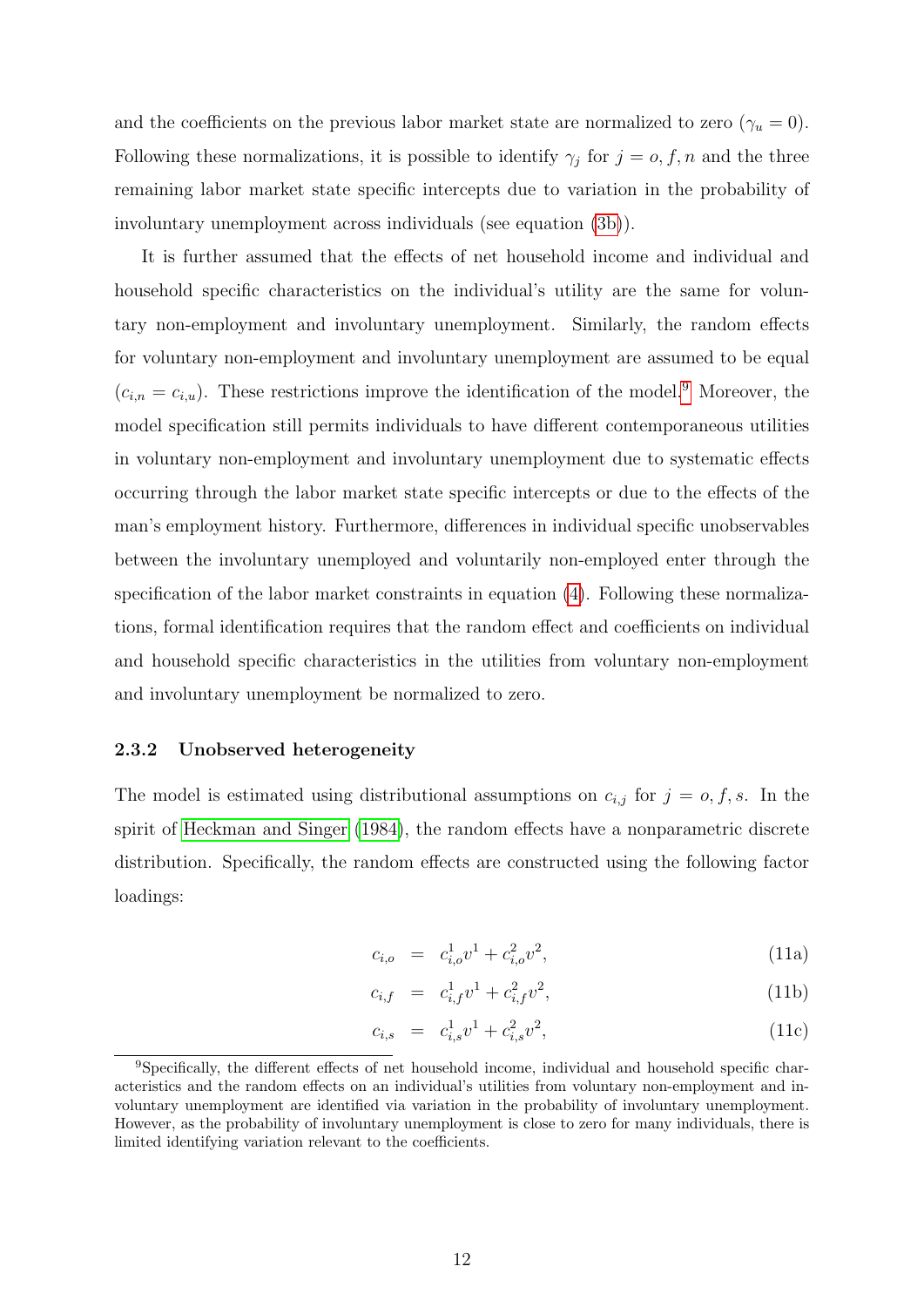Table 1: Distribution of the Random Effects

<span id="page-13-0"></span>

| Random Parameter   | Probability $(\alpha_k)$ |  |
|--------------------|--------------------------|--|
| $\mathrm{c}_{i.o}$ | $\mathrm{c}_{i.s}$       |  |
|                    |                          |  |
|                    |                          |  |
|                    |                          |  |
|                    |                          |  |

where  $(c_{i,o}^1, c_{i,o}^2, c_{i,f}^1, c_{i,s}^2, c_{i,s}^1)$  are unknown parameters and  $v^1, v^2 \in \{-1, 1\}$ .  $v^1$  and  $v^2$  are assumed to occur independently with  $\text{Prob}(v^1 = 1) = A^1$  and  $\text{Prob}(v^2 = 1) = A^2$ . This specification yields four values of the random effect  $c_i$ , denoted  $(c^1, c^2, c^3, c^4)$ . The associated probabilities are denoted by  $(\alpha_1, \alpha_2, \alpha_3, \alpha_4)$ . Table [1](#page-13-0) provides a full description of the distribution of the random effects.

#### 2.3.3 Likelihood function

The parameters of the model are estimated using Maximum Likelihood. Given a sample of N individuals whose labor market outcomes are observed at  $t = \pi_i, ..., \Pi_i$ , the likelihood function is as follows

$$
\mathcal{L} = \prod_{i=1}^{N} \sum_{k=1}^{4} \alpha_k \left( \left[ \prod_{t=\pi_i+1}^{\Pi_i} \prod_{j=o, f, n, u} P_{i,j,t}(\tilde{s}_{i,t}, Y_{i,t-1}, c^k)^{Y_{i,j,t}} \right] \times \prod_{j=o, f, n, u} p_{i,j}(m_{i,o,\pi_i}, m_{i,f,\pi_i}, m_{i,n,\pi_i}, x_{i,\pi_i}, c^k)^{Y_{i,j,\pi_i}} \right). \tag{12}
$$

In the above, the term in parenthesis is individual  $i$ 's likelihood contribution conditional on a particular value of  $c_i$  with  $p_{i,j}$  denoting the probability associated with the initial observation for individual  $i$ . The individual's unconditional likelihood contribution is obtained by forming an appropriately weighted average of the conditional likelihood contributions. Following [Heckman \(1981\)](#page-35-11), the probability attached to the individual's initial state,  $p_{i,j}$ , is assumed to take a flexible form and this is interpreted as a reduced form specification of the labor market outcomes observed at  $t = \pi_i$ .<sup>[10](#page-0-0)</sup>

$$
p_{i,j} = \frac{\exp(\vartheta_j m_{i,j,\pi_i} + b_j x_{i,\pi_i} + v_j c_{i,j})}{\sum_{k=o,f,n,u} \exp(\vartheta_k m_{i,k,\pi_i} + b_k x_{i,\pi_i} + v_k c_{i,k})}, \text{ for } j = o, f, n, u.
$$
 (13)

The identifying normalization  $b_u = 0$  is imposed.

 $10p_{i,j}$  is assumed to take the following form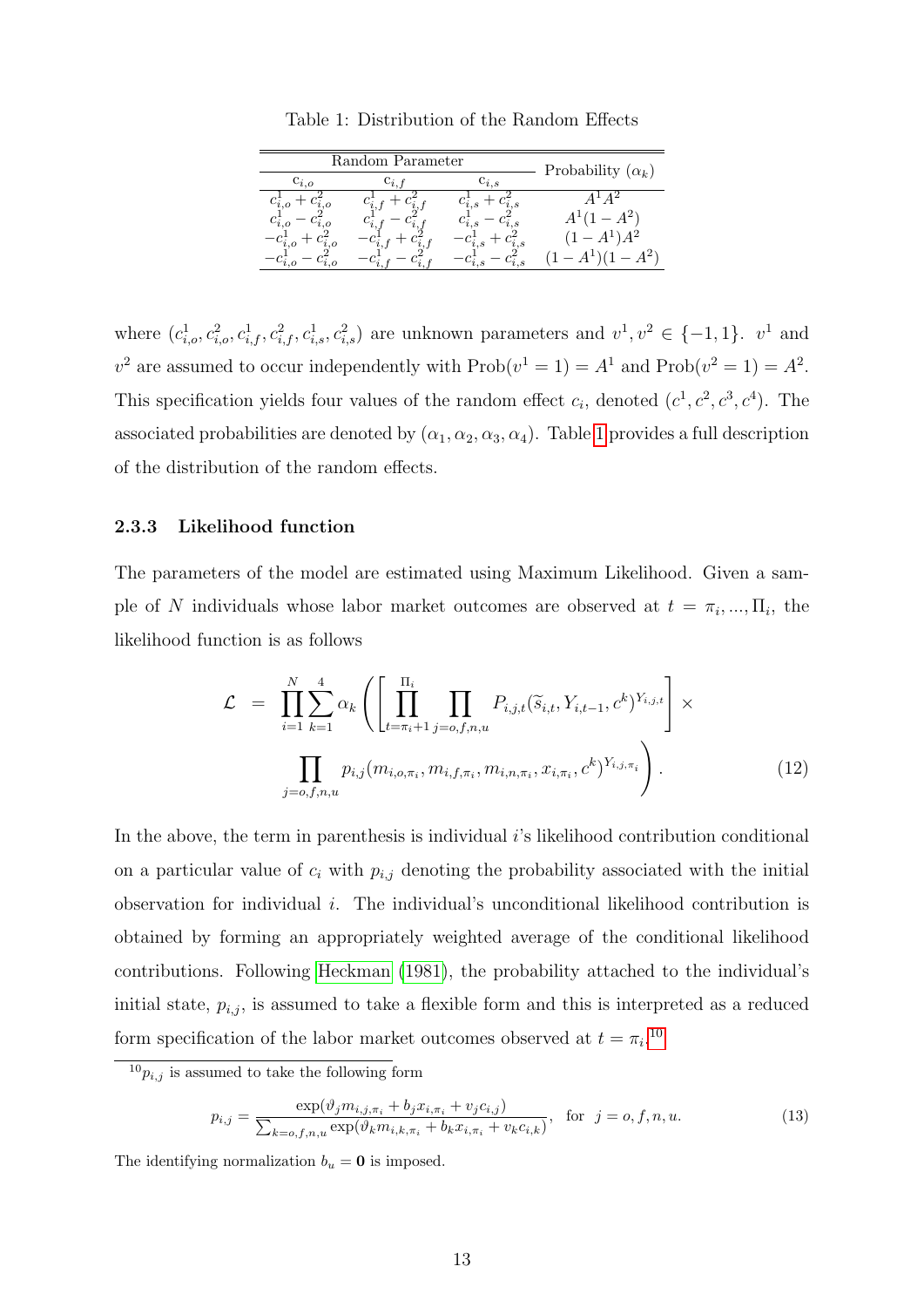#### 2.4 Multi-step estimation procedure

In order to estimate the dynamic programming model of life-cycle labor supply we adopt a multi-step procedure similar to [Rust and Phelan \(1997\)](#page-36-5). As stressed above, a multi-step procedure is necessary for computational reasons. Maximum Likelihood estimation of the final model requires expressions for the outcome probabilities which depend on labor market state specific net household incomes and expected future value functions. Thus, the multi-step procedure requires first deriving net household incomes, which in turn involves estimating wages for non-working individuals and constructing labor market state gross household incomes. At the next step the parameters describing individuals' expectations about the future values of the state variables, including net household incomes, are estimated. The model of individuals' expectations is used in the final estimation for the purpose of computing the expected future value functions.

In order to capture the true effect of experience it is important that persistent individual specific unobserved heterogeneity is included at each estimation step (see [Adda](#page-34-6) [et al.](#page-34-6), [2007\)](#page-34-6). Thus at each step we incorporate individual specific random effects. However, potential correlations between these unobserved effects can not be modeled because the multi-step procedure prohibits joint estimation of the wage equations, the equations describing individuals' expectations about the evolution of the state variables and the model itself.

#### 2.4.1 Gross wages and incomes

When constructing the gross labor earnings of the men, it is necessary to derive the gross wage distribution for the working and non-working populations. This is the distribution of the offered market wages which people expect to receive when working. For individuals in employment in year  $t$  we define their observed wage as their draw from the offered wage distribution. By definition, the offered wage for a working man satisfies either  $\Delta_{i,t}^{of} \geq 0$  and  $\Delta_{i,t}^{on} \geq 0$  or  $\Delta_{i,t}^{of} < 0$  and  $\Delta_{i,t}^{on} - \Delta_{i,t}^{of} \geq 0$  (see equations [\(3a\)](#page-7-0) and [\(3b\)](#page-7-0)).

For individuals belonging to the non-working population in year  $t$  we cannot observe their draw from the offered wage distribution. Therefore, it is necessary to estimate person specific expected gross hourly wages for non-working individuals. Using the sample of working individuals, we estimate a standard Mincerian wage equation in which log wages are conditioned measures of experience,  $e_{i,t}$ , and further observed characteristics,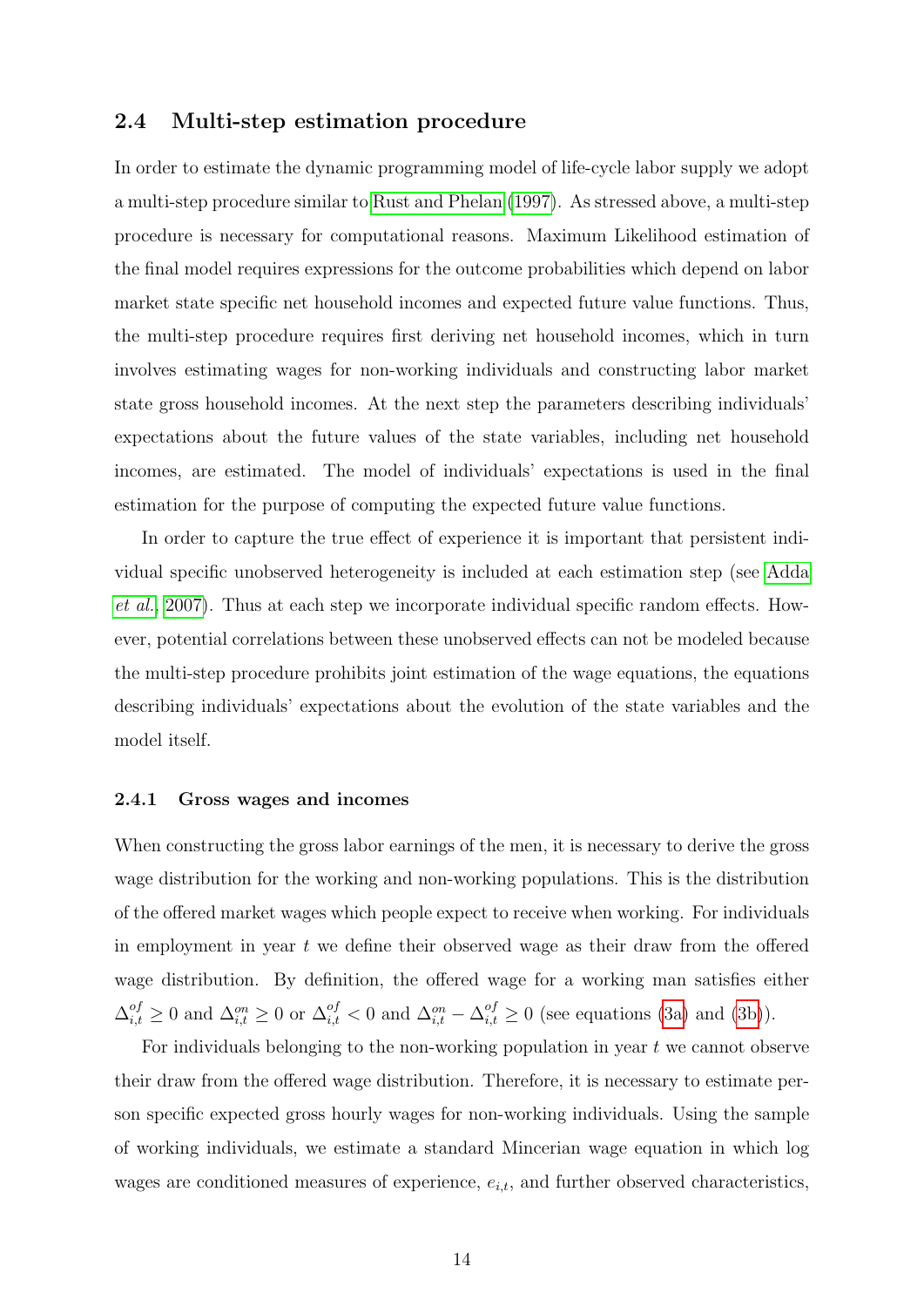<span id="page-15-0"></span> $a_{i,t}$ .

$$
\ln(wage_{i,t}) = \kappa_0 a_{i,t} + \kappa_1 e_{i,t} + \nu_i^{wage} + \epsilon_{i,t}^{wage}.
$$
\n
$$
(14)
$$

The equation includes a individual specific random effect,  $\nu_i^{wage}$  $i_i^{wage}$ , and an error term,  $\epsilon_{i,t}^{wage}$ . Both  $\nu_i^{wage}$ <sup>*wage*</sup> and  $\epsilon_{i,t}^{wage}$  are assumed to be *i.i.d.* which allows that parameters in equation [\(14\)](#page-15-0) are estimated using GLS. Separate wage equations are estimated for east and west Germany. Table [6](#page-43-0) in the Appendix contains further details of the specification and the estimation results.

For the non-working population, which amounts to roughly 17% of the population (see Table [1\)](#page-38-0), we impute the mean of the distribution of offered wages, conditional on individual characteristics, and interpret this as the individual's expected gross hourly wage. An individual's draw from the offered wage distribution has a different interpretation for the involuntary unemployed and the voluntarily non-employed. We assume that for the involuntary unemployed the offered market wage implies either  $\Delta_{i,t}^{of} \geq 0$  and  $\Delta_{i,t}^{on} \geq 0$  or  $\Delta_{i,t}^{of} < 0$  and  $\Delta_{i,t}^{on} - \Delta_{i,t}^{of} \geq 0$  while for the voluntarily non-employed the offered wage makes non-employment the optimal labor market state, i.e.,  $\Delta_{i,t}^{on} - \Delta_{i,t}^{of} < 0$ and  $\Delta_{i,t}^{on} < 0$ .

The hourly gross wages and the labor market state specific weekly working hours define the man's gross earnings for each labor market state. For couple households, gross earnings consist of the observed labor earnings of the wife and the labor market state specific labor earnings of the husband. The latter define the labor earnings of single men. Gross household income is the sum of gross earnings and income from sources other than labor income, such as income from capital or rental income.<sup>[11](#page-0-0)</sup> Any non-labor income is assumed to be exogenously determined.

#### 2.4.2 Net household income

To translate gross household incomes into net household incomes we use the STSM tax microsimulation model which includes all relevant components of the German tax and transfer system.[12](#page-0-0) German income tax is based on the principle of comprehensive taxation. That is, the sum of a household's incomes from all sources is taxed as a single sum after several deductions have been applied to arrive at the tax base. Income tax

 $11$ For the sample of low educated men, labor income is by far the largest component of the gross household income.

<sup>&</sup>lt;sup>12</sup>See [Steiner](#page-37-4) *et al.* [\(2005\)](#page-37-4) for a detailed description of the tax microsimulation model.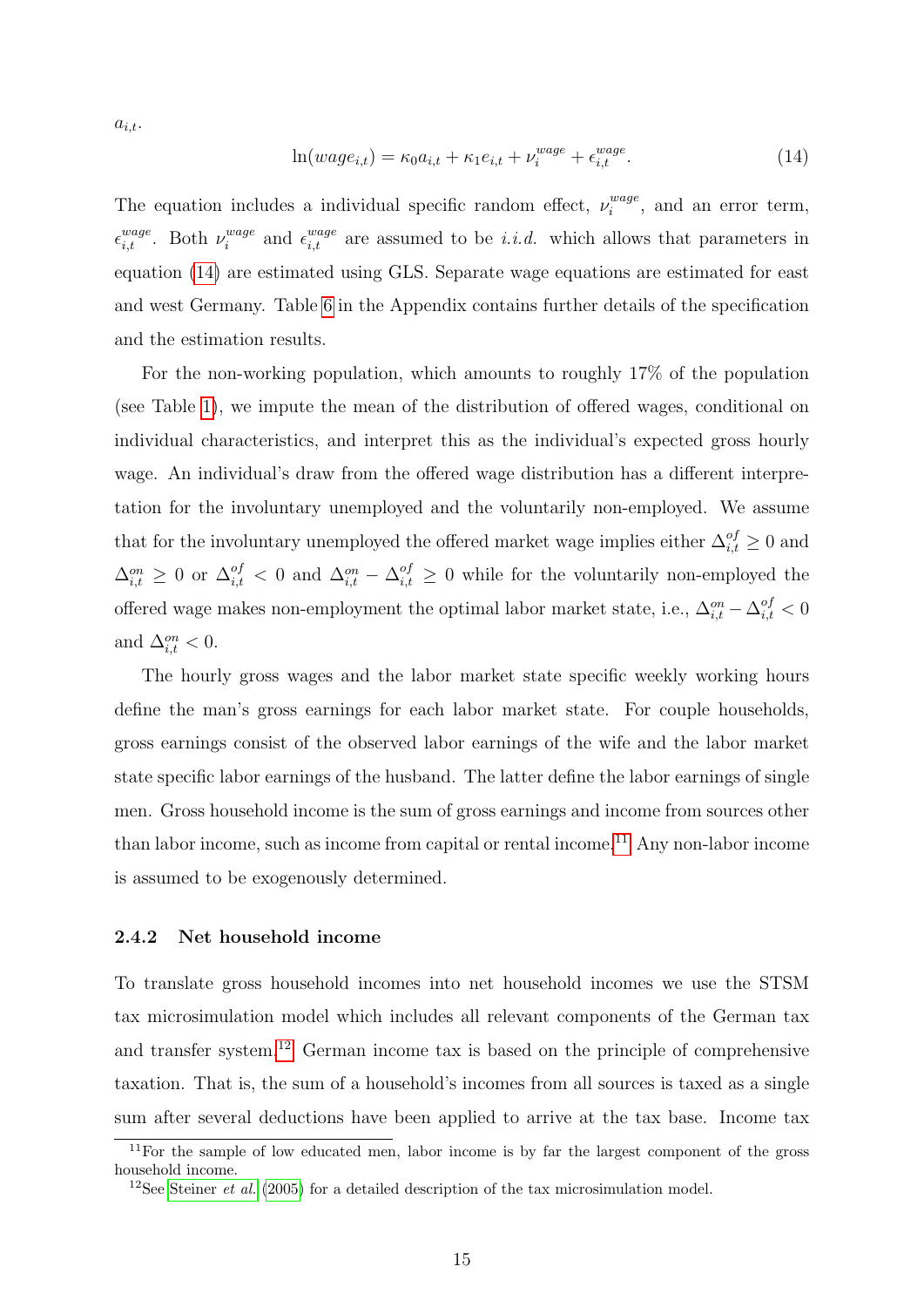is computed by applying the income tax function to either the taxable income of each person in the household or of the spouses' joint taxable income, depending on marital status.[13](#page-0-0) Income tax and employee's social security contributions are deducted from gross income, and social transfers are added to derive net household income. Social transfers include child benefits, child-rearing benefits, unemployment assistance, housing benefits and social assistance.

#### 2.4.3 Computation of value function and individuals' expectations

Evaluating the likelihood requires expressions for the expected value functions  $\mathbf{E}_t[V_{i,t+1}(s_{i,t+1}, Y_{i,t})|\tilde{s}_{i,t}, Y_{i,t}, c_i]$  (see equations [\(7a\)](#page-7-0) - [\(9\)](#page-11-1)). Conditioning on  $\tilde{s}_{i,t+1}$ , combin-ing equations [\(1\)](#page-7-0) and [\(8\)](#page-11-0) and taking expectations with respect to  $\varepsilon_{i,t+1}$  yields

$$
\mathbf{E}_{t}[V_{i,t+1}(s_{i,t+1}, Y_{i,t})|\tilde{s}_{i,t+1}, Y_{i,t}, c_{i}] =
$$
\n
$$
\Gamma(z_{i,t+1}, r_{i,t+1}Y_{i,t}, c_{i,s})\mathbf{E}_{t}\left[\max\left[q_{i,o,t+1} + \varepsilon_{i,o,t+1} + \frac{1 - \Gamma(z_{i,t+1}, r_{i,t+1}, Y_{i,t}, c_{i,s})}{\Gamma(z_{i,t+1}, r_{i,t+1}, Y_{i,t}, c_{i,s})}q_{i,u,t+1},\right.\right]
$$
\n
$$
q_{i,f,t+1} + \varepsilon_{i,f,t+1} + \frac{1 - \Gamma(z_{i,t+1}, r_{i,t+1}, Y_{i,t}, c_{i,s})}{\Gamma(z_{i,t+1}, r_{i,t+1}, Y_{i,t}, c_{i,s})}q_{i,u,t+1},
$$
\n
$$
\frac{q_{i,n,t+1}}{\Gamma(z_{i,t+1}, r_{i,t+1}, Y_{i,t}, c_{i,s})} + \varepsilon_{i,n,t+1}\right] \left|\tilde{s}_{i,t+1}, Y_{i,t}, c_{i}\right] + (1 - \Gamma(z_{i,t+1}, r_{i,t+1}, Y_{i,t}, c_{i,s}))\mathbf{E}_{t}[\varepsilon_{i,n,t+1}]. \tag{15}
$$

The above distributional assumptions imply<sup>[14](#page-0-0)</sup>

$$
\mathbf{E}_{t}[V_{i,t+1}(s_{i,t+1}, Y_{i,t})|\tilde{s}_{i,t+1}, Y_{i,t}, c_{i}] =
$$
\n
$$
\Gamma(z_{i,t+1}, r_{i,t+1}, Y_{i,t}, c_{i,s}) \left(\Upsilon + \log \left(\exp \left(q_{i,o,t+1} + \frac{1 - \Gamma(z_{i,t+1}, r_{i,t+1}, Y_{i,t}, c_{i,s})}{\Gamma(z_{i,t+1}, r_{i,t+1}, Y_{i,t}, c_{i,s})} q_{i,u,t+1}\right)\right) + \exp \left(q_{i,f,t+1} + \frac{1 - \Gamma(z_{i,t+1}, r_{i,t+1}, Y_{i,t}, c_{i,s})}{\Gamma(z_{i,t+1}, r_{i,t+1}, Y_{i,t}, c_{i,s})} q_{i,u,t+1}\right) + \exp \left(\frac{q_{i,n,t+1}}{\Gamma(z_{i,t+1}, r_{i,t+1}, Y_{i,t}, c_{i,s})}\right)\right) + (1 - \Gamma(z_{i,t+1}, r_{i,t+1}, Y_{i,t}, c_{i,s})) \log(\Upsilon), \tag{17}
$$

 $13\text{In Germany, there exists the principle of joint taxation of households, whereby the income tax of a$ married couple is calculated by applying the tax function to half of the sum of the spouses' incomes; this amount is then doubled to determine the couple's tax liability.

<sup>14</sup>Suppose  $\epsilon_j$  for  $j = 1, ..., K$  are identically and independent distributed with a type I extreme value distribution. It follows that

$$
\mathbf{E}[\max[a_1 + \epsilon_1, a_2 + \epsilon_2, ..., a_K + \epsilon_K]] = \Upsilon + \log(\exp(a_1) + \exp(a_2) + ... + \exp(a_K)).
$$
 (16)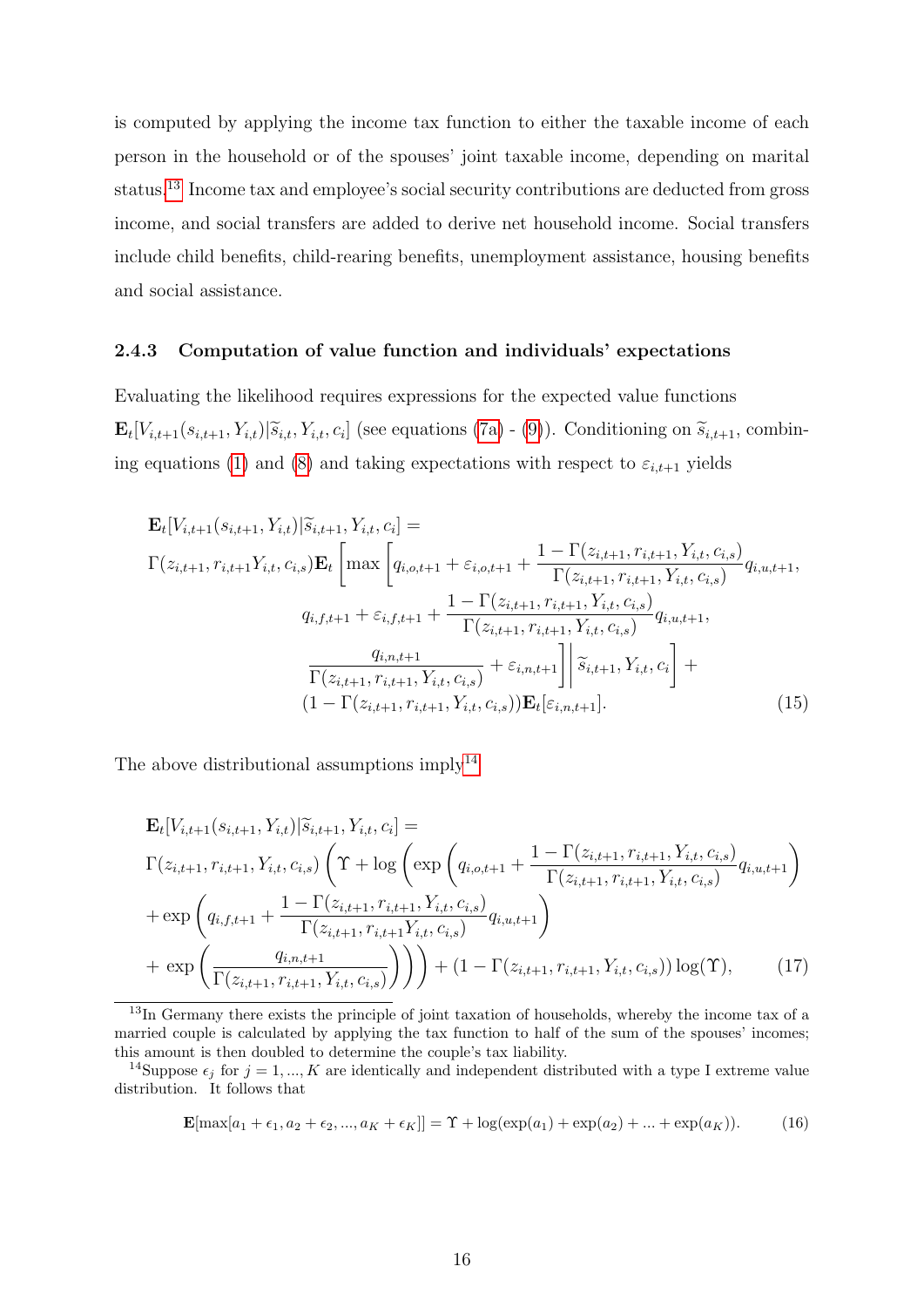where  $\Upsilon$  is Euler's constant.<sup>[15](#page-0-0)</sup>

<span id="page-17-0"></span>The quantity of interest is

$$
\mathbf{E}_{t}[V_{i,t+1}(s_{i,t+1}, Y_{i,t})|\widetilde{s}_{i,t}, Y_{i,t}, c_{i}] = \int \mathbf{E}_{t}[V_{i,t+1}(s_{i,t+1}, Y_{i,t})|\widetilde{s}_{i,t+1}, Y_{i,t}, c_{i}]dG(\widetilde{s}_{i,t+1}|\widetilde{s}_{i,t}, Y_{i,t}, c_{i}),
$$
\n(18)

where  $G(\widetilde{s}_{i,t+1}|\widetilde{s}_{i,t}, Y_{i,t}, c_i)$  denotes the conditional distribution of  $\widetilde{s}_{i,t+1}$  given  $\widetilde{s}_{i,t}, Y_{i,t}$  and  $c_i$ , and represents individuals' expectations concerning the evolution of the state variables,  $\tilde{s}_{i,t}$ . Further progress can be made by partitioning  $\tilde{s}_{i,t}$  into three elements,  $s_{i,t}^p$ ,  $s_{i,t}^{uc}$  and  $s_{i,t}^{ud}$ .  $s_{i,t}^{p}$  contains all of the elements of  $\widetilde{s}_{i,t}$  that are completely predictable over time. Specifically,  $s_{i,t}^p$  contains time-invariant characteristics, consisting of educational attainment (medium or low), country of origin (German or non-German), an indicator of living in east Germany and age terms.<sup>[16](#page-0-0)</sup>  $s_{i,t}^{ud}$  and  $s_{i,t}^{uc}$  contain, respectively, all discrete and continuous elements of  $\tilde{s}_{i,t}$  that vary over time and whose movements are not completely predictable. Taking account of the completely predictable variables, equation [\(18\)](#page-17-0) can be rewritten as follows

<span id="page-17-2"></span>
$$
\mathbf{E}_{t}[V_{i,t+1}(s_{i,t+1}, Y_{i,t})|\tilde{s}_{i,t}, Y_{i,t}, c_{i}] =
$$
\n
$$
\int \mathbf{E}_{t}[V_{i,t+1}(s_{i,t+1}, Y_{i,t})|\tilde{s}_{i,t+1}, Y_{i,t}, c_{i}]d\Phi(s_{i,t+1}^{uc}, s_{i,t+1}^{ud}|s_{t+1}^{p}, s_{i,t}^{uc}, s_{i,t}^{ud}, Y_{i,t}, c_{i}), \quad (19)
$$

where  $\Phi(s_{i,t+1}^{uc}, s_{i,t+1}^{ud}|s_{t+1}^p, s_{i,t}^{uc}, s_{i,t}^{ud}, Y_{i,t}, c_i)$  is assumed to have the following structure

<span id="page-17-1"></span>
$$
\Phi(s_{i,t+1}^{uc}, s_{i,t+1}^{ud}|s_{i,t+1}^p, s_{i,t}^{uc}, s_{i,t}^{ud}, Y_{i,t}, c_i) = f(s_{i,t+1}^{uc}|s_{i,t+1}^p, s_{i,t}^{uc}, s_{i,t+1}^{ud}, Y_{i,t}) \times \n\Theta(s_{i,t+1}^{ud}|s_{i,t+1}^p, s_{i,t}^{ud}).
$$
\n(20)

This factorization limits the number of parameters in the transition matrix of the unpredictable variables while still allowing large subsets of the variables to be jointly determined. The discrete variables are assumed to be unaffected by the man's previous employment state but the evolution of the continuous variables is conditioned on the previous labor market state.[17](#page-0-0) Additionally, as is required by the multi-step procedure, the individual specific random effects which affect contemporaneous utilities and the proba-

 $15\Upsilon = 0.577215665...$ 

<sup>&</sup>lt;sup>16</sup>Throughout the analysis the controls for age consist of  $(aqe - 24)/10$ ,  $(aqe - 24)^2/1000$ ,  $1|aqe >$  $51|(age-51)/10$  and  $1[age > 51](age-51)^2/100$ . The latter two terms control for changes in behavior as the men approach retirement age.

<sup>&</sup>lt;sup>17</sup>Conditioning the probabilities of the discrete variables on the man's previous employment behavior did not substantively affect the results.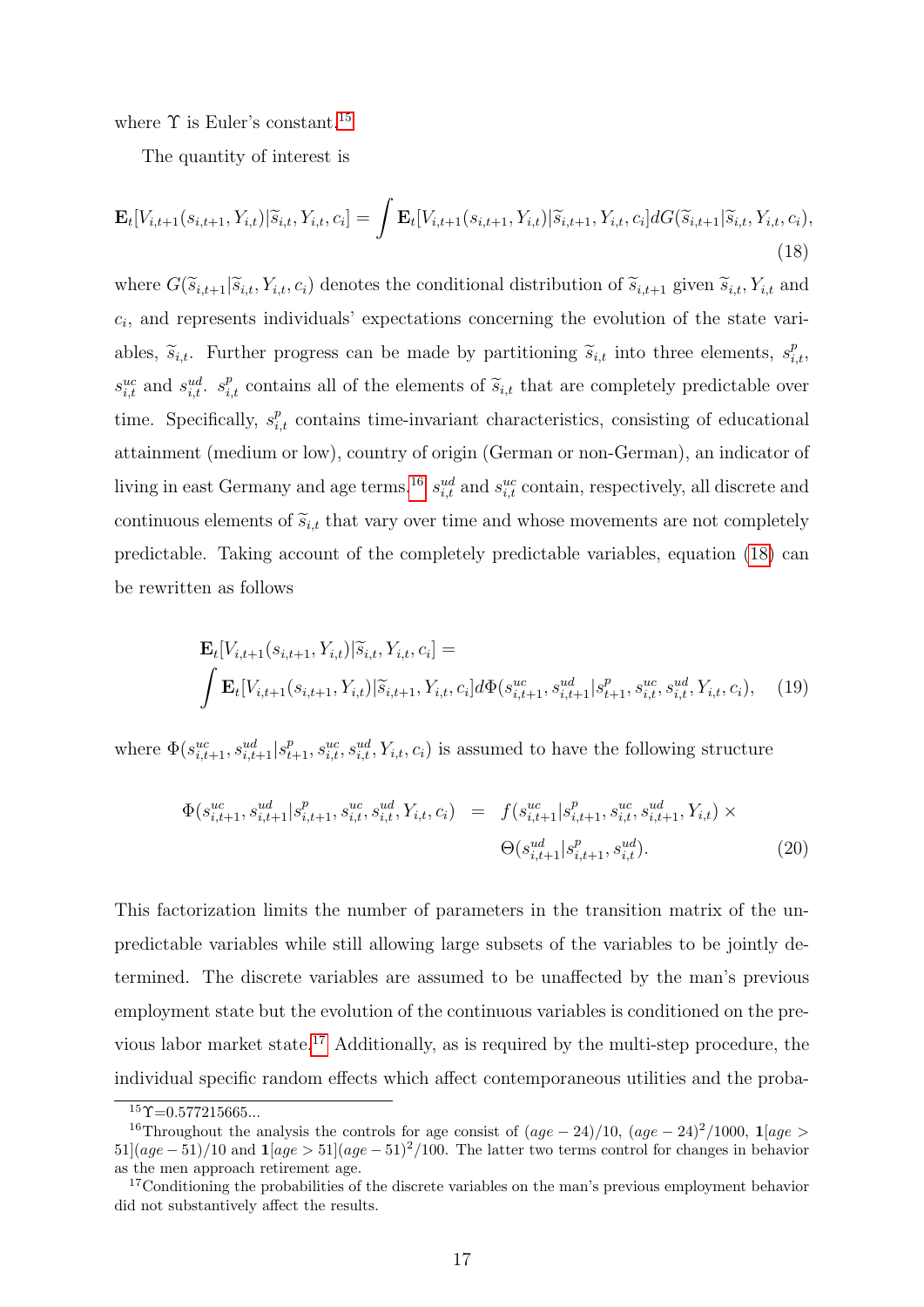bility of rationing are excluded from the transition matrices. Substituting equation [\(20\)](#page-17-1) into equation [\(19\)](#page-17-2) gives

<span id="page-18-0"></span>
$$
\mathbf{E}_{t}[V_{i,t+1}(s_{i,t+1}, Y_{i,t})|\tilde{s}_{i,t}, Y_{i,t}, c_{i}]
$$
\n
$$
= \sum_{s_{i,t+1}^{ud'} \in S_{i,t+1}^{ud}} \int \mathbf{E}_{t}[V_{i,t+1}(s_{i,t+1}, Y_{i,t})|s_{i,t+1}^{p}, s_{i,t+1}^{uc'}, s_{i,t+1}^{ud'}, Y_{i,t}, c_{i}] \times
$$
\n
$$
f(s_{i,t+1}^{uc'}|s_{i,t+1}^{p}, s_{i,t}^{uc}, s_{i,t+1}^{ud'}, Y_{i,t}) ds_{i,t+1}^{uc'} \Theta(s_{i,t+1}^{ud'}|s_{i,t+1}^{p}, s_{i,t}^{ud}), \qquad (21)
$$

where  $S_{i,t+1}^{ud}$  denotes the set of all possible realizations of the discrete state variables at time t and  $s_{i,t+1}^{ud'}$  denotes an element of  $S_{i,t+1}^{ud}$ .

It remains to evaluate the integral over  $s_{i,t+1}^{uc}$  occurring in equation [\(21\)](#page-18-0). The integral is approximated by discretizing  $s_{i,t+1}^{uc}$ . Specifically, each element of  $s_{i,t+1}^{uc}$  is divided into five categories such that 20% of the observations fall into each category. Each category is assigned a value equal to the mean of the observations falling into the category. Let R denote the number of different combinations of the discretized variables observed in the sample, let  $s^{uc,r}$  for  $r = 1, ..., R$  denote mean value of state variables  $s^{uc}$  in the  $r^{th}$ category and define  $l_r$  and  $u_r$  as the upper and lower bounds associated with  $s^{uc,r}$ . It follows that the conditional probability of next year's realization of the state variables falling into the  $r<sup>th</sup>$  category is given by

$$
F(s^{uc,r}|s_{i,t+1}^p, s_{i,t}^{uc}, s_{i,t+1}^{ud}, Y_{i,t}) = \int_{l_r}^{u_r} f(s^{uc}|s_{i,t+1}^p, s_{i,t}^{uc}, s_{i,t+1}^{ud}, Y_{i,t}) ds^{uc},
$$
 (22)

Following this discretization, the integral occurring in equation [\(21\)](#page-18-0) is approximated by

$$
\sum_{r=1}^{R} \mathbf{E}_{t}[V_{i,t+1}(s_{i,t+1})|s_{i,t+1}^{p}, s^{uc,r}, s_{i,t}^{ud}, Y_{i,t}] \frac{F(s^{uc,r}|s_{i,t+1}^{p}, s_{i,t}^{uc}, s_{i,t+1}^{ud}, Y_{i,t})}{\sum_{s=1}^{R} F(s^{uc,s}|s_{i,t+1}^{p}, s_{i,t}^{uc}, s_{i,t+1}^{ud}, Y_{i,t})}.
$$
(23)

The denominator in the above is necessary as it is possible that not all possible combinations of the discretized variables are observed in the sample.

#### Discrete Variables

The empirical specification is such that the unpredictable discrete variables consist of whether the man has a spouse and, if applicable, spouse's level of education (medium or low) and labor market state (voluntarily non-employed, working part-time or working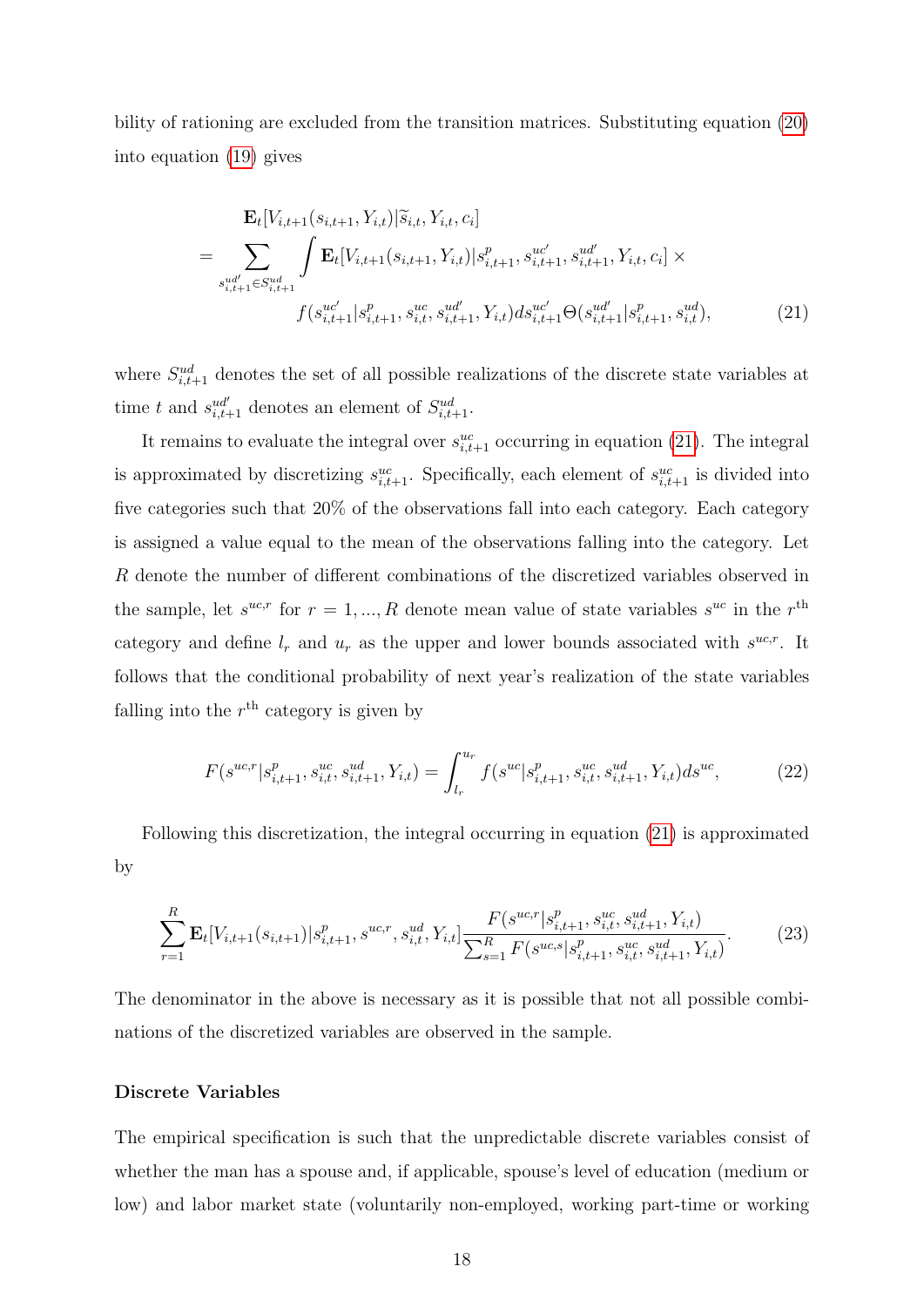full-time) and the number of dependent children under 18 years of age (zero, one, two or three or more). 18 different combinations of these discrete variables occur in the sample. The probability of any one of these combinations is estimated using a multinomial logit model in which the choice probabilities are conditioned on lagged dependent variables indicating which of the 18 discrete combinations of the unpredictable discrete variables applied to the household in the previous year, all possible interaction of the country of origin, the man's educational attainment and living in east Germany, and age terms.

#### Continuous Variables

The unpredictable continuous variables correspond to net household income if the man is working over-time, working full-time or does not have a job and the local unemployment rate. The correlation between net household income in over-time and full-time work is extremely high and hence the net household income in over-time work is excluded from the state space and modeled as a time-varying deterministic function, which varies according demographic variables, of net household income in full-time work.[18](#page-0-0)

Utilities are a function of labor market state specific net household incomes which are derived from the tax microsimulation model as described previously. However, when modeling expectations regarding future state specific net household incomes we do not apply the tax microsimulation model because the large number of state variables involved would make the dynamic programming problem too computationally intensive. Instead we estimate reduced form equations which relate net incomes to demographic variables and previous employment outcomes in a flexible way. This modeling approach is consistent with individuals having a very detailed understanding of the tax and transfer system in the current year but relying on an approximation, specifically the reduce form equations, when forming expectations about future net incomes.

In the reduced form specification, net household incomes in full-time work and voluntary non-employment are assumed to be normally distributed with means that depend on the current values of the predictable and unpredictable discrete variables detailed above and an indicator of the man was in employment in the previous year. Thus, we

<sup>&</sup>lt;sup>18</sup>Including net household income at over-time into the state space and modeling in the same way as net household income in full-time work does not effect the results but does lead to an increase in computational complexity.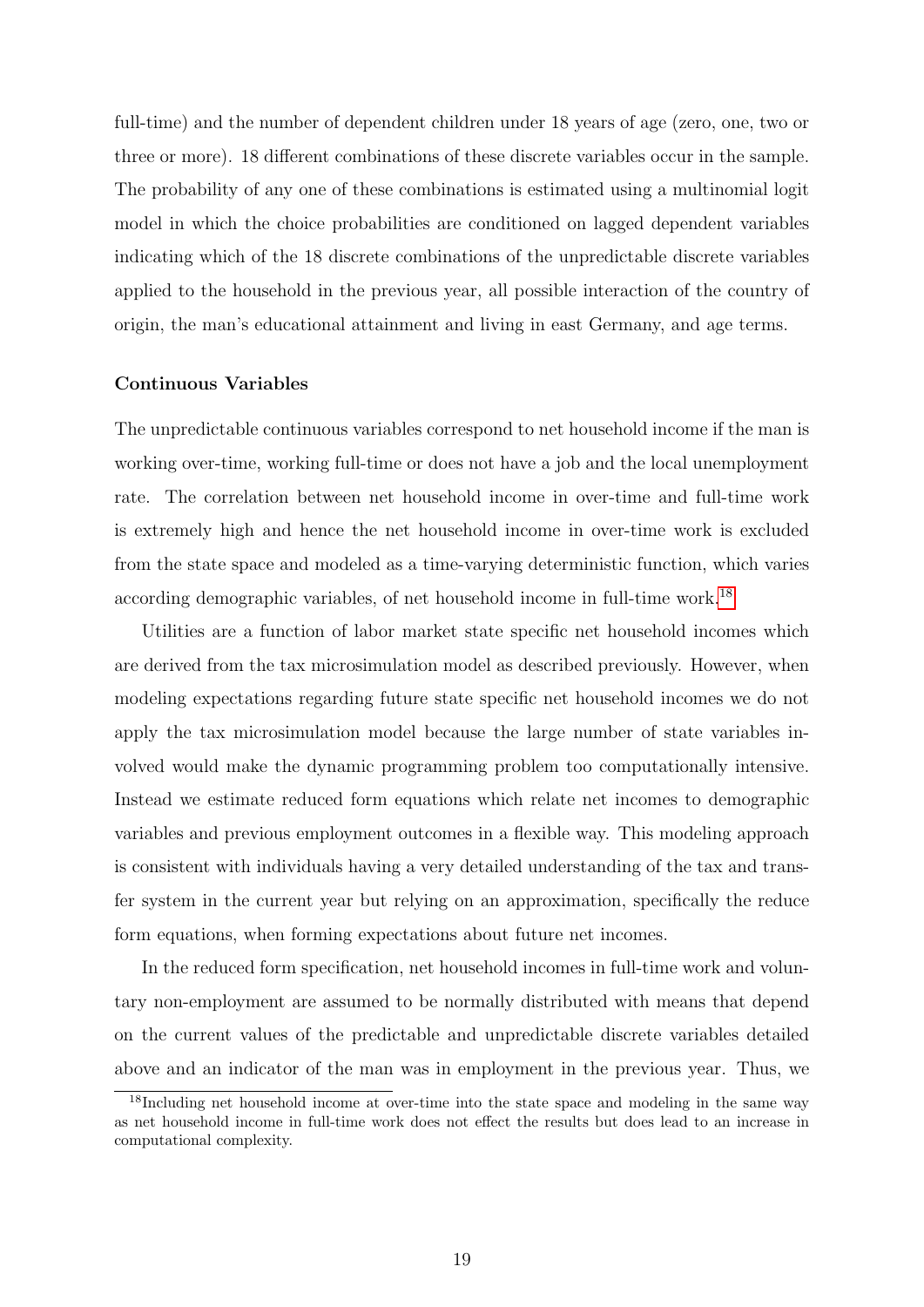estimate the following equations

$$
m_{i,j,t} = \zeta_t F_{i,t} + \nu_i^{m_j} + \epsilon_{i,t}^{m_j} \quad \text{for} \quad t = 2000, \dots, 2005; j = f, n,\tag{24}
$$

where  $F_{i,t}$  contains various interactions between individual characteristics, lagged participation and the indicator of having a medium level of education interacted with lagged participation. The reduced form specification compounds the evolution of labor market state specific gross household incomes with the effect of the tax and transfer on net household income. Hence, although the tax and transfer system is not conditional on educational qualifications or previous working behavior, these variables are included in  $F_{i,t}$ as they affect the evolution of gross household incomes. The coefficients in the equations describing net household incomes in full-time work and voluntary non-employment are allowed to vary over time in an unrestricted fashion reflecting changes in the tax and benefit system over the sample period that affected the relationship between net household incomes and demographic variables. Individuals forming expectations at time t assume that the current tax and transfer system will be maintained in the future. Since the state specific net household incomes depend on age and the individual's previous labor market state, the specification captures the effect of human capital accumulation over the life-cycle.  $\nu_i^{m_j}$  $i_i^{m_j}$  is an individual specific random effect, assumed to be *i.i.d.*, while  $\epsilon_{i,t}^{m_j}$ i,t is an *i.i.d.* error term. The parameters of the two reduced form equations are estimated using GLS.

The local unemployment rate is assumed to follow a first order autoregressive process

$$
r_{i,t} = \alpha_{0,E} East_i + \alpha_{0,W} West_i + \alpha_{1,E} w_{i,t-1} East_i + \alpha_{1,W} r_{i,t-1} West_i + \nu_i^w + \epsilon_{i,t}^r.
$$
 (25)

The above specification allows the intercept and the coefficient on previous labor market conditions to differ for east and west Germany.  $\nu_i^w$  is an individual specific random effect, assumed to the *i.i.d.*, while  $\epsilon_{i,t}^r$  is an *i.i.d.* error term. The parameters describing the evolution of the conditions in the local labor market are estimated using GLS. Errors, including the random effects, in the three reduced form equations are assumed to be mutually independent.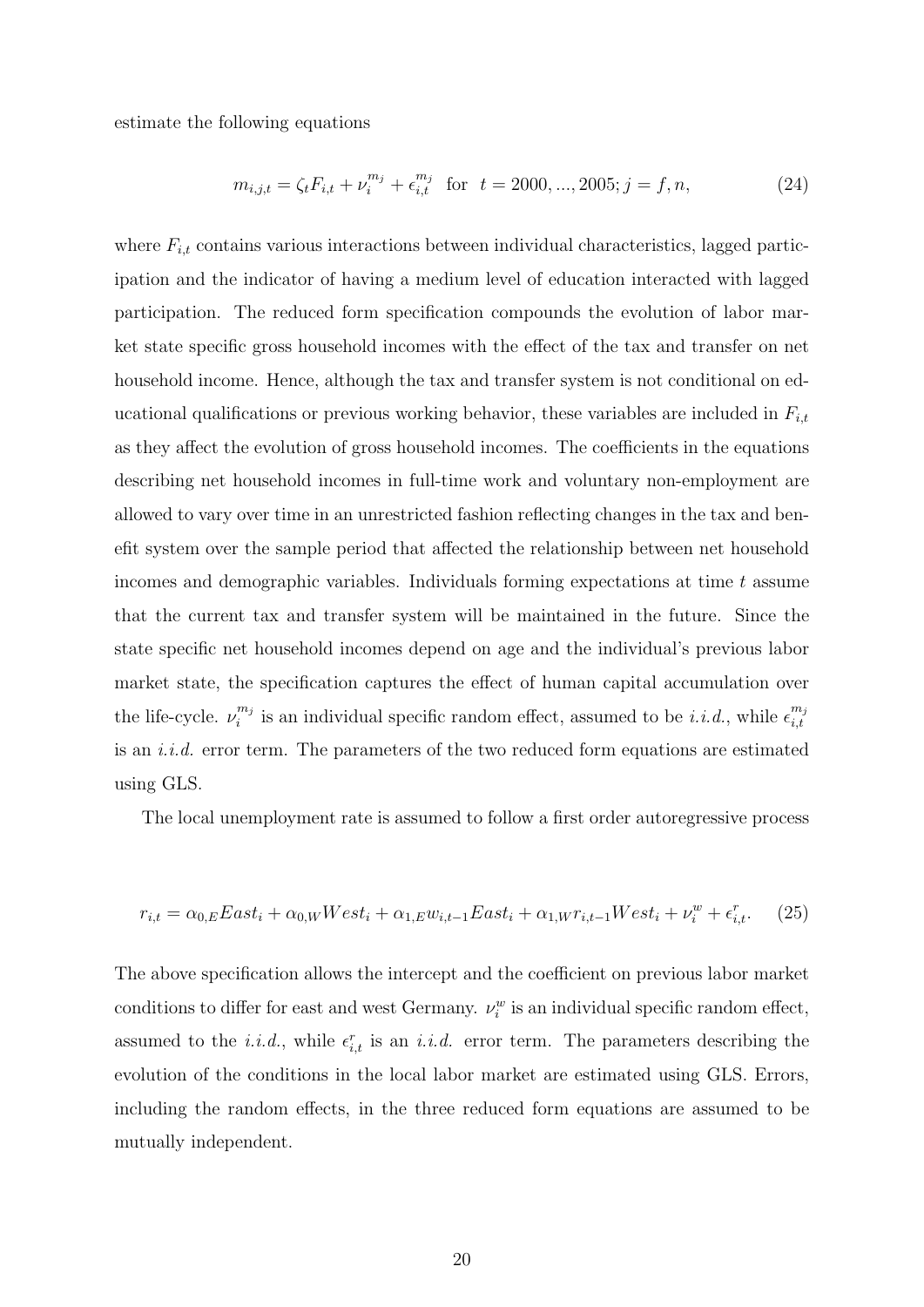### <span id="page-21-0"></span>3 Data and descriptive statistics

This study draws on data from the SOEP which is a representative sample of over 11,000 households living in Germany containing yearly information about working behavior and socio-economic variables at the individual and household levels.[19](#page-0-0) We construct an unbalanced panel of men with consecutive observations in at least two years between 2000 - 2006 inclusive which yields retrospective information for the fiscal years 1999- 2005. Data on the local unemployment rate, which is used to identify some parameters related to involuntary unemployment, are collected by the Employment Office for each of 438 counties. This information is matched exactly to each household in the sample.<sup>[20](#page-0-0),[21](#page-0-0)</sup>

In our analysis we focus on men of prime working age with low potential earnings. More precisely, we restrict the sample to men older than 25 and younger than 59 years with either no, a low or a medium school degree and at most the lowest vocational degree.[22](#page-0-0) School drop-outs and those with a low school degree are classified as low educated while those with a medium school degree, which entails one year more study than the low school degree, are classified and medium educated. Further, we exclude self-employed men as well as men in full-time education as their labor supply behavior differs substantially from that of the rest of the population of interest. These exclusions yield a sample with 12,152 person year observations corresponding to 2,522 different men.

#### Working behavior of men

Figure [1](#page-38-0) shows the distribution of weekly working hours in our sample of men. Roughly 17% of the men in the sample do not work. This group includes both those who are voluntarily non-employed and those who are involuntary unemployed. Only 3% of men in employment work less than 35 hours per week and hence we define men working up to 40 hours per week as being in full-time employment while men working 40 or more hours per week are classified as working over-time. The pronounced peaks in the distribution

 $19$ For a detailed description of the data set, see [Haisken De-New and Frick](#page-35-12) [\(2005\)](#page-35-12).

 $^{20}$ Data on the local unemployment rate are collected monthly. However, as the interviews of the SOEP are mainly conducted in the first quarter of the year we use local labor market indicators in April of each year.

<sup>&</sup>lt;sup>21</sup>The local unemployment rate varies between about  $2\%$  to more than  $30\%$  with an average rate of 11.68 and a variance of 33.34.

 $^{22}$ A tighter definition of men with low potential earnings is not possible due to the number of observation.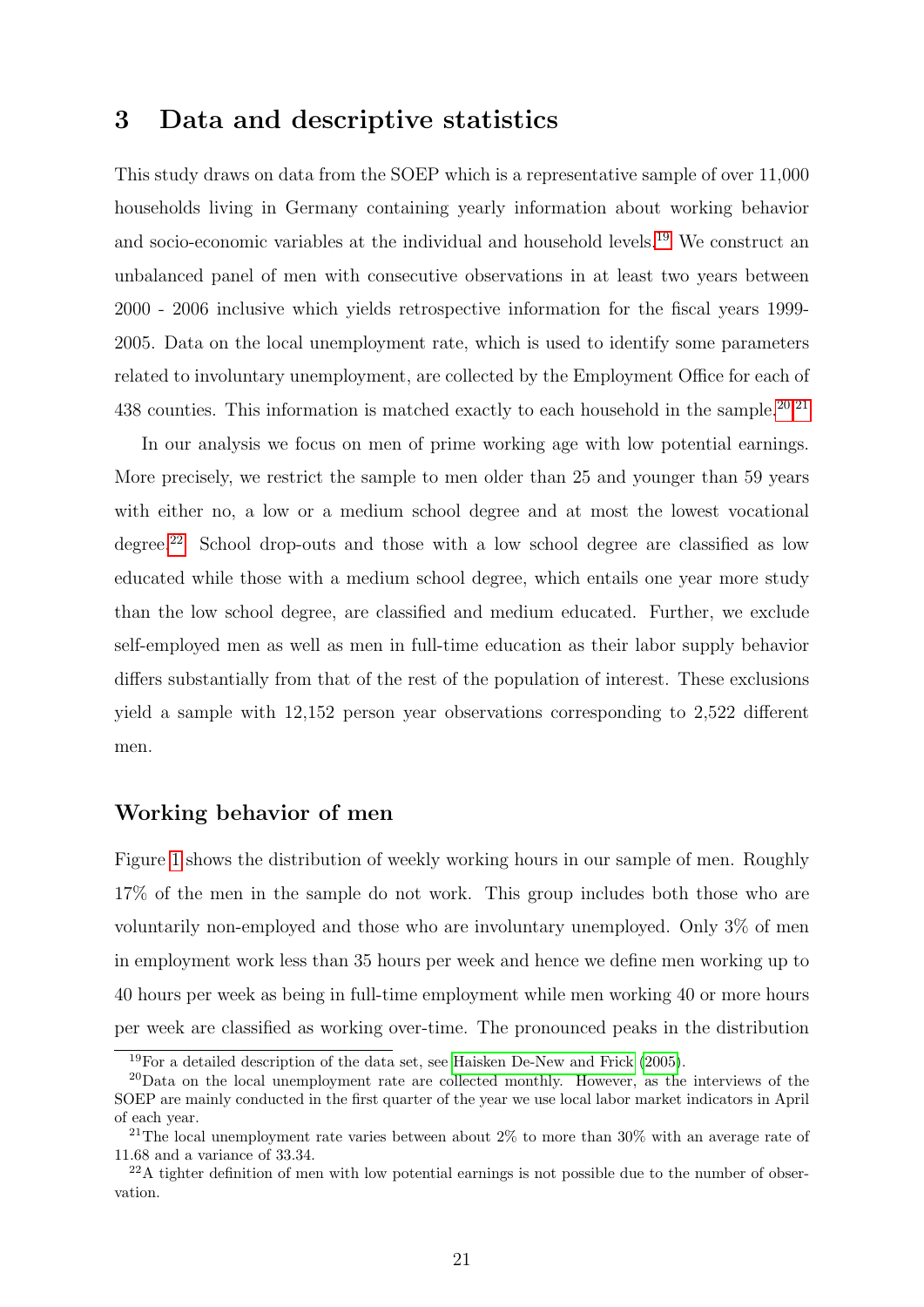<span id="page-22-0"></span>

|                                                                    | Share                    | Median Mean<br>Hours | Age                              | Mean<br>U. Rate                  |
|--------------------------------------------------------------------|--------------------------|----------------------|----------------------------------|----------------------------------|
| Vol. Non-employment<br>Inv. Unemployment<br>Full-time<br>Over-time | .09<br>.08<br>.55<br>.28 | 38.5<br>44           | 49.07<br>42.07<br>42.45<br>41.39 | 13.11<br>15.87<br>11.10<br>11.92 |
| Average                                                            |                          |                      | 42.73                            | 11.89                            |

Table 2: Labor market status

Source: SOEP 2000 - 2006 and Bundes Agentur für Arbeit.

of male working hours justify why we choose to model the labor supply behavior of men on the extensive and intensive margins in a discrete framework rather than assuming a continuous specification of working hours.

#### [ Figure [1](#page-38-0) about here]

#### Voluntary non-employment and involuntary unemployment

The SOEP yields information to identify the involuntary unemployed as defined above. Each non-working individual is asked (i) whether he has actively searched for a job within the last four weeks; and (ii) whether he is ready to take up a job within the next two weeks. We follow the ILO definition and treat those who answer both questions positively as involuntarily unemployed.

Table [2](#page-22-0) shows that around half of the non-working men are involuntarily unemployed according to the above definition. Specifically, 8% of the sampled men are involuntary unemployed and  $9\%$  are voluntarily non-employed.<sup>[23](#page-0-0)</sup> The voluntarily non-employed tend to be older than the average which reflects high rates of voluntary non-employment among men in their fifties, while the involuntarily unemployed tend to live in localities with relatively high rates of unemployment. The majority of sampled men work fulltime and close to 30% work over-time. The median weekly working hours for men in full-time and over-time work are, respectively, 38.5 and 44 and these values are used in the empirical analysis when deriving labor market state specific gross earnings.

Working behavior varies strongly by education and region. In Table [3](#page-23-0) we analyze average labor market status separately for east and west Germans and by educational

<sup>&</sup>lt;sup>23</sup>These rates differ from official unemployment statistics since their denominators contain some of the inactive population (precisely the voluntary non-employed) and also because of selection criteria.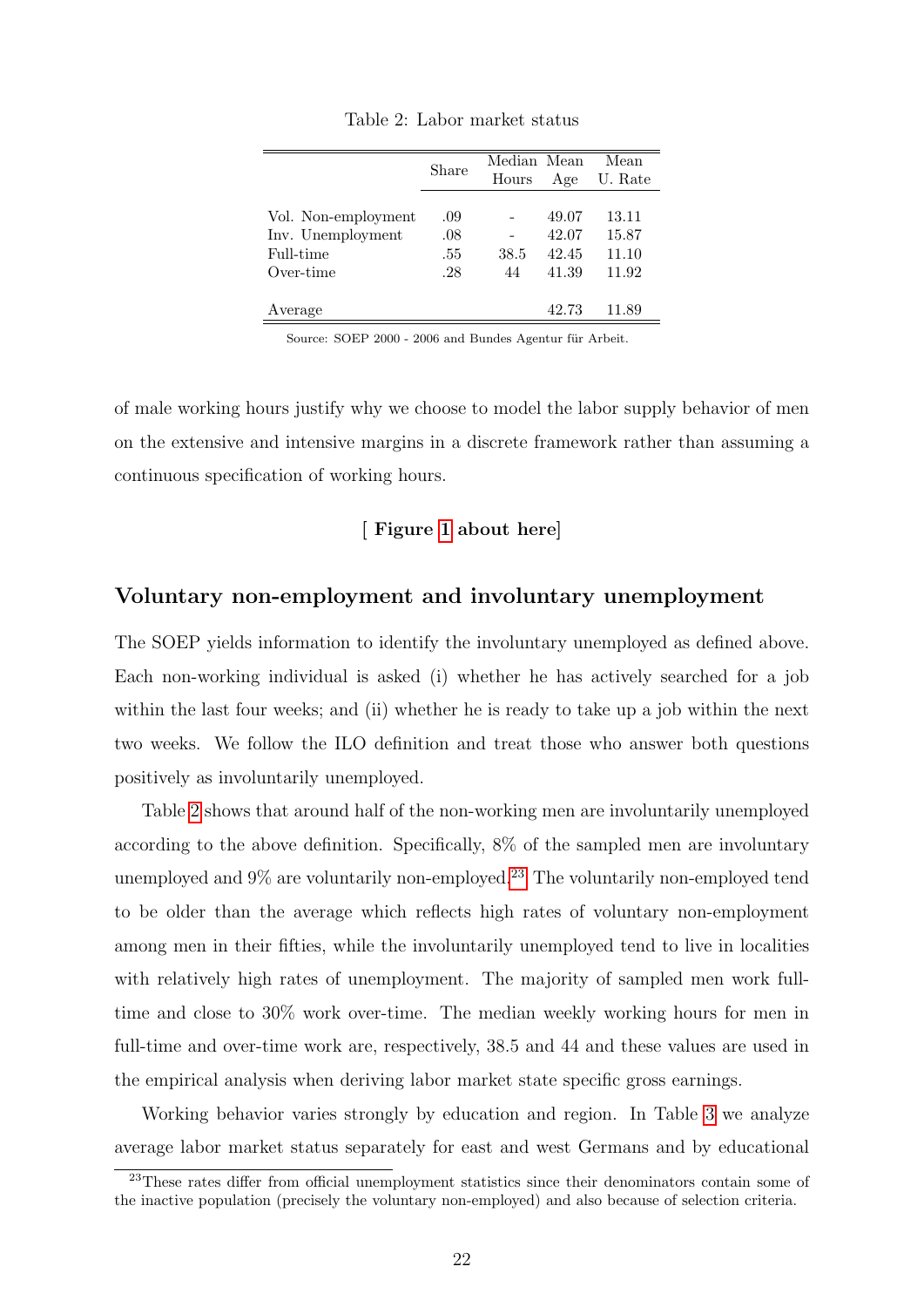<span id="page-23-0"></span>

|                          | Share | Share | Share | Share<br>Over-time Full-time Vol. Non-emp. Inv. Unemp. Hourly Wage | Share | Median |
|--------------------------|-------|-------|-------|--------------------------------------------------------------------|-------|--------|
| East German low educ.    | .07   | .19   | .37   | .19                                                                | .23   | 8.93   |
| East German medium educ. | .18   | .33   | .45   | .08                                                                | .13   | 10.76  |
| West German low educ.    | .54   | .24   | .59   | .10                                                                | .05   | 14.49  |
| West German medium educ  | .20   | .34   | .59   | .03                                                                | .02   | 17.23  |

Table 3: Labor market status and wages by subgroup

Source: SOEP 2000 - 2006 and Bundes Agentur für Arbeit.

attainment. The share of non-working men is highest among low educated east Germans. Specifically, 19% of low educated east Germans are voluntarily non-employed while 23% are faced with involuntary unemployment. At the other extreme, 95% of men with medium education living in west Germany are in employment and the rate of involuntary unemployment for this group is only 2%. The relatively high level of voluntary non-employment among low educated east Germans is likely to reflect partly a discouragement effect whereby the low probability of finding a job deters workers from searching. In line with the differences in employment behavior, we find differences in the wage distribution. In the last column we present the median gross hourly wage, derived as described above, for each subgroup. This information is crucial to understanding the labor supply effects induced by the Employment Bonus, discussed below in the application of the model. The median wage of low educated east Germans is about 9 Euros per hour which is only half the median wage of the medium educated west Germans. Interestingly, the median wage for medium educated east Germans is markedly lower for west Germans with low education and this region matters more than education.

#### Labor market status over the life-cycle

Figure [2,](#page-38-1) presented below in the context of the results, illustrates the observed employment behavior of the sampled men according to age. Full-time employment is slightly inverse U-shaped with a small increase in the first years and a sharp drop after age 50 years, while over-time work is monotonically decreasing with age. Involuntary unemployment is slightly higher for men under 30 than for older men, while voluntary non-employment is stable up to age 50 but beyond this age voluntary non-employment increases sharply reaching 40% by age 59 years. This trend is mainly driven by early retirement but may also reflect increasing numbers of discouraged workers. These pat-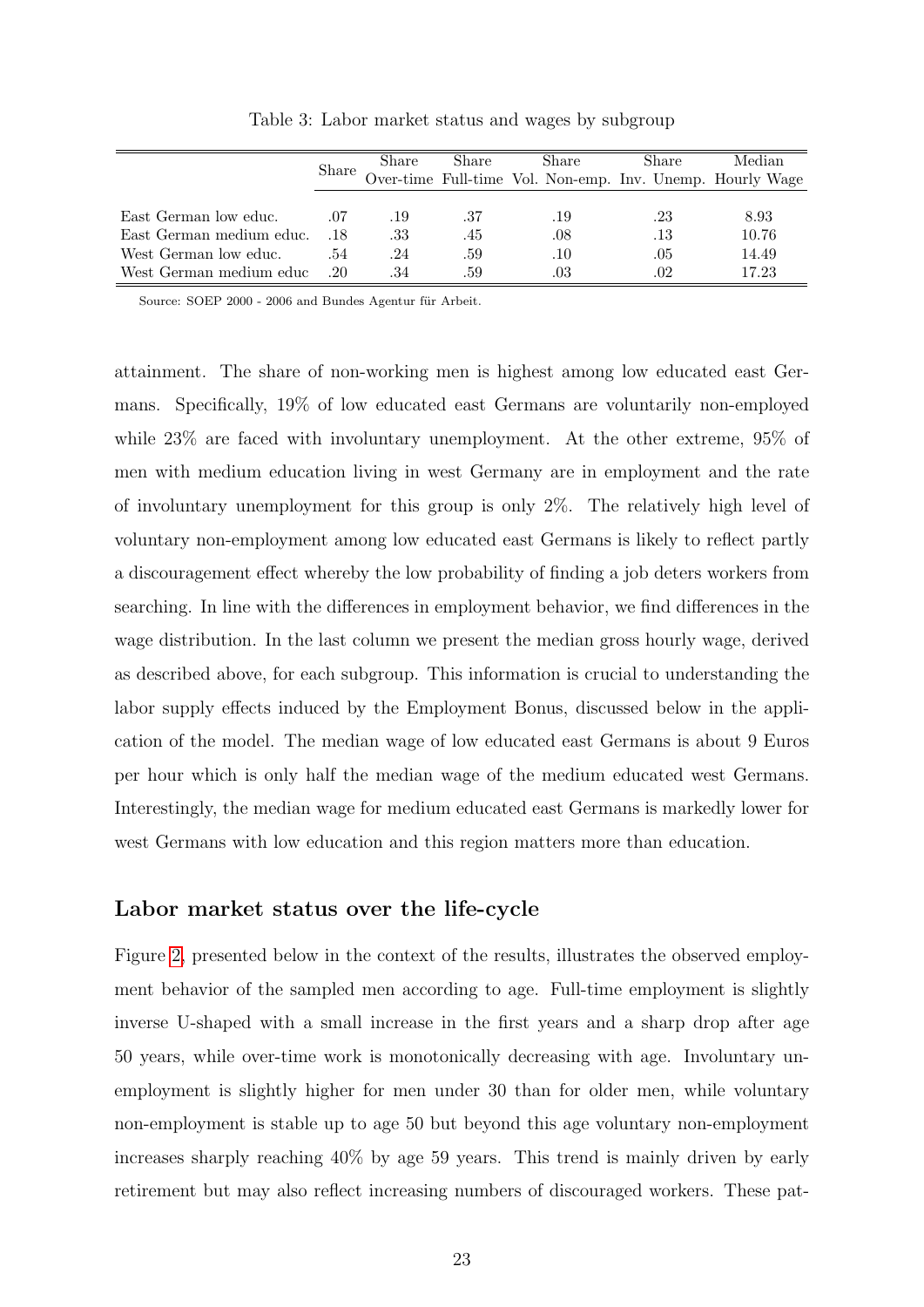<span id="page-24-1"></span>

|                     |                | State in year $t$                             |       |       |       |       |  |  |
|---------------------|----------------|-----------------------------------------------|-------|-------|-------|-------|--|--|
|                     |                | Vol. Non-emp. Inv. Unemp. Full-time Over-time |       |       |       |       |  |  |
| State in year $t-1$ | Vol. Non-Part. |                                               | 74.30 | 14.71 | 6.78  | 4.22  |  |  |
|                     | Inv. Unemp.    |                                               | 18.23 | 53.70 | 18.09 | 9.97  |  |  |
|                     | Full-time      |                                               | 2.33  | 3.35  | 79.33 | 15.00 |  |  |
|                     | Over-time      |                                               | 2.39  | 3.59  | 29.96 | 64.06 |  |  |

Table 4: Persistence in working behavior

All numbers are in percentages.

Source: SOEP 2000-2006.

terns are fairly similar for subgroups defined by educational attainment or region (not shown), albeit with relatively high levels of involuntary unemployment and voluntary non-employment among the low educated and the east Germans.

#### Persistence in labor market outcomes

Table [4](#page-24-1) shows the high level of persistence in labor market status over time which has been well-documented in the previous literature. Over the period of one year, persistence is close to 80% for full-time work and 64% over-time work. Voluntary non-employment is a more absorbing state than involuntary unemployment. As shown by previous studies, this persistence can be explained by a combination of unobserved and observed characteristics and by the effect of state dependence in labor supply behavior (see, for example, [Hyslop, 1999\)](#page-36-8). This motivates our empirical specification which conditions current utilities on labor market status in the previous year.

### <span id="page-24-0"></span>4 Estimation results

The proposed labor supply model is characterized by non-linearities and the multiple interactions and therefore a meaningful interpretation of the coefficients is generally difficult. Instead, we present the predictive performance of the model and labor supply elasticities both of which are based on the structural estimates (for the coefficient estimates see Tables [7](#page-44-0) and [8](#page-45-0) in the Appendix). In addition, the following results are important to mention. We find a significant positive effect of the local unemployment rate on the rationing probability. This effect is greatest in east Germany and is larger for individuals previously in employment than for individuals who where not working in the previous year. There is significant evidence supporting the presence of persistent unobserved heterogeneity. The coefficients on the indicators of the lagged labor market state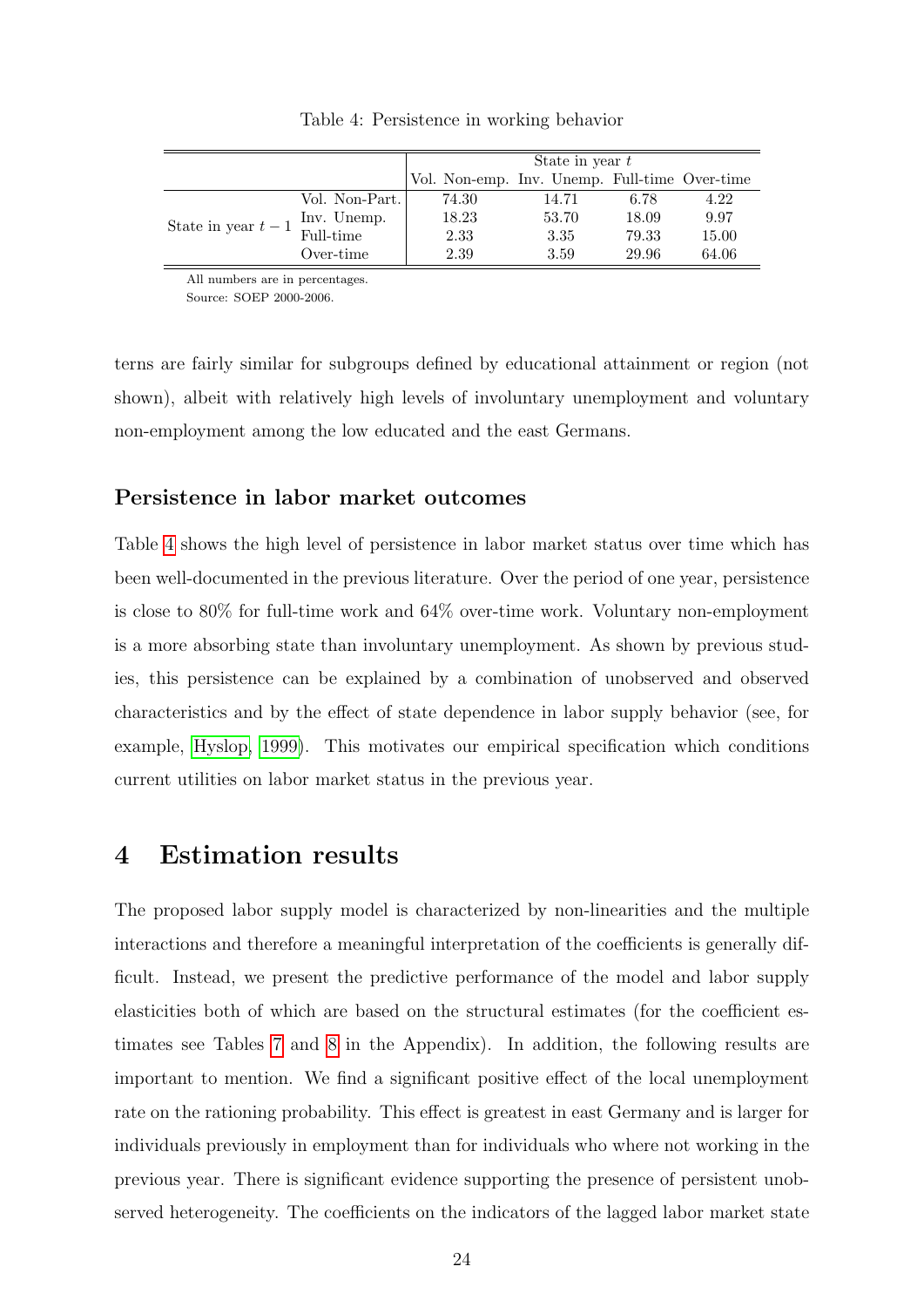are mostly insignificant, however, coefficients on the interactions of lagged full-time and over-time work with current net household income are significantly positive. Thus the contemporaneous utility of individuals who were previously in employment is increasing in current net household income while the contemporaneous utilities of those previously not in employment do not depend on current net household income. Furthermore, the effect of current net household income is significantly higher for individuals working full-time than for individuals working over-time which indicates that, conditional on employment, income and leisure are complementary. Finally the estimated value of  $\rho$ , the parameter governing the extent of any concavity of utility in net household income (see equation  $(6)$ ) is 0.38 $(0.26)$ , which is mild evidence of the utility, conditional on the individual's current and previous labor market state, being concave rather than linear in income and significant evidence that the utility function is less concave in income than a logarithmic function.

# 4.1 Performance of the model: In sample and out of sample predictions

#### [Figure [2](#page-38-1) about here]

In Figure [2](#page-38-1) we report the in sample performance of our model. At each age, we predict the proportion of men in each labor market state and compare these to the proportions observed in the sample. We find a close correspondence between the observed and predicted outcomes over the entire life-cycle which indicates that the model performs well. Formally, according to  $\chi^2$  tests, the differences between the observed and expected frequencies of men in the four labor market states are insignificant at the 5% level at all but four ages.

In general, the in sample fit of a structural life-cycle model is not considered to be a powerful specification test. Therefore, we provide additional information about the out of sample performance of our model. Since we cannot use an external data source to validate our model, we re-estimate the model using a sub-sample containing observations from the years 1999-2004 and use the estimated structural parameters to predict the working behavior of men observed in the year 2005. Table [5](#page-26-0) shows the observed and simulated shares of the labor market states in 2005. Unfortunately, we have too few observations for the year 2005 to compare the shares at each age in a meaningful way.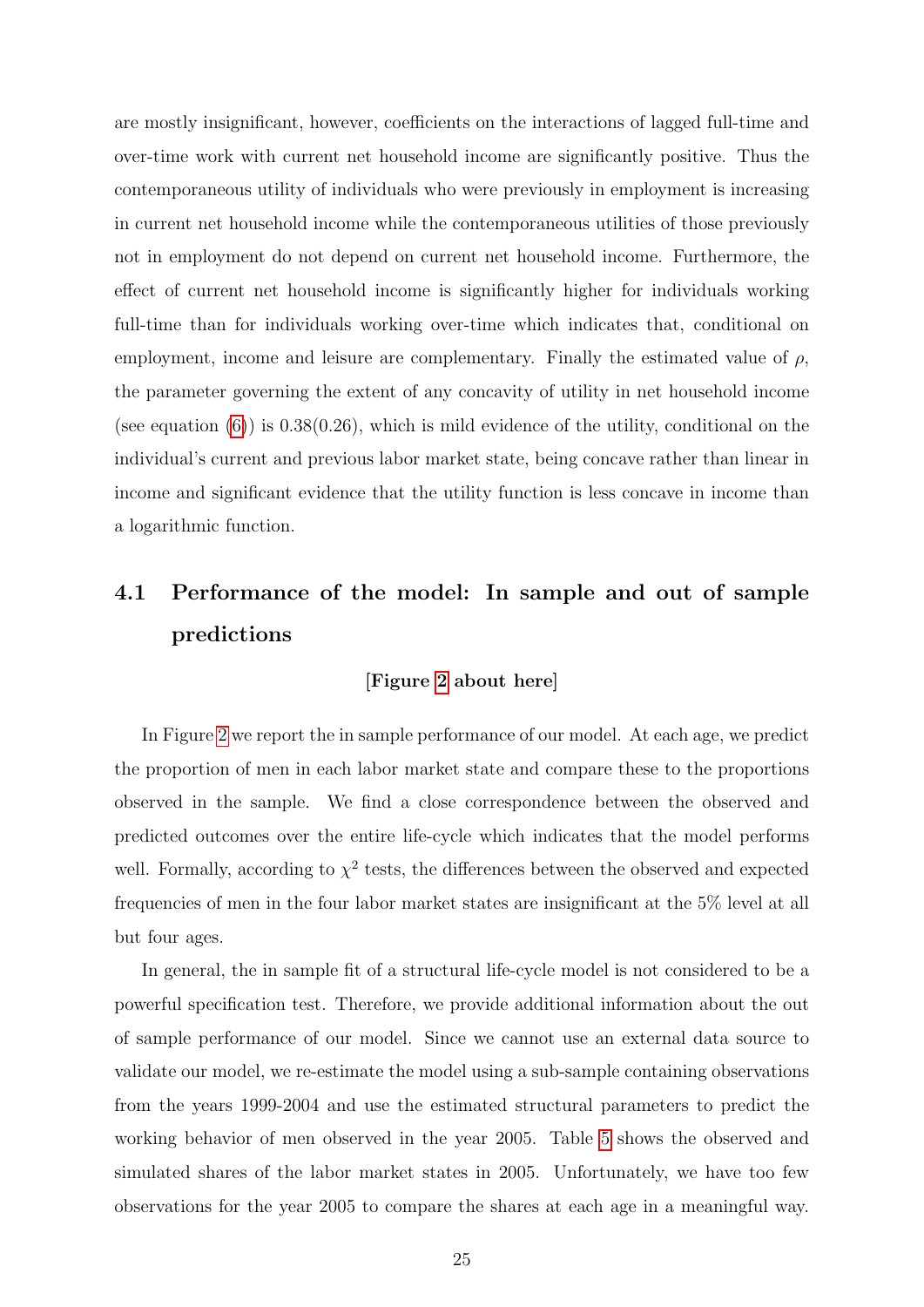<span id="page-26-0"></span>

|                                       |        |        | Over-time Full-time Vol. Non-emp. Inv. Unemp. |        |
|---------------------------------------|--------|--------|-----------------------------------------------|--------|
| Observed percentages in 2005          | 29.87  | 53.19  | 8.32                                          | 8.62   |
| Predicted percentages (Out of sample) | 26.15  | 54.94  | 8.07                                          | 9.36   |
|                                       | (1.62) | (2.03) | (1.49)                                        | (0.54) |
| Squared deviations (Out of sample)    | 13.86  | 3.06   | 0.06                                          | 0.55   |
|                                       | (0.15) | (0.14) | (0.26)                                        | (0.09) |
| Predicted percentages (In sample)     | 26.86  | 54.25  | 7.85                                          | 9.55   |
|                                       | (1.63) | (1.40) | (1.59)                                        | (0.58) |
| Squared deviations (In sample)        | 9.05   | 1.13   | 0.22                                          | 0.87   |
|                                       | (0.37) | (0.58) | (0.81)                                        | (0.36) |

Table 5: Out of sample fit: Employment shares in the year 2005

Out of sample prediction is based on information of a sub-sample containing observations from the fiscal years 1999-2004. In sample prediction is based on the whole sample 1999-2005. Standard errors in parenthesis.

Thus, we present only the overall shares. For comparative reasons we also show the predictive performance obtained using the full sample and this defines another in sample measure of the predictive performance of the model. As a measure of goodness of fit we present the squared deviations between the predicted and the observed shares.

Overall, the out of sample fit is satisfying. The sample average of the employment shares in the years 2005 can be reproduced reasonably well using only information from previous years. The accuracy of the out of sample performance of the model is underlined by comparing the squared deviations of the out of sample and in sample predictions; the two are not substantially different.

#### 4.2 Labor supply elasticities

In order to understand labor supply behavior over the life-cycle we derive labor supply elasticities. In this model it is not possible to calculate analytically labor supply elasticities. Instead we derive elasticities numerically by simulating the effect of a 10% increase in the men's gross wages.<sup>[24](#page-0-0)</sup> In more detail, initially we simulate labor supply behavior based on the observed gross wages and the associated net household incomes. Specifically, for a subgroup of interest, labor market outcomes at age 25 year are simulated. Given labor market outcomes at age 25 years, values of the state variables at age 26 years are obtained by drawing from the appropriate distribution. Conditional on the updated state variables and the labor market outcomes at age 25 years labor market outcomes at

 $24$ To be consistent with the assumptions of the model, we only increase the wages for men; female spouses are assumed not to adjust their labor supply in response to the reform.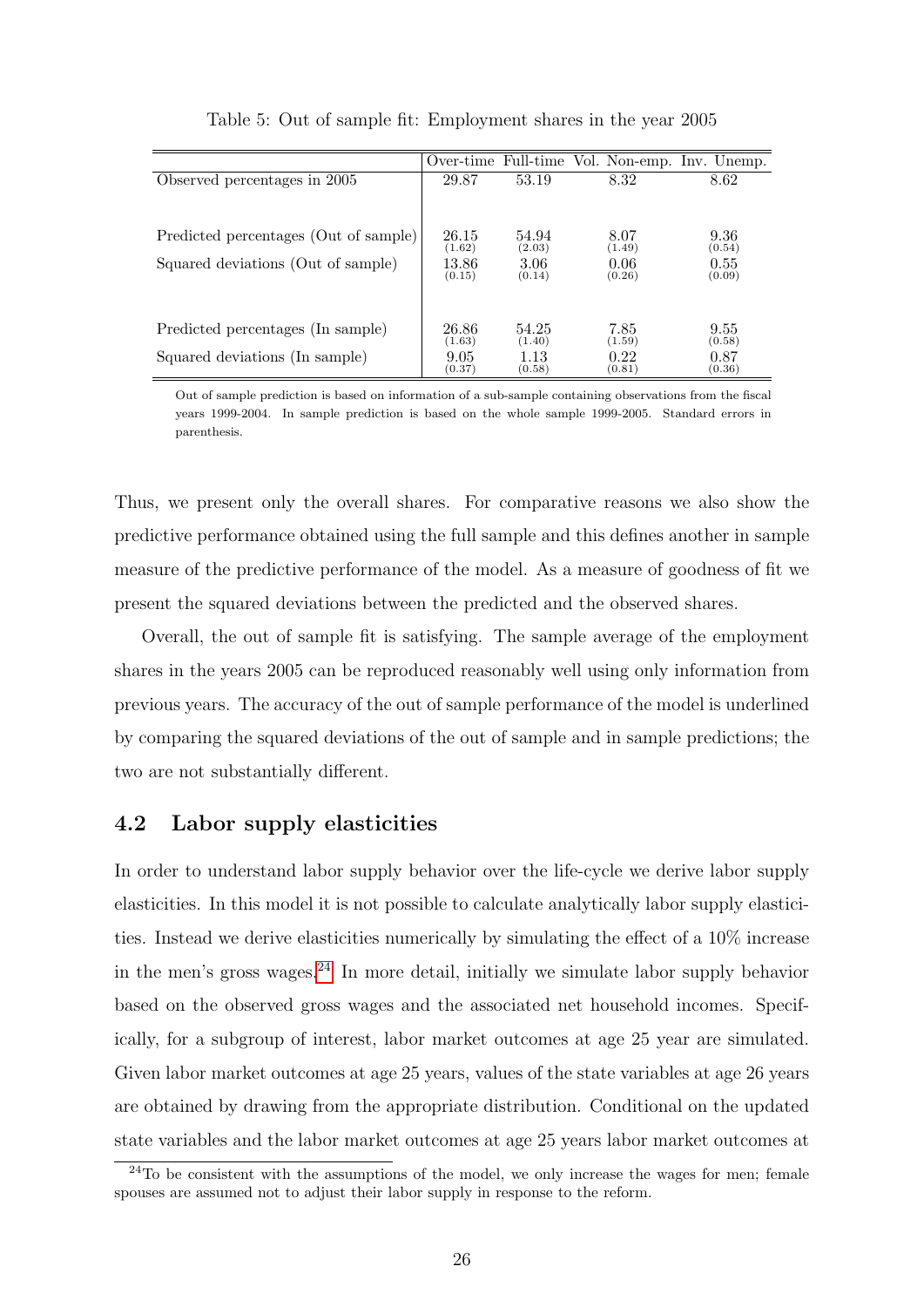age 26 are simulated, and so forth up to age 59 years. Gross wages are then increased by 10% and the tax microsimulation model is used to update the net household incomes. The above described simulation exercise is then repeated using the new values of the net household incomes. When performing these simulations it is assumed that the labor demand restrictions are not affected by the wage increase. In this respect our analysis is partial since we do not model potential labor demand effects of the increase in gross wages. It should further be noted that the resulting elasticities are long-run in the sense that they account for effect of the wage increase occurring through net incomes and as well as indirect effect occurring through individuals' employment histories.

In Figure [3](#page-39-0) we present the gross wage elasticities of average working hours for four subgroups distinguished by region of residence and educational attainment. We analyze these subgroups by simulating the life-cycle employment behavior of a large number of men who at age [25](#page-0-0) years are single with no children.<sup>25</sup> The men's wages and the rate of unemployment in their local labor market at age 25 years are taken to be the average values of these variables among the relevant group of sampled men at age 25 years.

#### [Figure [3](#page-39-0) about here]

For all subgroups, the gross wage elasticity of working hours is slightly inverse U shaped between ages 25 and 50 years but increases markedly in the last 10 years of the working life. Averaged over the life-cycle, the elasticity is highest for low educated west Germans and lowest for medium educated east Germans. Several factors contribute to variation in the elasticities over time and between the subgroups. First, involuntary unemployment matters. Ceteris paribus, the higher the rationing risk, the lower the realized employment effects of increased work incentives. This effect is important for east Germans, particularly for the low educated, and contributes to the relatively high elasticities for west Germans. The pattern of employment over the life-cycle also impacts on the wage elasticities. In particular, the high levels of voluntary non-employment observed at the end of the working life mean that there is a large pool of men over 50 years of age who may be induced into the labor market by increased work incentives. State dependencies in working behavior also affect the patten of individuals' responses to increased work incentives. As mentioned above, we find significant positive dependencies in working behavior over time. This implies that increased participation and working

<sup>25</sup>Each simulation is conducted using a sample size of 12000.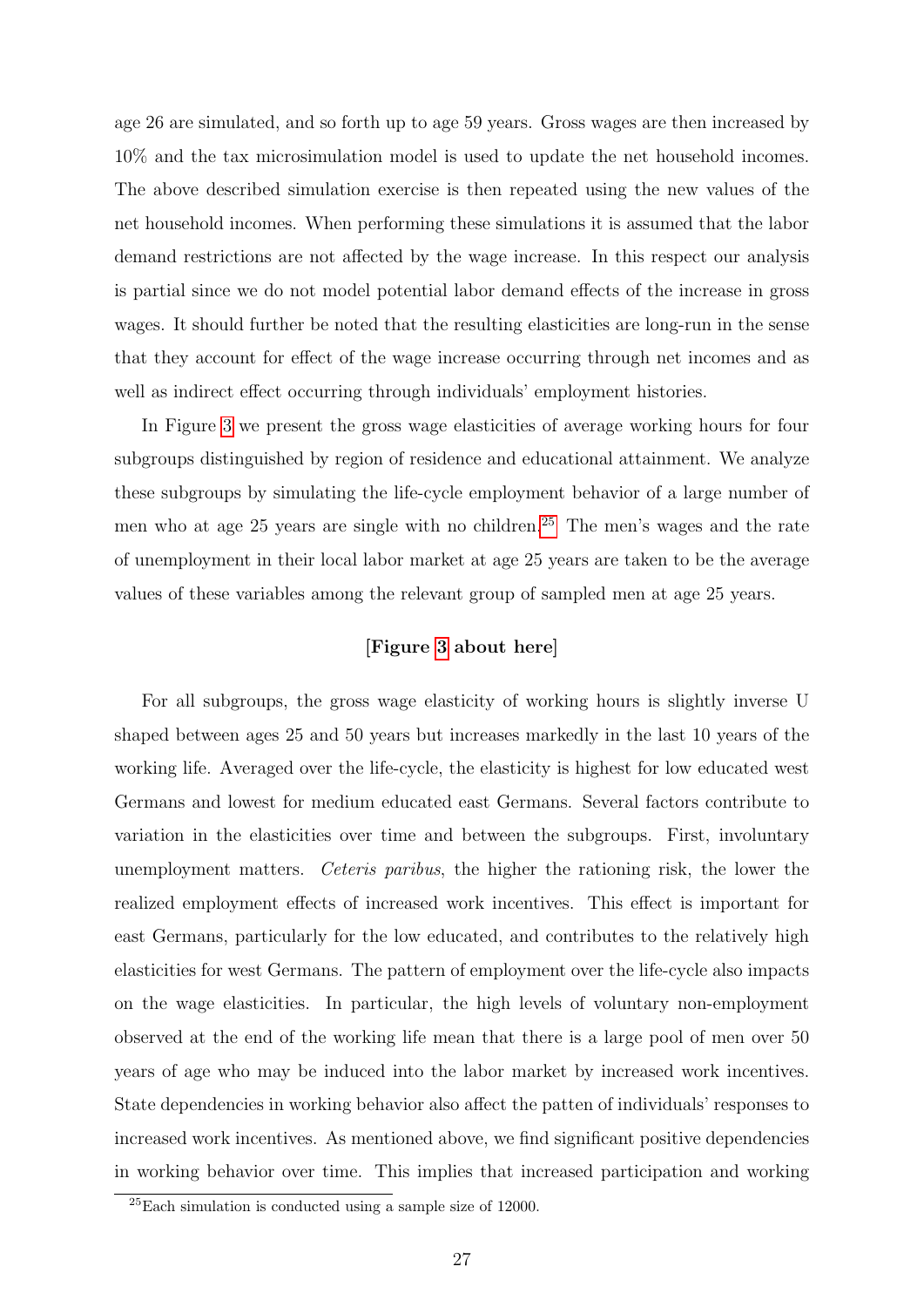hours among the young will *ceteris paribus* lead to higher participation and working hours later in the life-cycle. Thus state dependencies tend to lead to increasing elasticities over time and therefore provide a candidate explanation for the increasing elasticities in the first part of the working life and may be reinforcing the effect of age on the elasticities occurring beyond age 50 years. Of course, in a life-cycle setting, various other factors are in operation, most notably changing demographic characteristics and incentives for human capital accumulation that diminish with age, and hence it is not possible to determine exactly the driving force of the variation in the gross wage elasticities of average working hours.

To understand better the labor supply behavior, we apply the decomposition suggested by [McDonald and Moffitt \(1980\)](#page-36-10) and split the gross wage elasticity into a component due to changes on the extensive margin (a participation effect) and a component due changes on the intensive margin (a conditional working hours effect). As documented by, inter alia, [Heckman \(1993\)](#page-35-13), [Kimmel and Kniesner \(1998\)](#page-36-11) and [Meyer \(2002\)](#page-36-12) the extensive margin is generally the driving force for labor supply responses. Effects along the intensive margin are in general negligible and can be even negative if the marginal utility of income decreases with working hours.

#### [Figure [4](#page-39-1) about here]

Figure [4](#page-39-1) shows the decomposition of the gross wage elasticity of average working hours for the whole sample (rather than for a particular subgroup).<sup>[26](#page-0-0)</sup> In line with the previous literature, we find a relatively large effect on the extensive margin which behaves in a similar fashion to the total elasticity. The effect on the intensive margin is negative, reflecting a movement from full-time work to over-time work. While the negative effect on the intensive margin is significant, it is small in magnitude.

#### [Figure [5](#page-40-0) about here]

Figure  $5(a)$  $5(a)$  shows that the 10% increase in gross wages leads to an increase in average weekly hours of work of around 0.1 of an hour for men aged 25 years rising to 0.7 of an hour for men aged 59 years. Figure [5](#page-40-0)[\(b\)](#page-40-2) shows the reduction in voluntary nonemployment underlying the relatively large elasticity on the extensive margin; a 10%

<sup>&</sup>lt;sup>26</sup>Gross wage elasticities for the whole sample are derived by simulating the effect of a  $10\%$  increase in gross wages on the life-cycle behavior of a group of men who at age 25 years have the same characteristics as the men aged 25 years in the sample.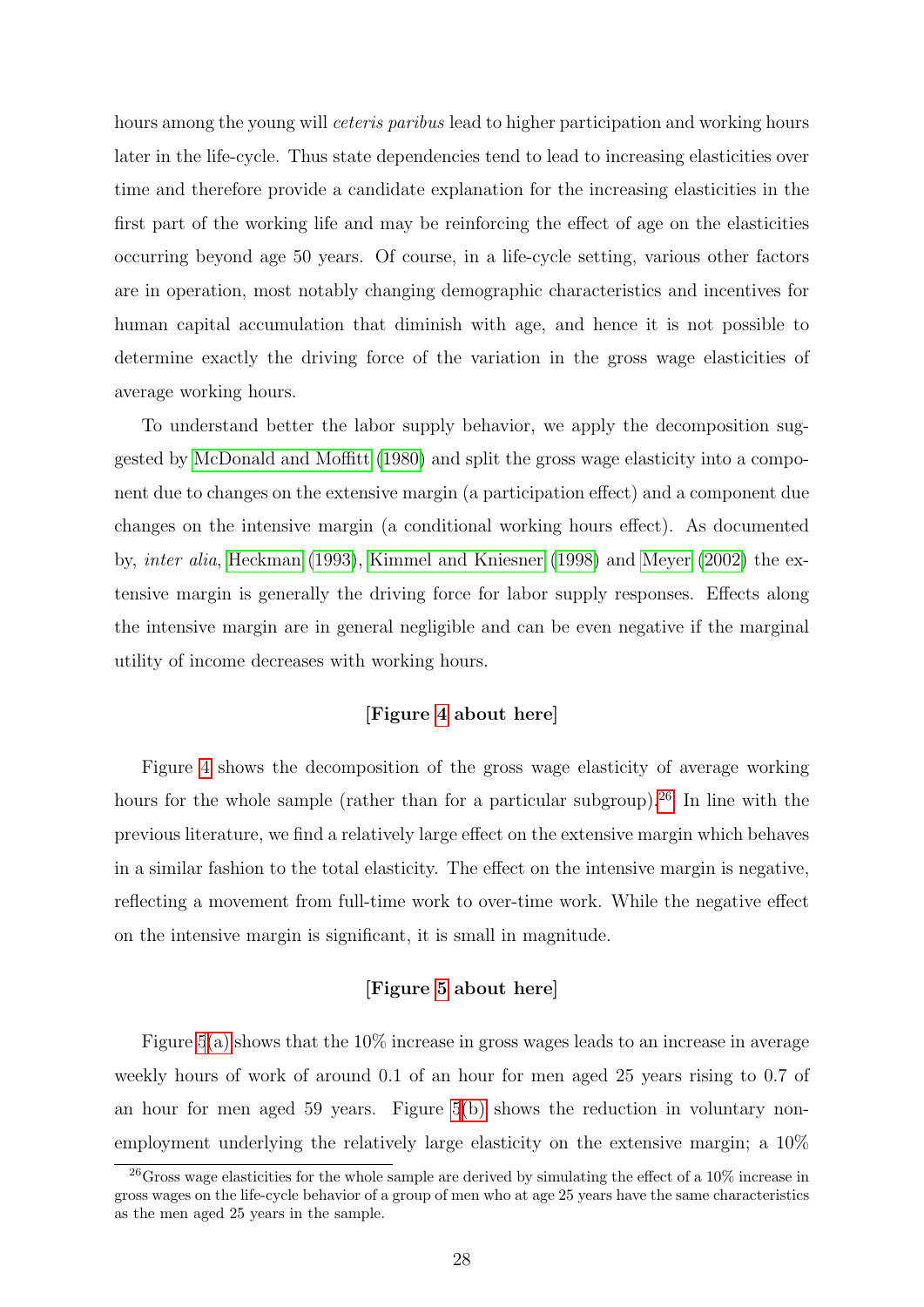increase in gross wages causes a reduction in voluntary non-employment of around 1-1.5 of a percentage point for the under fifties, rising to 2 percentage point for those aged 59 years. In absolute terms, the reduction in overtime work is around 0.8 of a percentage points while the increase in full-time work varies between 1 and 2 percentage points.

The model has three features capable of generating a substitution from over-time work to full-time work following a proportion increase in full-time and over-time wages. First, depending on the curvature of the utility function in net household income, proportional increases in full-time and over-time net household incomes may lead the utility from overtime work to increase by less than the utility from full-time work. Second, the structure of the tax and transfer system means that proportional increases in the man's gross earnings lead to different proportional increases in full-time and over-time net household incomes. Third, complementarities between income and leisure mean that an increase in net household income is valued more by an individual working full-time than by an individual working over-time. In the current setting, the observed reduction in over-time work can be traced to a combination of the structure of the tax and transfer system, which features slightly higher marginal tax rates for over-time workers than for full-time workers, and a complementarity between income and leisure. Indeed, the parameter estimates show that the utility function is less curved than logarithmic function and hence diminishing marginal utility cannot explain the reduction in over-time work.

# <span id="page-29-0"></span>5 The life-cycle employment effects of in-work transfers: The Employment Bonus

The German welfare system can be characterized as a traditional welfare system with relatively generous out-of-work transfers that are withdrawn at high rates when people start working. In the political discussion this has often been criticized and the low working incentives have been identified as a central reason for high unemployment, particularly among the low educated. Drawing on the international experience, mainly from EITC in the US and the WTC in the UK, there is an ongoing debate about changing the German welfare system by shifting more transfers to the working poor and thus increasing work incentives. Amongst others, [Blundell \(2000\)](#page-34-1), [Blank \(2002\)](#page-34-0) and [Hotz and Scholz \(2003\)](#page-36-0) discuss the effects of in-work credits in the UK and in the US. They find positive labor supply effects for first earners in couples and single households which are counteracted by strong negative effects for the secondary earner. The negative effects are related to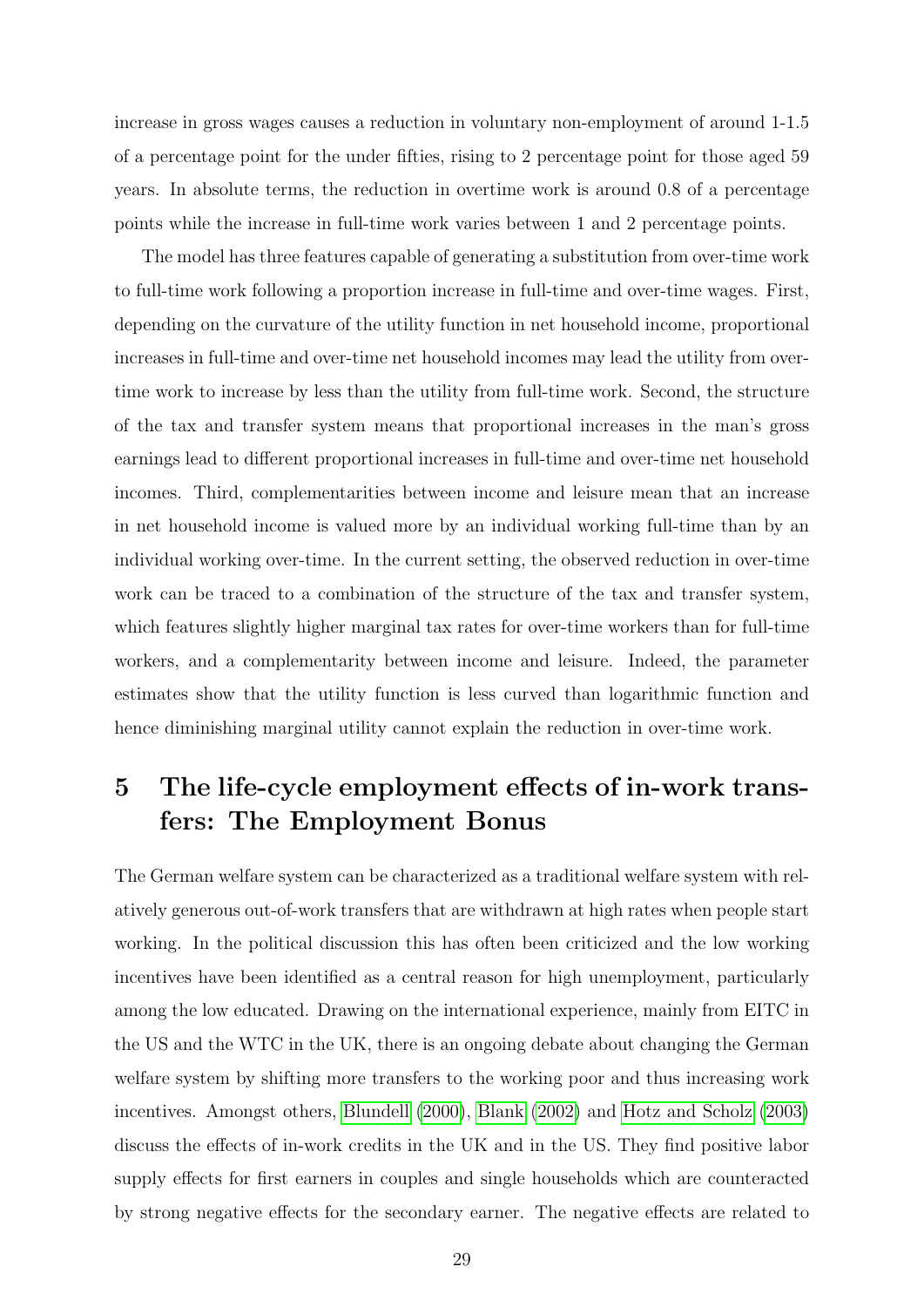the means-testing based on family rather than individual earnings.

A reform which avoids the negative secondary earner effects is the Employment Bonus, as implemented in Belgium, (see [Orsini, 2006\)](#page-36-13). This transfer program is similar to a wage subsidy for low wage workers. Entitlement is conditioned on the individual's full-time equivalent monthly earnings, which is computed by multiplying contractual gross monthly earnings by the ratio of weekly full-time hours, defined as 40 hours, to contractual hours. The calibration of the Belgium Employment Bonus in 2004 was such that individuals with full-time equivalent earnings less than or equal to 1,210 Euros per month (which corresponds to a gross wage of 7.20 Euros per hour) were entitled to the full Employment Bonus, equal to 140 Euros per month for an individual working full-time. This payment was increased or decreased proportionately for higher or lower hours of work. In other words, an individual earning 7.20 Euros per hour received subsidy equal to 11.6% of his gross earnings which translates into a payment of 73.32 Euros per month if he works 20 hours per week or 162.73 Euros per month is he works 45 hours per week. Starting at 1,210 Euros per month, the Employment Bonus is phased out at a taper rate of 17.8% and is fully exhausted at a full-time equivalent income of 2,000 Euros per month (corresponding to a gross wage of 11.84 Euros per hour).

The Employment Bonus therefore differs from the EITC and the WTC in several important respects. First, unlike the WTC, the Employment Bonus does not depend on a minimal number of weekly working hours but increases proportionally with working hours. Second, the entitlement is based on individual rather than household earnings. This means that the Employment Bonus avoids the negative secondary earner effects mentioned above. Lastly, as payments made under the Employment Bonus depend on full-time equivalized earnings rather than actual earnings, this program is targeted people with low wages rather than with low earnings. $27$ 

#### 5.1 Work incentives of the Employment Bonus

In order to understand the effects of the Employment Bonus on the work incentives we present budget lines for stylized households under the 2005 German tax and transfer

 $27$ According to [Orsini](#page-36-13) [\(2006\)](#page-36-13), the budgetary effects of the Employment Bonus for Belgium are negative but of moderate size. The negative effects of the subsidy for the eligible working population are partly compensated by the positive effects of the additional workers who pay income taxes, make social security contributions and are no longer dependent on unemployment benefits. Anecdotial evidence suggests that fraud seems to be a minor problem as employers report wages and working hours. Reporting lower wages would reduce pension entitlement and the number of working hours can be compared with sector averages.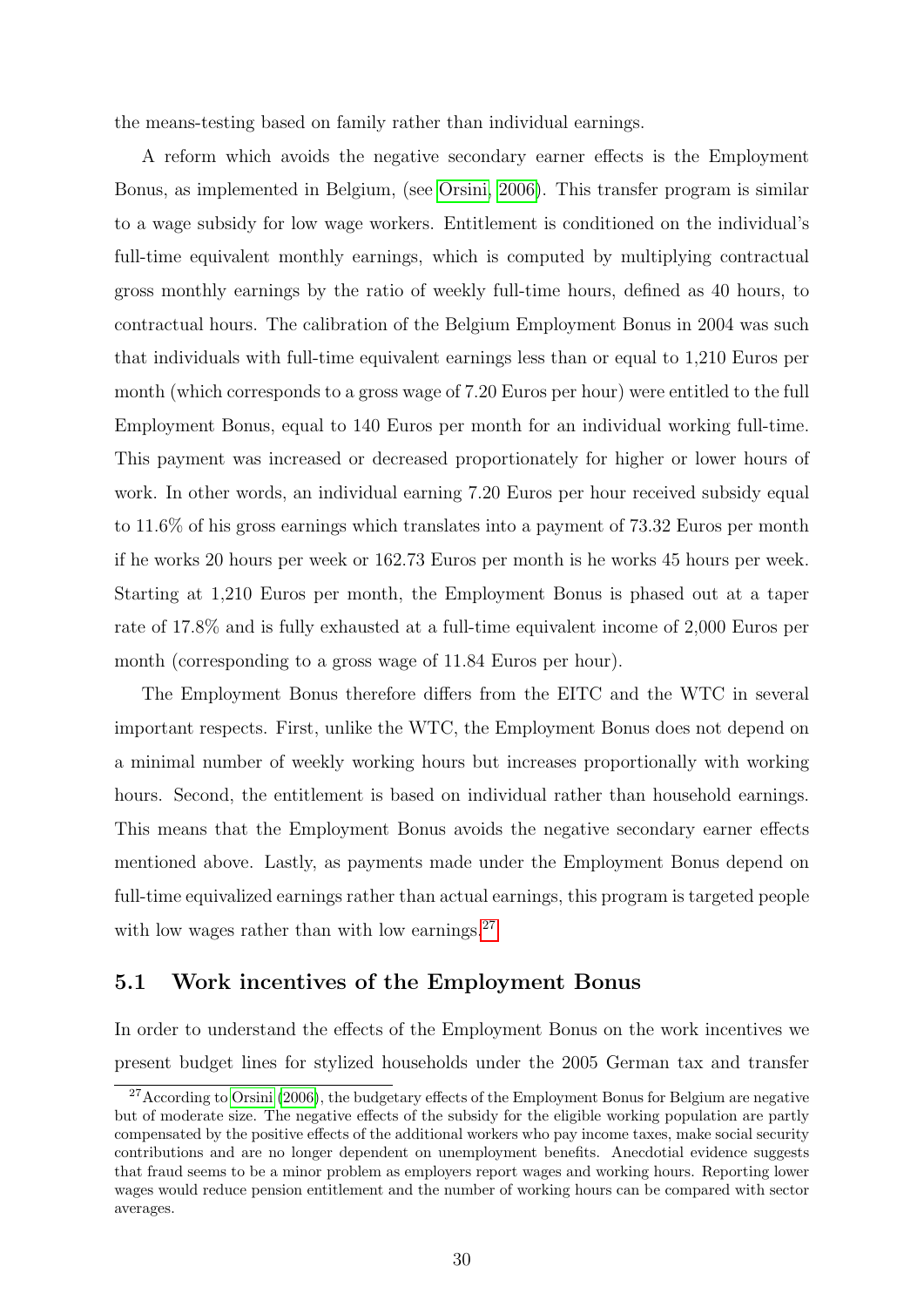system and after the Employment Bonus has been imposed on top of the 2005 system (see Figure [6\)](#page-40-3). We focus on low wage (7.5 Euros per hour) and medium wage (10 Euros per hour) single men without children.

#### [Figure [6](#page-40-3) about here]

Depending on housing benefits, a single man receives out-of-work benefits totaling nearly 600 Euros per month. The high rate at which benefits are withdrawn means that the Employment Bonus has little effect on work incentives for men working less than 30 hours per week. However, at high hours of work the Employment Bonus vastly increases work incentives for both men. Furthermore, since the Employment Bonus is conditioned on full-time equivalent earnings, strong incentives are present even at high working hours. Also, the dependence of the subsidy on the hourly wage is clear. The man with a low wage receives close the maximum subsidy whereas the medium wage man receives only part of the subsidy.

The work incentives are very similar for couple households (not shown) and this distinguishes the Employment Bonus from the WTC and the EITC. For a first earner a household where the female spouse is not working - household out-of-work benefits are high, particularly for a household with children, and therefore the Employment Bonus affects the budget lines only at high hours of work. For a secondary earner - for example a household where the female spouse is working full-time - the Employment Bonus has a positive effect even at low working hours as this household is not eligible for out-of-work transfers.

#### 5.2 Effects on life-cycle employment

Using the same simulation method as for the gross wage elasticities, we derive the lifecycle labor supply effects induced by the Employment Bonus. In Figures  $7(a)$  $7(a)$  an[d\(b\)](#page-41-2) we present the labor supply effect of the Employment Bonus measured by the percentage change in weekly working hours. We disentangle the total hours effect and present the behavioral changes along the extensive and intensive margins. Figure [7](#page-41-0)[\(c\)](#page-41-3) shows the increase in average weekly hours of work induced by the employment bonus while Figure [7](#page-41-0)[\(d\)](#page-41-4) shows the corresponding reduction in voluntary non-employment. As discussed above, the work incentives created by the Employment Bonus are largest for the low wage men. Therefore, we derive the results for the subgroup of low educated men in east Germany. In addition we also compute the average effect for the whole sample.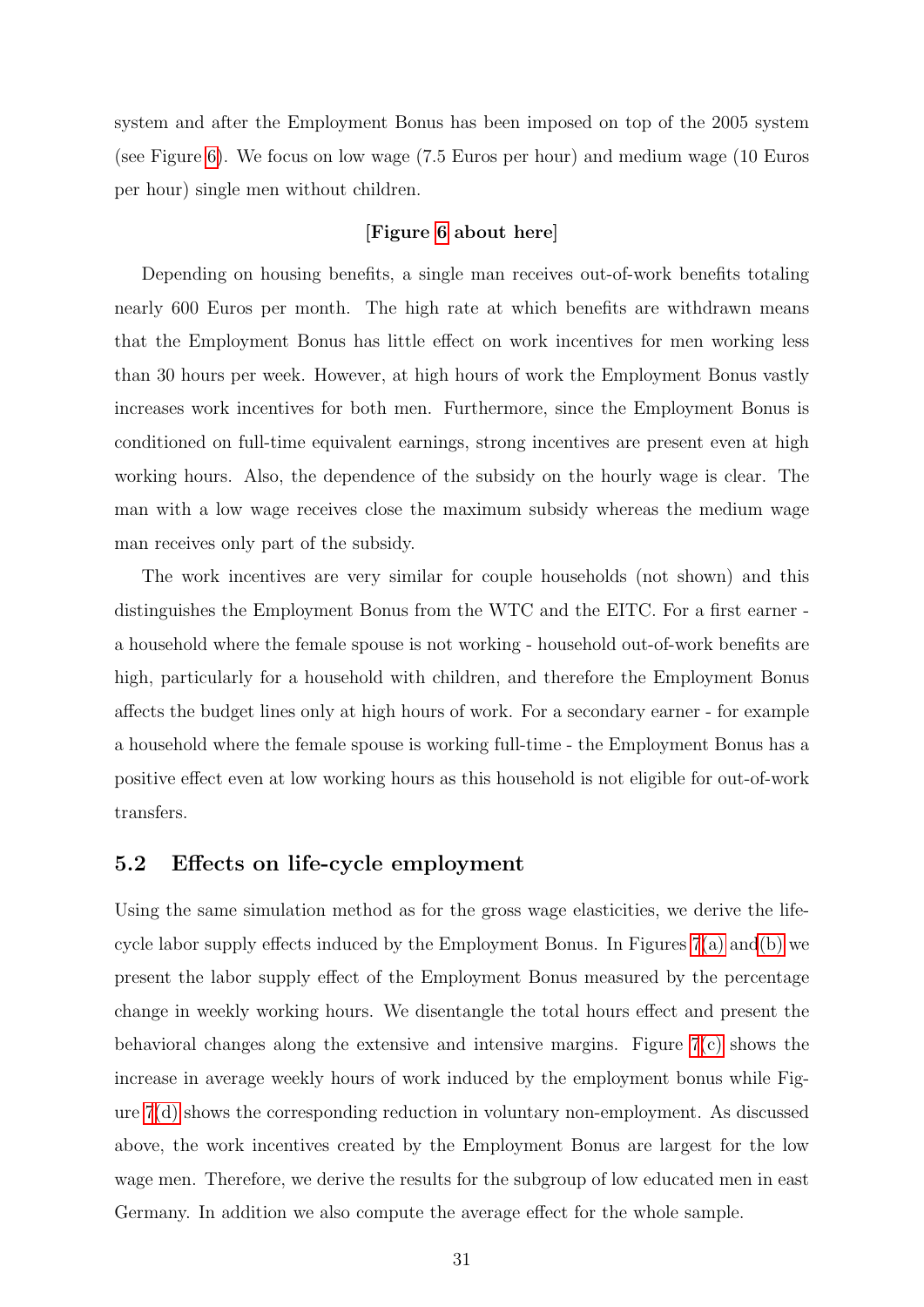#### [Figure [7](#page-41-0) about here]

In general, the labor supply responses induced by the Employment Bonus are similar to those resulting from a increase in gross wages. Again we find a relatively large response on the extensive margin and, although the Employment Bonus makes over-time work particularly attractive as the subsidy is conditioned on the individual's full-time equivalent earnings, we find a minor negative effect on the intensive margin. Essentially, the Employment Bonus affects labor supply behavior by inducing voluntarily non-employed men to enter employment. Indeed, among low educated east Germans the Employment Bonus reduces the rate of voluntary non-employment by around 0.6 of a percentage point for those aged under 50 years, and by somewhat more for older men. This corresponds to an increase in average weekly working house of around 0.15 for the under fifties rising to 0.4 of an hour per week for those aged 58-59 years. The pattern of responses over the life-cycle follows a similar pattern for the group of low educated east Germans and the sample average although we find much higher employment effects for low educated east Germans than for the sample average. Therefore, the greater incentives created by the Employment Bonus for low wage workers created by the withdraw of the subsidy with full-time equivalent earnings more than offset the effect of high labor market restrictions in east Germany.

#### <span id="page-32-0"></span>5.3 Forward looking versus myopic individuals

The value of the discount factor is a crucial parameter in the life-cycle model. As discussed above it is difficult to obtain a meaningful estimate of the discount factor. Therefore, for the analysis of the life-cycle labor supply model we have imposed the relatively high discount factor of 0.95, which is commonly used in life-cycle models of household behavior. In order to understand the extent to which the estimation results depend on the choice of discount factor we re-estimate the model using the extreme case where the discount factor is zero. This scenario describes a world in which individuals' current actions are driven entirely by their current utilities and thus no weight is given to their expected future utilities. Figure [8](#page-42-0) shows the average relative change in working hours induced by the Employment Bonus for the subgroup of east Germans with low education based on the forward looking and myopic models.

#### [Figure [8](#page-42-0) about here]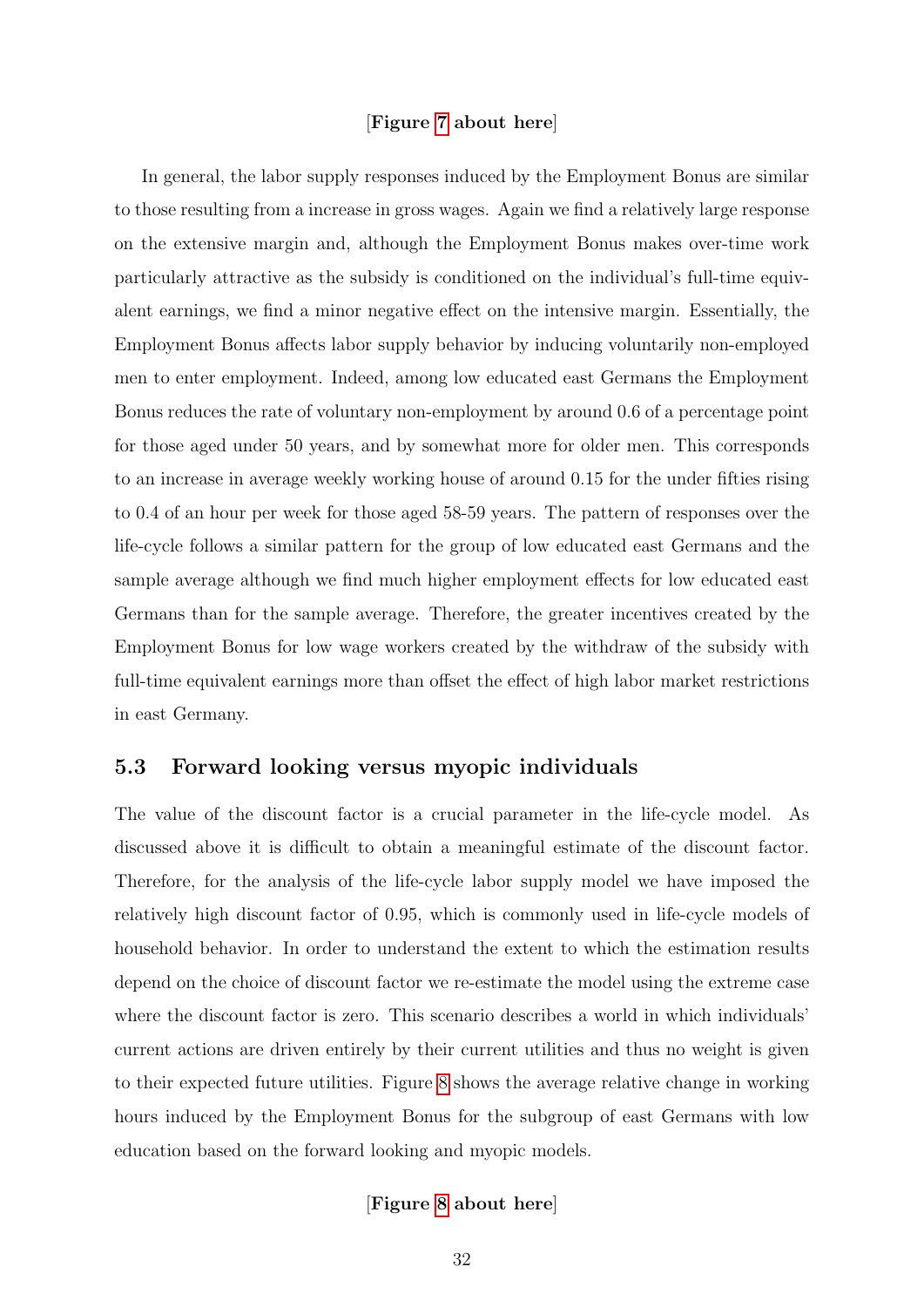Overall, we find different employment effects depending on the assumptions about individuals' expectations. Over most of the working life the employment effects are larger in the forward looking model. Holding the estimated parameters constant in the two models, this result is intuitive particularly at the beginning of the working life. A forward looking individual understands that his current behavior affects his future income which has a positive effect on the expected utility. Of course, the parameter estimates differ between the two models. This provides a second reason why the two models imply different labor supply effects of the Employment Bonus. Indeed, differences between the parameter estimates explain why the myopic model suggests larger labor supply effect for men in their early fifties than the forward looking model. As discussed above, it is difficult to justify a high or low discount factor. Therefore, the labor supply results derived in the myopic and forward looking models should be seen as lower and upper bounds of the labor supply effects of introducing the Employment Bonus.

## 6 Conclusion

In this paper we have developed a dynamic structural life-cycle model of labor supply behavior which explicitly accounts for the effects of income tax and the transfer system. In addition, the model recognizes the demand side driven rationing risk that might prevent individuals from realizing the labor supply state that, according to life-cycle utility maximization, is optimal. This framework allow a rigorous analysis of the employment effects of reforms to the tax and transfer system.

The empirical analysis is based on panel data from the German Socio-Economic Panel (SOEP) for the years 1999 - 2005. In the empirical analysis we focus on men with low potential earnings, a group exhibiting high levels of both voluntary non-employment and involuntary unemployment. The simulated employment pattern over the life-cycle implied by the model accurately replicates the observed employment behavior. This is true for the in sample and the out of sample prediction. In line with the previous literature we find moderate labor supply responses of men which are highly concentrated at the extensive margin. On the intensive margin we find small negative effects which are due to the estimated differences in the marginal utility of income at full-time and over-time work which rises from a complementarity between income and leisure. We find higher responses for west German men as they are less likely to be restricted on the labor market.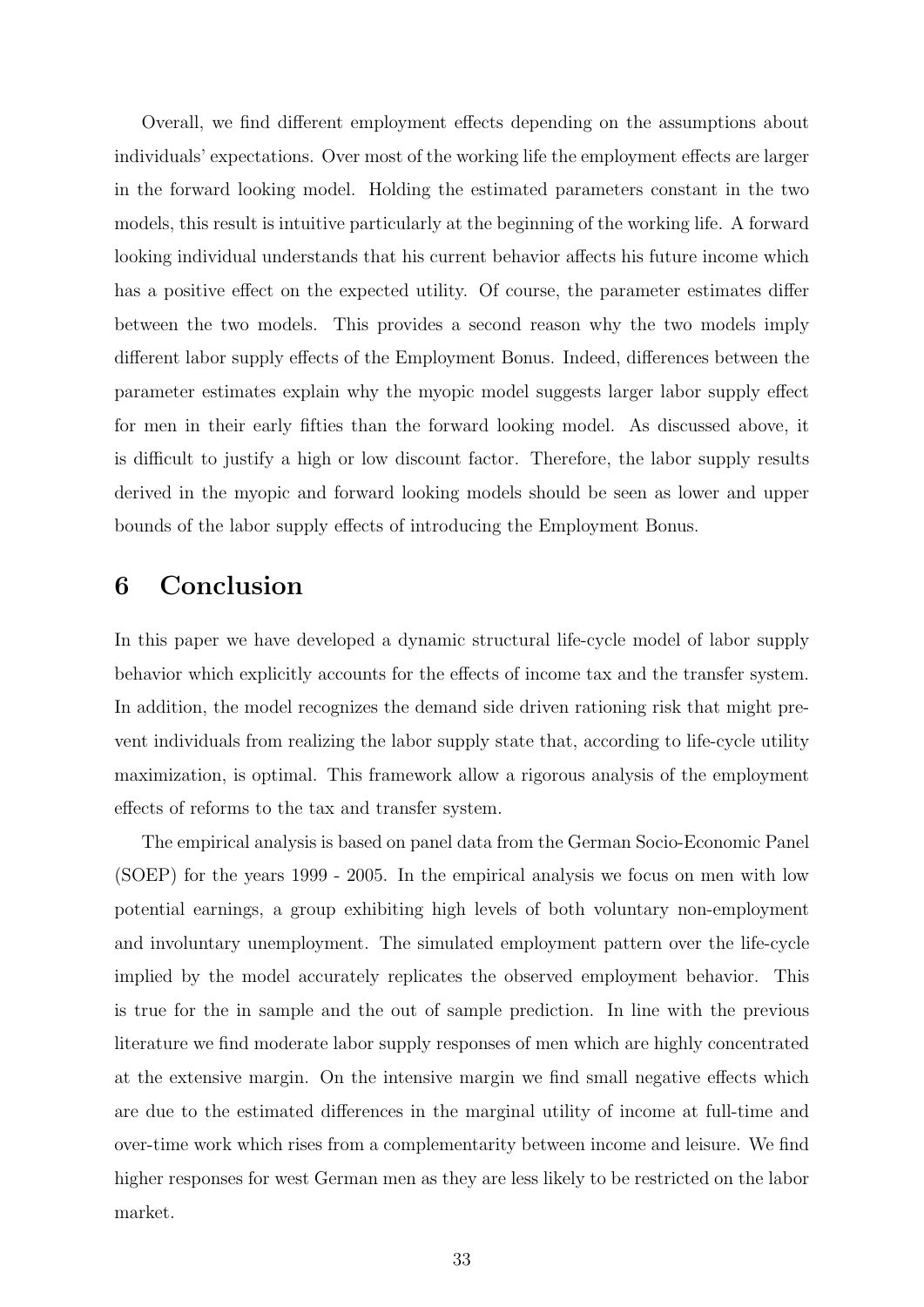The model is used to evaluate the life-cycle employment effects of introducing the Employment Bonus, a work-contingent transfer program, in Germany. We find that, on average, the Employment Bonus has a positive labor supply effect which is largest towards the end of the working life. The Employment Bonus affects low educated men living in east Germany more than other groups of men which reflects the focus of the Employment Bonus on men with low wages.

The presented analysis can be seen as a first attempt to capture the effects of the tax and transfer system and potential fiscal reforms on life-cycle employment. Important extensions range from the joint modeling of net household income and life-cycle employment to the joint estimation of labor supply of both spouses in a household context. The latter extension, which requires modeling fertility and part-time work, will allow a study of the effect of the tax and transfer system on the life-cycle working behavior of both spouses in couple households.

### References

- <span id="page-34-6"></span>Adda, J., Costa Dias, M., Meghir, C. and Sianesi, B. (2007), Labour Market Programmes and Labour Market Outcomes: A Study of the Swedish Active Labour Market Interventions, Mimeo.
- <span id="page-34-3"></span>Adda, J., Dustmann, C., Meghir, C. and Robin, J.-M. (2006), Career Progression and Formal versus On-the-Job Training, IZA Working Paper, (2260).
- <span id="page-34-4"></span>BERKOVEC, J. AND STERN, S. (1991), Job Exit Behavior of Older Men, *Econometrica*, vol.  $59(1)$ : pp. 189–210.
- <span id="page-34-5"></span>BINGLEY, P. AND WALKER, I. (1997), The Labour Supply, Unemployment and Participation of Lone Mothers in In-Work Transfer Programmes, Economic Journal, vol. 107(444): pp. 1375–1390.
- <span id="page-34-0"></span>Blank, R. (2002), Evaluating Welfare Reform in the United States, Journal of Eco*nomic Literature*, vol. 40(4): pp. 1105–1166.
- <span id="page-34-7"></span>Blau, D. and Gilleskie, D. (2006), Health Insurance and Retirement of Married Couples, Journal of Applied Econometrics, vol. 21(7): pp. 935–953.
- <span id="page-34-1"></span>BLUNDELL, R. (2000), Work Incentives and 'In-work' Benefit Reforms: A Review, Oxford Review of Economic Policy, vol.  $16(1)$ : pp. 27–44.
- <span id="page-34-2"></span>Blundell, R., Duncan, A., McCrae, J. and Meghir, C. (2000), The Labour Market Impact of the Working Families Tax Credit, *Fiscal Studies*, vol.  $21(1)$ : pp.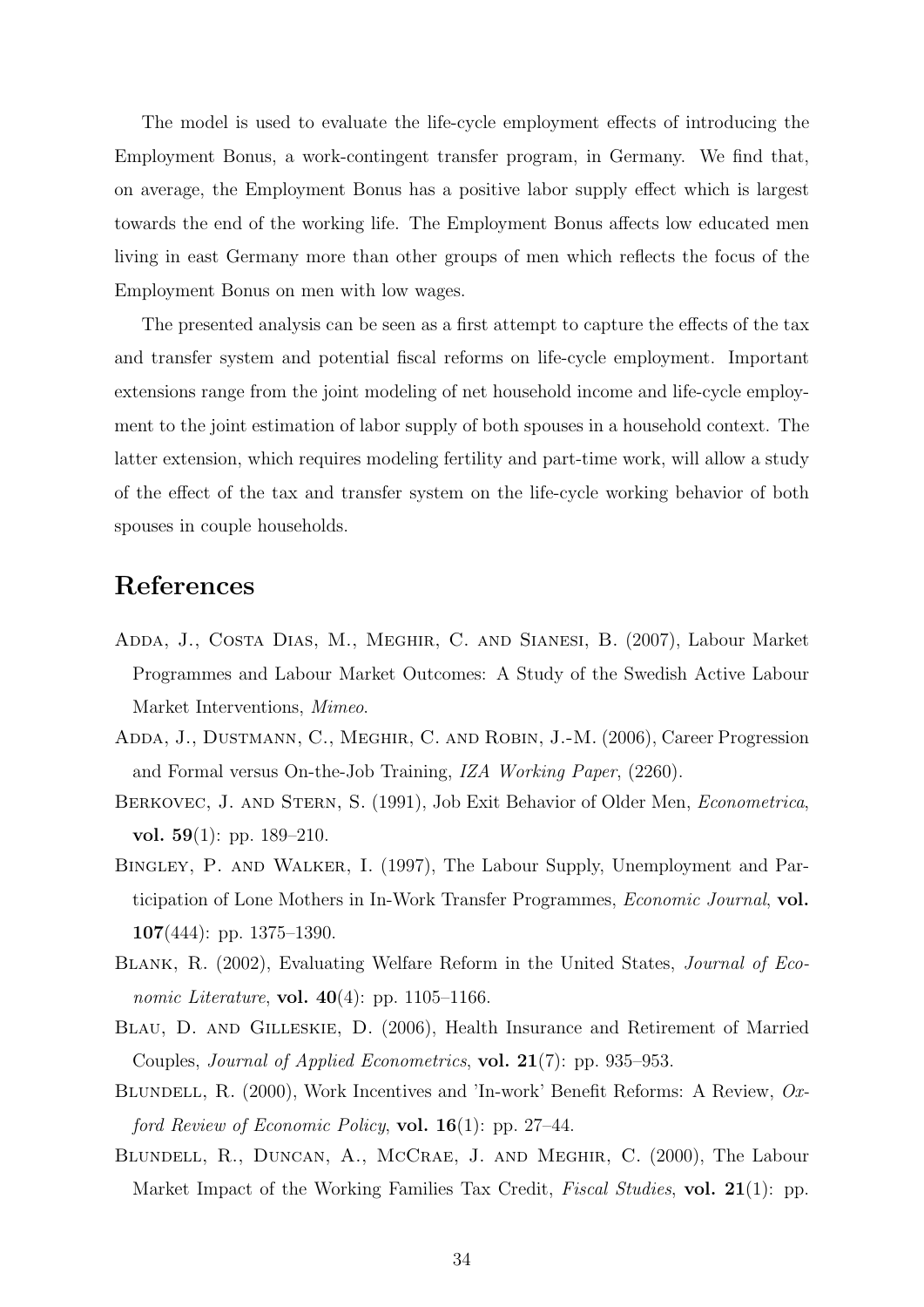75–104.

- <span id="page-35-7"></span>BLUNDELL, R., HAM, J. AND MEGHIR, C. (1987), Unemployment and Female Labour Supply, *Economic Journal*, **vol. 97**(388a): pp. 44–64.
- <span id="page-35-3"></span>BLUNDELL, R., MACURDY, T. AND MEGHIR, C. (2007), Labor Supply Models: Unobserved Heterogeneity, Nonparticipation and Dynamics, in J. Heckman and E. Leamer (Editors), Handbook of Econometrics VI, vol. 6a, chap. 69, Elsevier: North-Holland.
- <span id="page-35-0"></span>CARD, D. AND HYSLOP, D. R. (2005), Estimating the Effects of a Time-limited Earnings Subsidy for Welfare-leavers, Econometrica, vol. 73(6): pp. 1723–1770.
- <span id="page-35-1"></span>CARD, D. AND ROBINS, P. (1996), Do Financial Incentives Encourage Welfare Recipients to Work? Evidence from a Randomized Evaluation of the Self-Sufficiency Project, NBER, (5701).
- <span id="page-35-9"></span>Casanova Rivas, M. (2007), Dynamic Complementarities: A Computational and Empirical Analysis of Couples' Retirement Decision, Mimeo.
- <span id="page-35-5"></span>Eckstein, Z. and Wolpin, K. (1989), Dynamic Labour Force Participation of Married Women and Endogenous Wage Growth, Review of Economic Studies, vol. 56(3): pp. 375–390.
- <span id="page-35-6"></span>Eckstein, Z. and Wolpin, K. (1999), Why Youths Drop Out of High School: The Impact of Preferences, Opportunities, and Abilities, *Econometrica*, vol. 67(6): pp. 1295–1339.
- <span id="page-35-2"></span>Eissa, N. and Liebman, J. (1996), Labor Supply Responds to the Earned Income Tax Credit, Quarterly Journal of Economics, vol.  $111(2)$ : pp. 605–637.
- <span id="page-35-10"></span>Francesconi, M. (2002), A Joint Dynamic Model of Fertility and Work of Married Women, *Journal of Labor Economics*, **vol. 20** $(2)$ : pp. 336–380.
- <span id="page-35-12"></span>HAISKEN DE-NEW, J. AND FRICK, J. (2005), Desktop Compendium to The German Socio-Economic Panel Study (SOEP), Berlin: DIW.
- <span id="page-35-8"></span>Ham, J. (1982), Estimation of a Labour Supply Model with Censoring Due to Unemployment and Underemployment, The Review of Economic Studies, vol. 49(3): pp. 335–354.
- <span id="page-35-11"></span>Heckman, J. (1981), Heterogeneity and State Dependence, in S. Rosen (Editor), Studies in Labor Markets, pp. 91–139, Chicago, IL: Chicago Press.
- <span id="page-35-13"></span>Heckman, J. (1993), What has been Learned About Labor Supply in the Past Twenty Years, American Economic Review, Papers and Proceedings, vol. 83(2): pp. 116–121.
- <span id="page-35-4"></span>HECKMAN, J. AND MACURDY, T. (1980), A Life-cycle Model of Female Labor Supply, Review of Economic Studies, vol.  $47(1)$ : pp.  $47-74$ .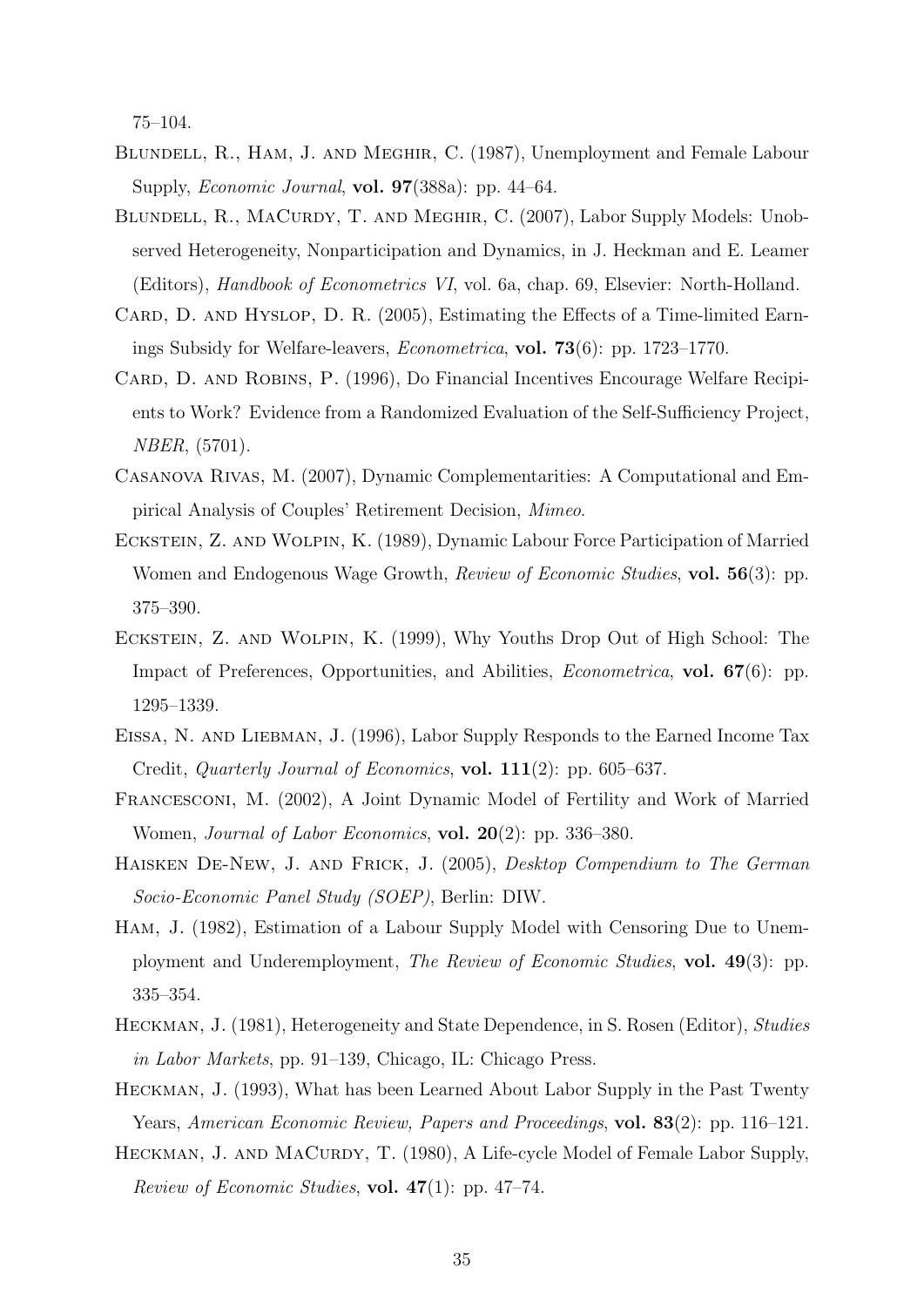- <span id="page-36-9"></span>Heckman, J. and Singer, B. (1984), A Method for Minimizing the Distributional Assumptions in Econometric Models for Duration Data, *Econometrica*, vol. 52(2): pp. 271–320.
- <span id="page-36-7"></span>Heyma, A. (2004), A Structural Dynamic Analysis of Retirement Behaviour in the Netherlands, Journal of Applied Econometrics, vol. 19(6): pp. 739–759.
- <span id="page-36-0"></span>HOTZ, V. J. AND SCHOLZ, J. K. (2003), The Earned Income Tax Credit, in R. A. Moffitt (Editor), Means-Tested Transfer Programs in the United States, pp. 141–198, Chicago: University of Chicago Press.
- <span id="page-36-8"></span>Hyslop, D. (1999), State Dependence, Serial Correlation and Heterogeneity in Intertemporal Labor Force Participation of Married Women, *Econometrica*, vol. 67(6): pp. 1255–1294.
- <span id="page-36-6"></span>Karlstrom, A., Palme, M. and Svensson, I. (2004), A Dynamic Programming Approach to Model the Retirement Behaviour of Blue-collar Workers in Sweden, Journal of Applied Econometrics, vol.  $19(6)$ : pp. 795–807.
- <span id="page-36-4"></span>Keane, M. P. and Wolpin, K. I. (1997), The Career Decisions of Young Men, Journal of Political Economy, vol. 105(3): pp. 473–522.
- <span id="page-36-11"></span>Kimmel, J. and Kniesner, T. (1998), New Evidence on Labor Supply: Employment Versus Hours Elasticities by Sex and Marital Status, Journal of Monetary Economics, vol. 42 $(2)$ : pp. 289–301.
- <span id="page-36-1"></span>MACURDY, T. (1981), An Empirical Model of Labor Supply in a Life Cycle Setting, Journal of Political Economy, vol. 89(6): pp. 1059-85.
- <span id="page-36-10"></span>McDONALD, J. AND MOFFITT, R. (1980), The Use of Tobit Analysis, Review of Economics and Statistics, vol.  $62(2)$ : pp. 318–321.
- <span id="page-36-12"></span>Meyer, B. (2002), Labor Supply at the Extensive and Intensive Margins: The EITC, Welfare, and Hours Worked, *The American Economic Review*, **vol. 92**(2): pp. 373– 379.
- <span id="page-36-13"></span>Orsini, K. (2006), Is Belgium "Making Work Pay"?, Center for Economic Studies - Discussion papers ces0605, Katholieke Universiteit Leuven, Centrum voor Economische Studiën.
- <span id="page-36-2"></span>Pakes, A. (1986), Patents as Options: Some Estimates of the Value of Holding European Patent Stocks, Econometrica, vol. 45(4): pp. 755–84.
- <span id="page-36-3"></span>Rust, J. (1987), Optimal Replacement of GMC Bus Engines: An Empirical Model of Harold Zurcher, *Econometrica*, **vol. 55**(5): pp. 999–1033.
- <span id="page-36-5"></span>RUST, J. AND PHELAN, C. (1997), How Social Security and Medicare Affect Retirement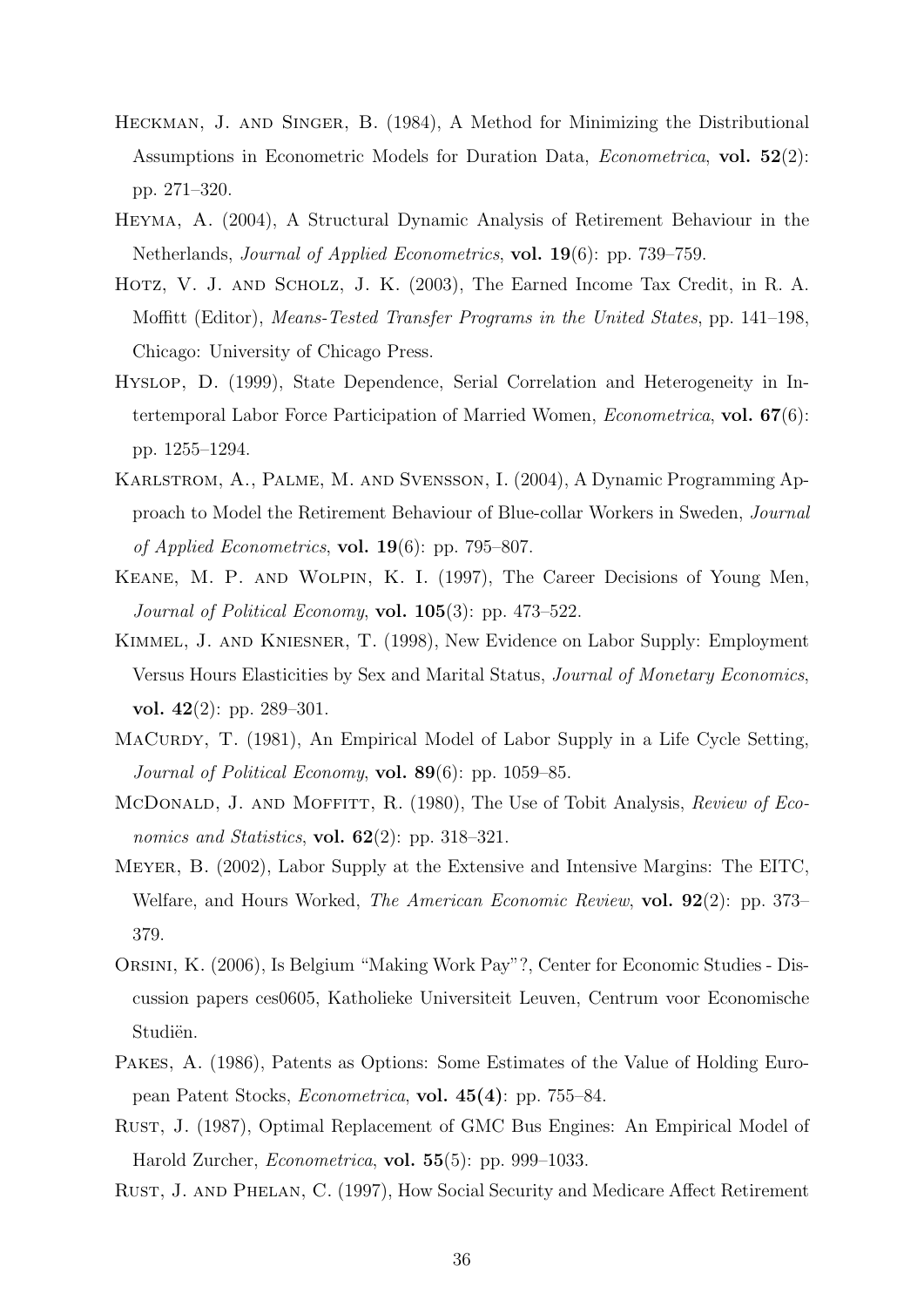Behavior in a World of Incomplete Markets, *Econometrica*, **vol. 65**(4): pp. 781–832.

- <span id="page-37-4"></span>Steiner, V., Haan, P. and Wrohlich, K. (2005), Dokumentation des Steuer-Transfer-Mikrosimulationsmodells 1999-2002, Data Documentation 9.
- <span id="page-37-2"></span>van der Klaauw, W. (1996), Female Labour Supply and Marital Status Decisions: A Life-Cycle Model, The Review of Economic Studies, vol. 63(2): pp. 199–235.
- <span id="page-37-1"></span>Wolpin, K. (1984), An Estimable Dynamic Stochastic Model of Fertility and Child Mortality, *The Journal of Political Economy*, **vol. 92**(5): pp. 852–874.
- <span id="page-37-3"></span>YAMADA, K. (2007), Marital and Occupational Choices of Women: A Dynamic Model of Intra-household Allocations with Human Capital Accumulation, Mimeo.
- <span id="page-37-0"></span>Ziliak, J. P. and Kniesner, T. J. (1999), Estimating Life Cycle Labor Supply Tax Effects, Journal of Political Economy, vol.  $107(2)$ : pp. 326–359.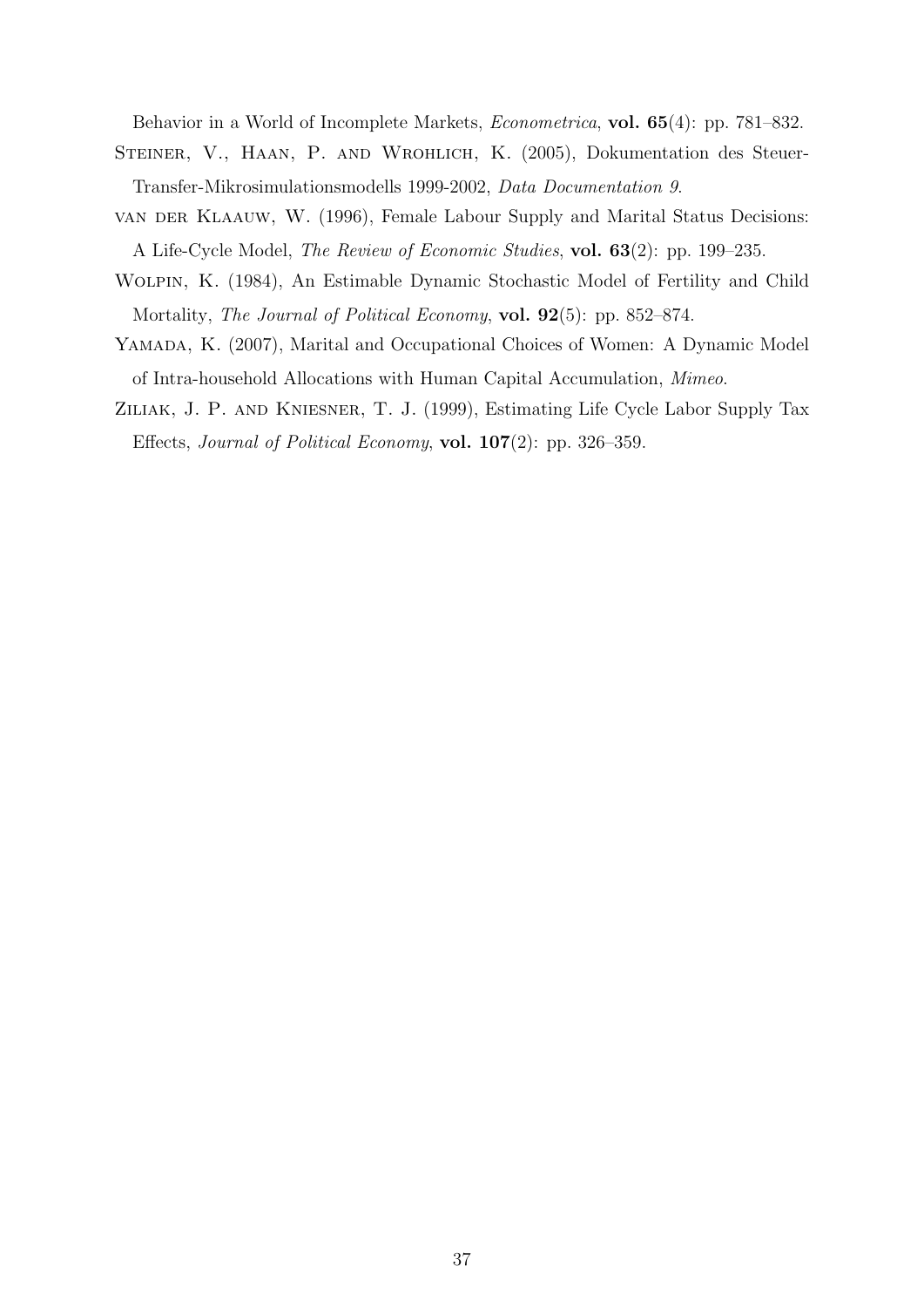## <span id="page-38-0"></span>Figures



Figure 1: Histogram of observed weekly working hours

Notes: Weekly working hours are reported contractual hours plus reported paid overtime. For the purpose of this graph, the sample has been truncated at 60 hours per week which excludes about 2% of the observations. Source: SOEP 2000 - 2006.

Figure 2: Life-cycle employment behavior: In sample prediction

<span id="page-38-1"></span>

Notes: Based on  $\chi^2$  tests, the predicted and observed frequencies are significantly different at the 5% level only at ages 27, 33, 42 and 43 years. At the 1% level, the observed and expected frequencies are only significantly different at age 43 years.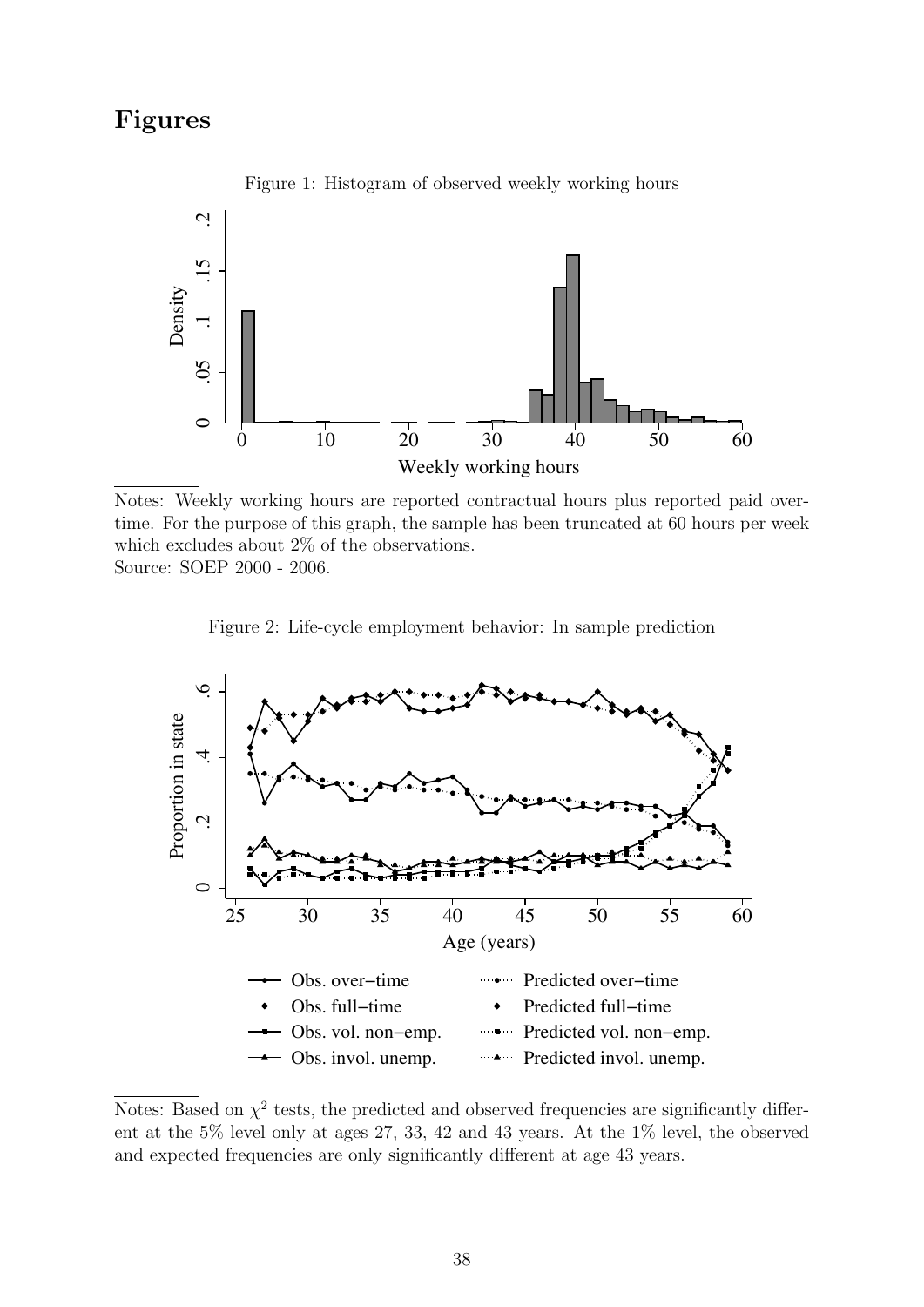

<span id="page-39-0"></span>Figure 3: Life-cycle gross wage elasticities of average working hours by subgroup

(a) East German low education

(b) East German medium education

Notes: The vertical bars represent 95% confidence intervals. Gross wage elasticities are derived numerically by simulating the effect of a 10% increase in gross hourly wages.

<span id="page-39-1"></span>Figure 4: Life-cycle gross wage elasticities of working hours for whole sample: Total, extensive margin and intensive margin



Notes: The decomposition follows the method of [McDonald and Moffitt \(1980\)](#page-36-10). Also see Notes for Table [3.](#page-39-0)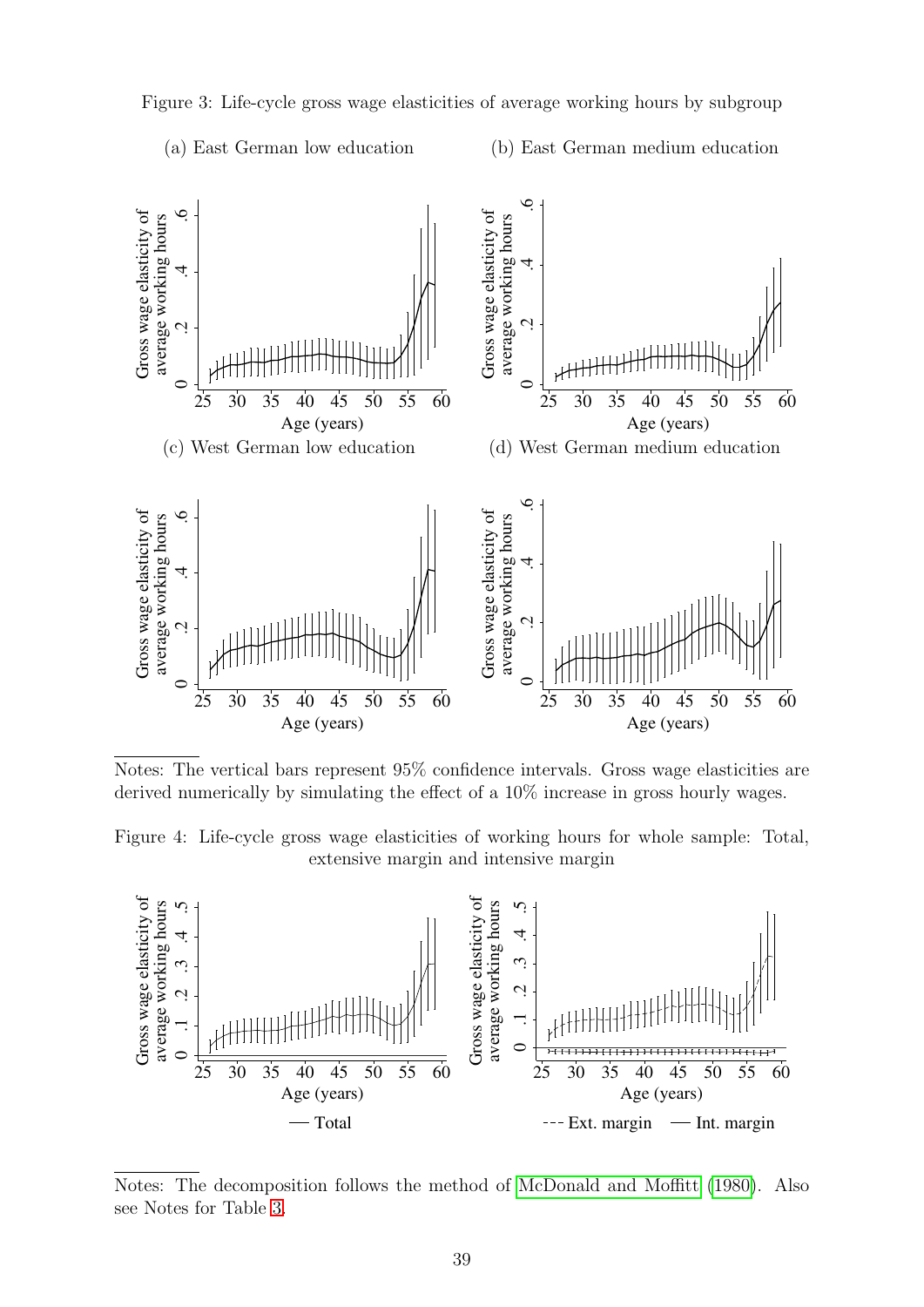<span id="page-40-1"></span><span id="page-40-0"></span>

<span id="page-40-2"></span>(b) Employment status

(a) Average hours per week



Notes: The vertical bars in (a) represent  $95\%$  confidence intervals. Confidence intervals omitted from (b) the interest of clarity; standard errors show that the reduction in voluntary non-employment is significant at all ages.

<span id="page-40-3"></span>

Figure 6: Budget constraints for a single man without children

Source: STSM tax microsimulation model.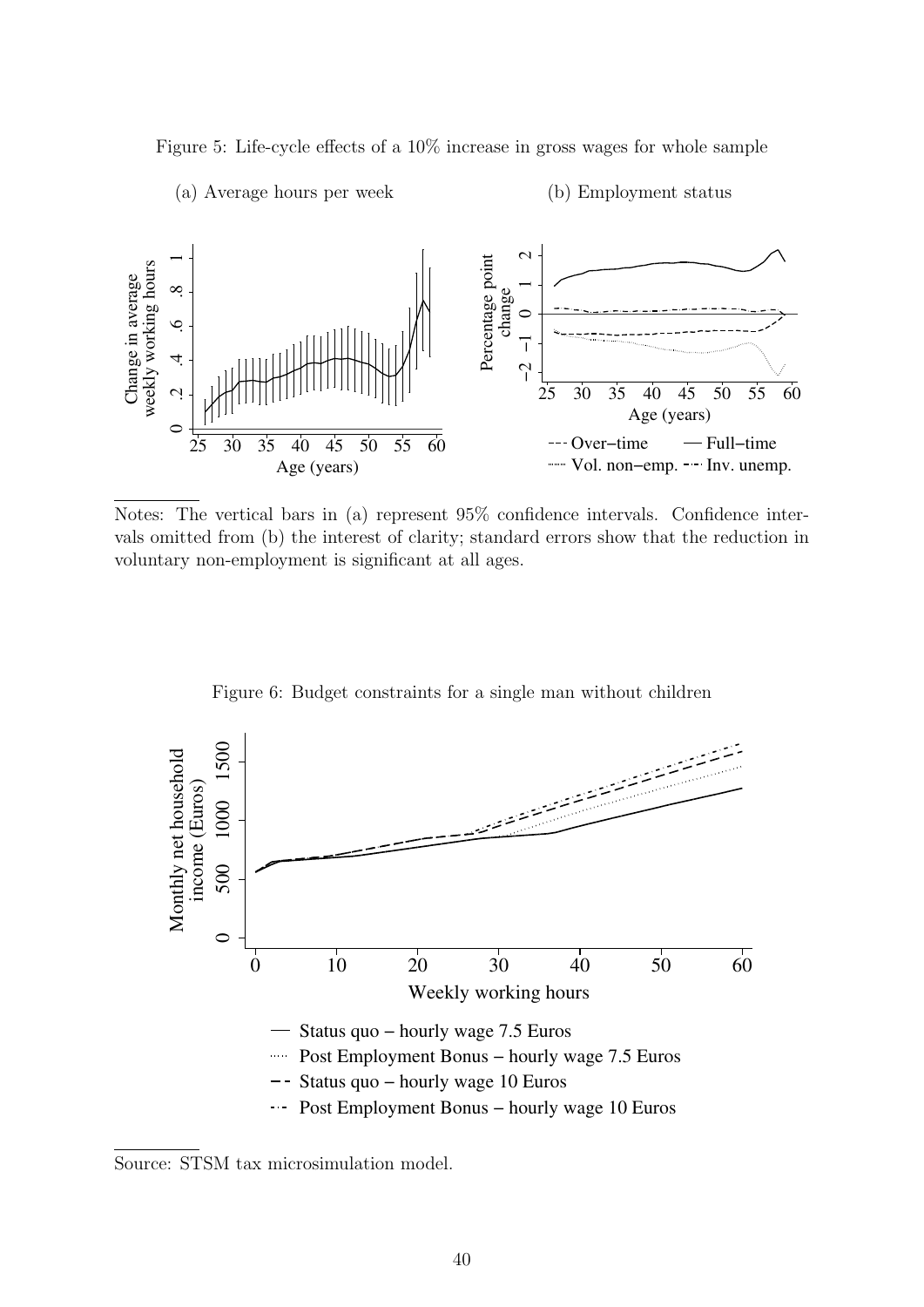Figure 7: Life-cycle effects of the Employment Bonus

<span id="page-41-1"></span><span id="page-41-0"></span>(a) Percentage change in average working hours for east Germans with low education

<span id="page-41-4"></span><span id="page-41-2"></span>

<span id="page-41-3"></span>

Notes: The vertical bars in (a) and (b) represent 95% confidence intervals. Confidence intervals omitted from (c) and (d) in the interest of clarity; standard errors show that the reduction in voluntary non-employment and the increase in average weekly working hours are significant at all ages for the whole sample and for the subgroup of east Germans with low education.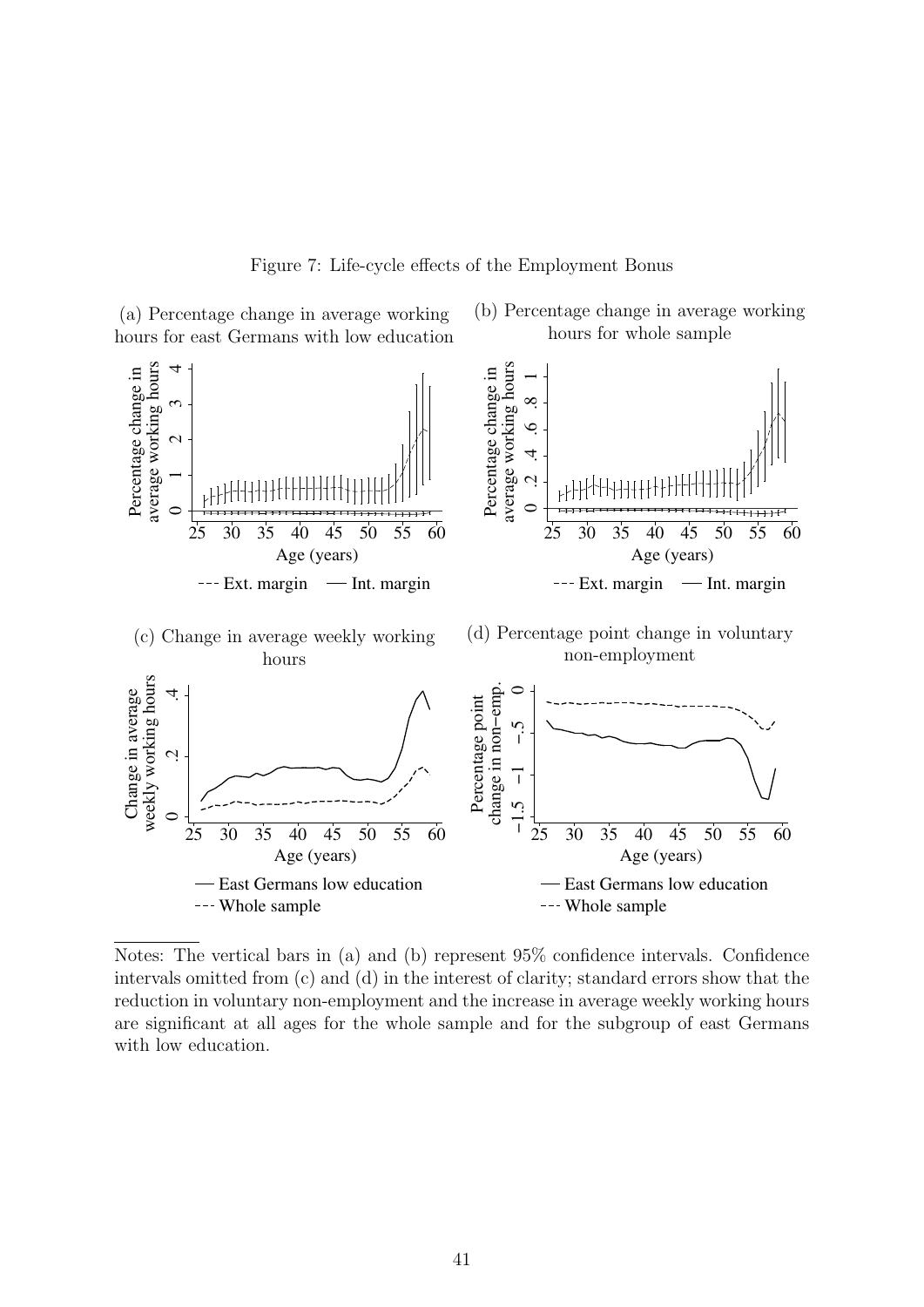<span id="page-42-0"></span>Figure 8: Forward looking versus myopic individuals - The effect of the Employment Bonus on working hours for low educated east Germans

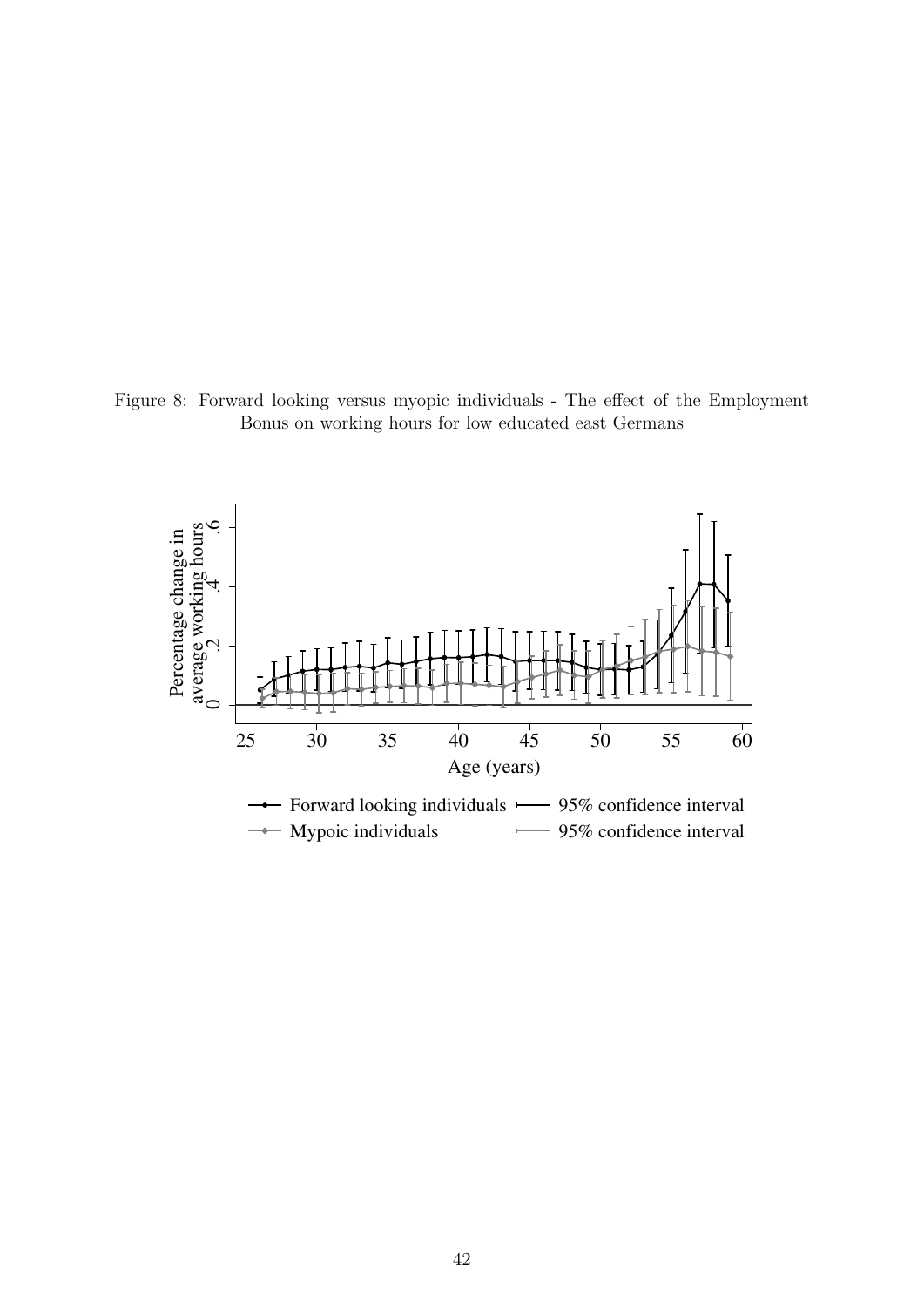# <span id="page-43-0"></span>Appendix

|                                     | West Germany           |        | East Germany           |        |  |
|-------------------------------------|------------------------|--------|------------------------|--------|--|
|                                     | Coefficient Std. error |        | Coefficient Std. error |        |  |
| Age                                 | $2.\overline{4862}$    | 0.5403 | 4.5048                 | 1.1339 |  |
| Age <sup>2</sup>                    | $-2.4631$              | 0.6884 | $-6.2564$              | 1.4592 |  |
| Low school degree                   | 0.0442                 | 0.0272 | 0.1125                 | 0.0992 |  |
| Medium school degree                | 0.1671                 | 0.0289 | 0.1931                 | 0.1001 |  |
| Vocational degree                   | 0.0744                 | 0.0147 | 0.0487                 | 0.0336 |  |
| Years of tenure                     | 0.8265                 | 0.1221 | 1.0072                 | 0.2384 |  |
| Years of tenure <sup>2</sup>        | $-0.0029$              | 0.0037 | $-0.0156$              | 0.0077 |  |
| Experience                          | 0.3119                 | 0.2107 | $-0.6653$              | 0.4533 |  |
| Experience <sup>2</sup>             | $-0.6787$              | 0.6057 | 3.1963                 | 1.3239 |  |
| Previous unemployment               | $-1.0172$              | 0.0740 | $-0.6788$              | 0.1219 |  |
| Bad health                          | $-0.0155$              | 0.0663 | $-0.1510$              | 0.1819 |  |
| Bad health <sup>2</sup>             | $-0.0153$              | 0.1036 | 0.3040                 | 0.2590 |  |
| Migrant                             | $-0.0180$              | 0.0180 | 0.0969                 | 0.1047 |  |
| Migrant from Turkey                 | 0.0443                 | 0.0294 |                        |        |  |
| Married                             | 0.0361                 | 0.0080 | 0.0289                 | 0.0168 |  |
| Child younger 4 years               | 0.0027                 | 0.0079 | 0.0142                 | 0.0186 |  |
| Child between 4 and 6 years         | 0.0026                 | 0.0068 | $-0.0116$              | 0.0169 |  |
| Child between 7 and 16 years        | 0.0053                 | 0.0066 | 0.0055                 | 0.0129 |  |
| Child older 16 years                | $-0.0304$              | 0.1176 | 0.1887                 | 0.1255 |  |
| Other household income              | $-0.0368$              | 0.0054 | $-0.0893$              | 0.0148 |  |
| Other household income <sup>2</sup> | 0.0048                 | 0.0012 | 0.0204                 | 0.0040 |  |
| Constant                            | 1.8168                 | 0.1011 | 1.4947                 | 0.2218 |  |
| $\sigma_{\nu}$                      | 0.244                  |        | 0.242                  |        |  |
| $\sigma_{\epsilon}$                 | 0.149                  |        | 0.154                  |        |  |

Table 6: Random effects wage estimation

School drop-outs are base category for education.

Experience is measured in months of full-time work.

Previous unemployment is measured in number of months not working in the last 10 years.

Number of observations: West (9604), East (2823).

Source: SOEP 2000-2006.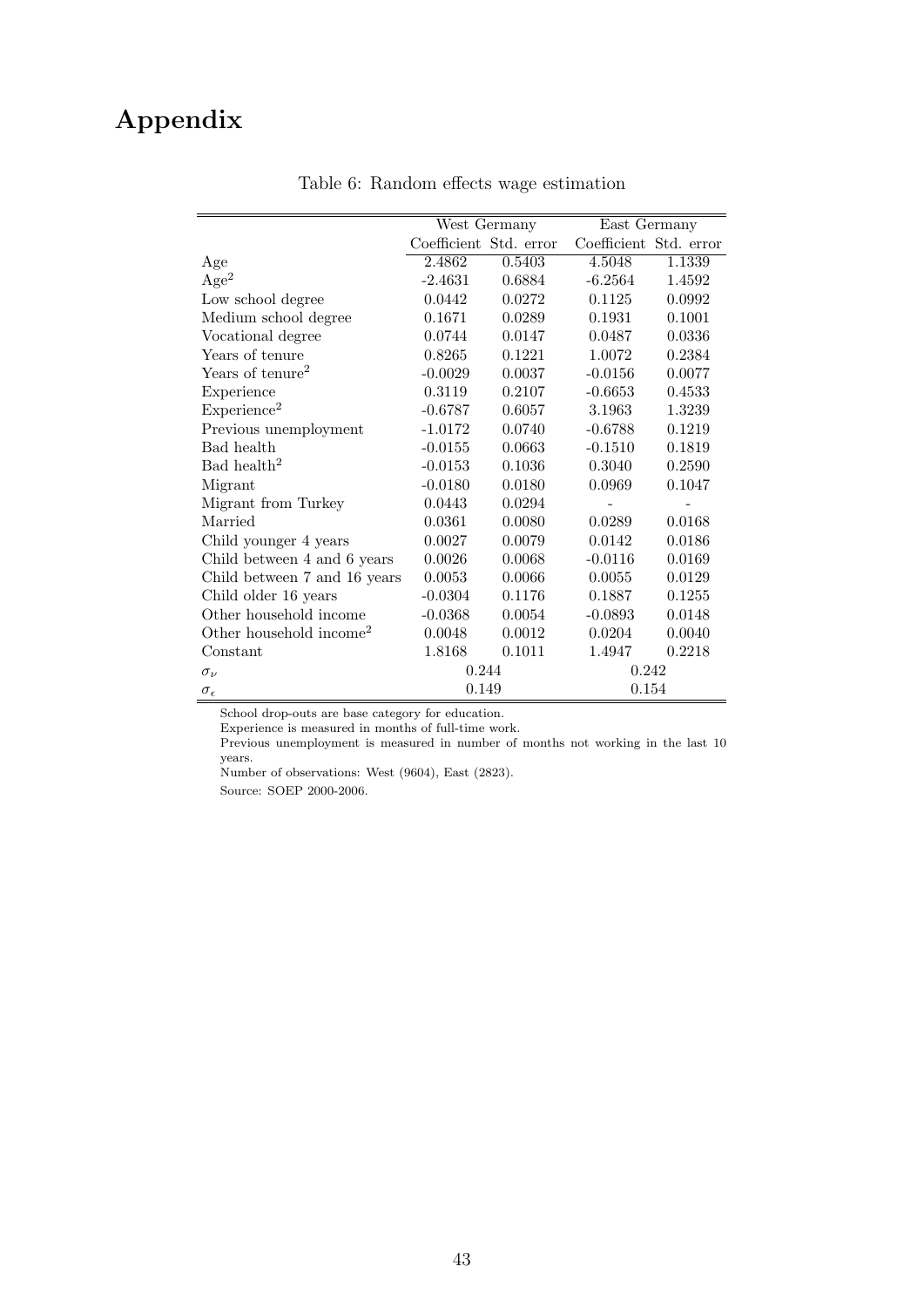<span id="page-44-0"></span>

|                                    | Full-time<br>Over-time     |        | Vol. Non-employment |        |                                                                      |        |
|------------------------------------|----------------------------|--------|---------------------|--------|----------------------------------------------------------------------|--------|
|                                    |                            |        |                     |        | Coefficient Std. error Coefficient Std. error Coefficient Std. error |        |
| $Y_{i,o,t-1}$                      | 0.8728                     | 1.5973 | 1.5253              | 1.4483 | $-0.0720$                                                            | 1.5000 |
| $Y_{i,f,t-1}$                      | 0.1586                     | 1.5530 | 2.6745              | 1.4257 | 1.2814                                                               | 1.2807 |
| $Y_{i,n,t-1}$                      | $-2.5505$                  | 1.7459 | $-1.8634$           | 1.1432 | $-0.0437$                                                            | 0.1776 |
| $Y_{i,o,t-1} * g(\text{income}_j)$ | 3.4265                     | 1.5520 | 5.2651              | 2.1287 | 4.4565                                                               | 2.6520 |
| $Y_{i,f,t-1} * g(\text{income}_j)$ | 3.6321                     | 1.5657 | 6.3961              | 2.3784 | 6.3579                                                               | 3.2021 |
| $Y_{i,n,t-1} * g(\text{income}_i)$ | 0.0059                     | 1.7183 | 1.4147              | 1.4747 | 2.4818                                                               | 1.7692 |
| $Y_{i,u,t-1} * g(\text{income}_i)$ | 1.4523                     | 1.7035 | 1.9816              | 1.5865 | 1.7634                                                               | 1.6346 |
| $(Age-24)/10$                      | 0.1455                     | 0.4406 | 4.5048              | 1.1339 |                                                                      |        |
| $(Age-24)^2/1000$                  | $-1.7361$                  | 1.3893 | $-6.2564$           | 1.4592 |                                                                      |        |
| $1[Age>51](Age-51)/10$             | $-1.4193$                  | 1.5709 | 0.1125              | 0.0992 |                                                                      |        |
| $1[Age>51](Age-51)^{2}/100$        | $-2.4085$                  | 2.3488 | 0.1931              | 0.1001 |                                                                      |        |
| East German, low educ.             | $-0.4835$                  | 0.3563 | 0.2401              | 0.3409 |                                                                      |        |
| East German, medium educ.          | 0.0166                     | 0.2478 | 0.2599              | 0.2405 |                                                                      |        |
| West German, low educ., migrant    | $-0.2741$                  | 0.2793 | 0.5566              | 0.2542 |                                                                      |        |
| West German, low educ., native     | $-0.4040$                  | 0.1638 | 0.0246              | 0.1508 |                                                                      |        |
| West German, medium educ., migrant | 0.2630                     | 0.5744 | 1.1751              | 0.4913 |                                                                      |        |
| 1 dependent child                  | $-0.0276$                  | 0.1907 | $-0.1568$           | 0.1795 |                                                                      |        |
| 2 dependent children               | $-0.0835$                  | 0.2194 | $-0.2410$           | 0.2044 |                                                                      |        |
| 3 or more dep. children            | $-0.2408$                  | 0.3025 | $-0.6159$           | 0.2793 |                                                                      |        |
| Wife working part-time             | $-0.0237$                  | 0.2267 | $-0.3327$           | 0.2206 |                                                                      |        |
| Wife working full-time             | 0.6017                     | 0.2069 | 0.5595              | 0.1992 |                                                                      |        |
| Single                             | $-0.2787$                  | 0.2571 | 0.3014              | 0.2321 |                                                                      |        |
| Wife medium educ.                  | $-0.1510$                  | 0.1580 | $-0.1377$           | 0.1430 |                                                                      |        |
| Constant                           | 1.5667                     | 1.9683 | 2.2260              | 1.7659 | 0.4557                                                               | 0.2902 |
| Factor loading $c^1$               | $-1.6758$                  | 0.1305 | $-0.6829$           | 0.1195 |                                                                      |        |
| Factor loading $c^2$               | $-0.0076$                  | 0.1198 | 1.0287              | 0.1131 |                                                                      |        |
|                                    | <b>Ancillary Parameter</b> |        | Std. error          |        |                                                                      |        |
| Probability factor $\nu^1 = 1$     |                            | 0.4853 |                     |        | 0.0328                                                               |        |
| Probability factor $\nu^2 = 1$     |                            | 0.6019 |                     | 0.0254 |                                                                      |        |
| Concavity in net income $\rho$     | 0.3238<br>0.2585           |        |                     |        |                                                                      |        |
| Log likelihood                     |                            |        | $-9268.79$          |        |                                                                      |        |

Table 7: Utility function

Source: SOEP 2000-2006. The parameters for the initial state are not reported. Parameters are jointly estimated with the rationing equation, see Table [8.](#page-45-0)